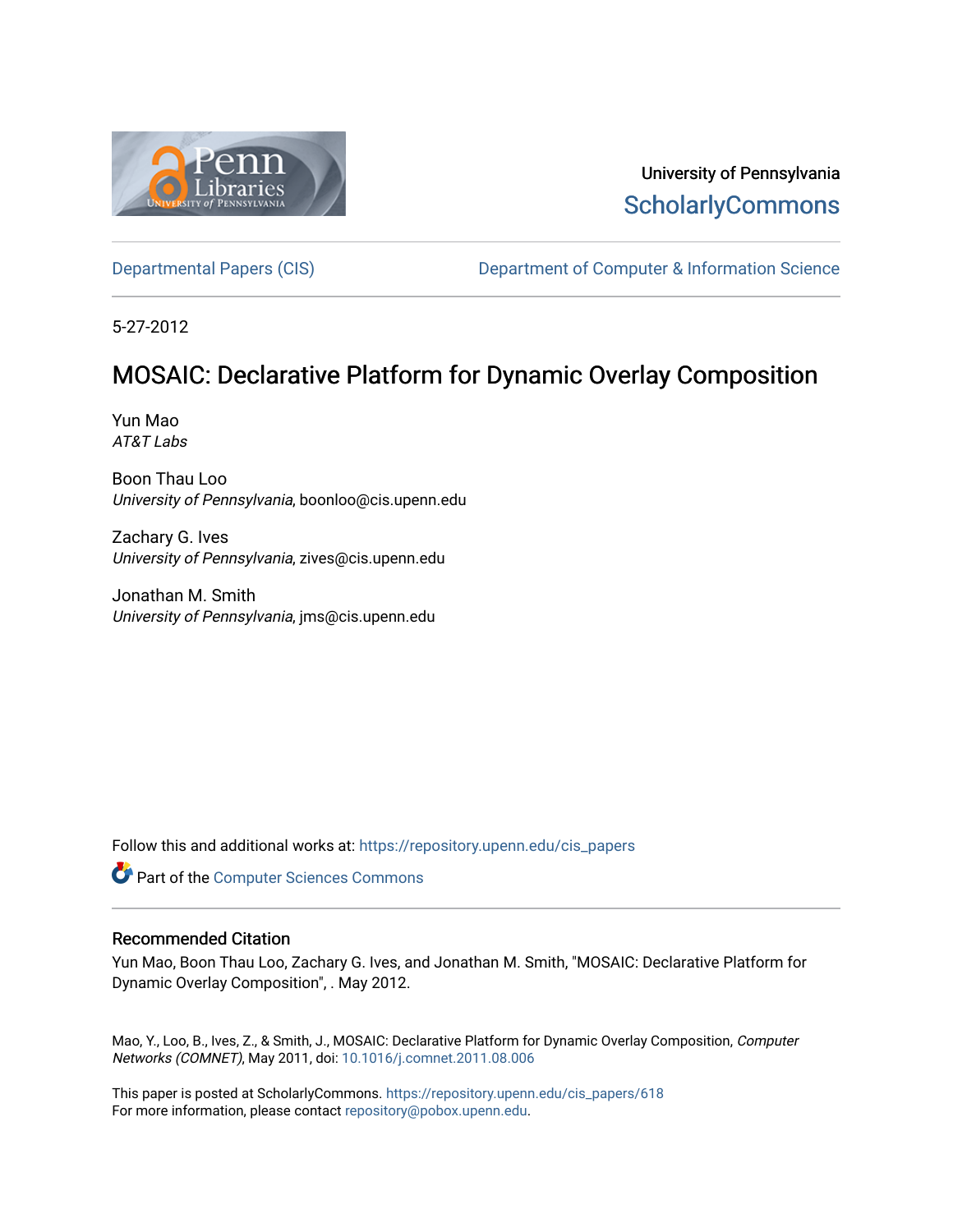# MOSAIC: Declarative Platform for Dynamic Overlay Composition

# **Abstract**

Overlay networks create new networking services using nodes that communicate using pre-existing networks. They are often optimized for specific applications and targeted at niche vertical domains, but lack interoperability with which their functionalities can be shared. MOSAIC is a declarative platform for constructing new overlay networks from multiple existing overlays, each possessing a subset of the desired new network's characteristics. This paper focuses on the design and implementation of MOSAIC: composition and deployment of control and/or data plane functions of different overlay networks, dynamic compositions of overlay networks to meet changing application needs and network conditions, and seamless support for legacy applications. MOSAIC overlays are specified using Mozlog, a new declarative language for expressing overlay properties independently from their particular implementation or underlying network. MOSAIC is validated experimentally using compositions specified in Mozlog in order to create new overlay networks with compositions of their functions: the i3 indirection overlay that supports mobility, the resilient overlay network (RON) overlay for robust routing, and the Chord distributed hash table for scalable lookups. MOSAIC uses runtime composition to simultaneously deliver applicationaware mobility, NAT traversal and reliability. We further demonstrate MOSAIC's dynamic composition capabilities by Chord switching its underlay from IP to RON at runtime. MOSAIC's benefits are obtained at a low performance cost, as demonstrated by measurements on both a local cluster environment and the PlanetLab global testbed.

# **Disciplines**

Computer Sciences

# **Comments**

Mao, Y., Loo, B., Ives, Z., & Smith, J., MOSAIC: Declarative Platform for Dynamic Overlay Composition, Computer Networks (COMNET), May 2011, doi: [10.1016/j.comnet.2011.08.006](http://dx.doi.org/10.1016/j.comnet.2011.08.006)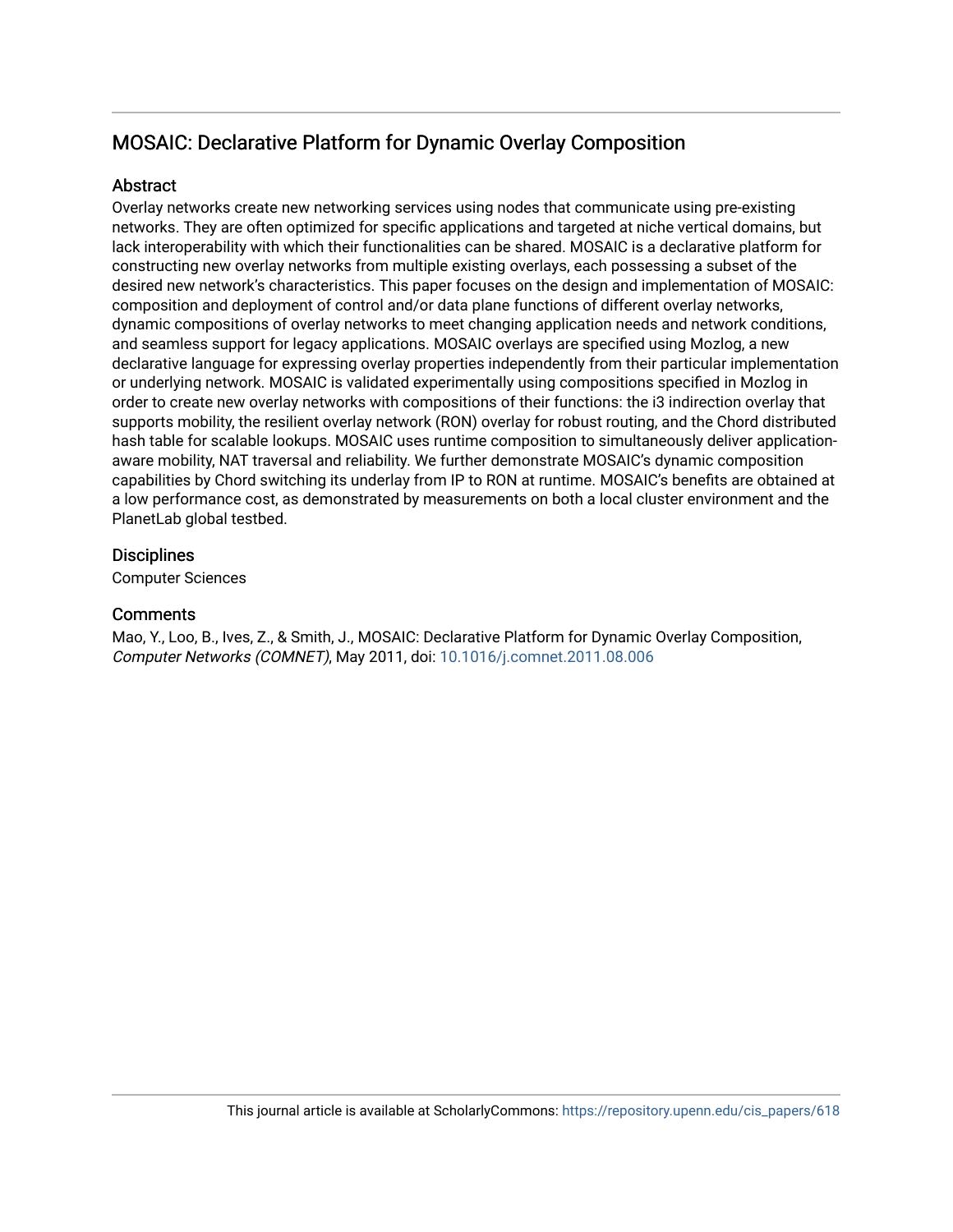# MOSAIC: Declarative Platform for Dynamic Overlay Composition

Yun Mao, AT&T Labs - Research, Boon Thau Loo, Zachary Ives and Jonathan M. Smith, University of Pennsylvania

# Abstract

Overlay networks create new networking services using nodes that communicate using pre-existing networks. They are often optimized for specific applications and targeted at niche vertical domains, but lack interoperability with which their functionalities can be shared. MOSAIC is a declarative platform for constructing new overlay networks from multiple existing overlays, each possessing a subset of the desired new network's characteristics.

This paper focuses on the design and implementation of MOSAIC: composition and deployment of control and/or data plane functions of different overlay networks, dynamic compositions of overlay networks to meet changing application needs and network conditions, and seamless support for legacy applications. MOSAIC overlays are specified using *Mozlog*, a new declarative language for expressing overlay properties independently from their particular implementation or underlying network.

MOSAIC is validated experimentally using compositions specified in *Mozlog* in order to create new overlay networks with compositions of their functions: the *i*3 indirection overlay that supports mobility, the *resilient overlay network (RON)* overlay for robust routing, and the *Chord distributed hash table* for scalable lookups. MO-SAIC uses runtime composition to simultaneously deliver application-aware mobility, NAT traversal and reliability. We further demonstrate MOSAIC's dynamic composition capabilities by Chord switching its underlay from IP to RON at runtime.

MOSAIC's benefits are obtained at a low performance cost, as demonstrated by measurements on both a local cluster environment and the PlanetLab global testbed.

# 1. Introduction

The Internet's architecture continues to evolve towards a ubiquitous communications medium interconnecting mobile personal devices, environmental sensors, and Web services. As new services (voice, video, emergency response, *etc.*) are deployed on the network, new extensions of the existing Internet architecture are required for new capabilities, such as efficient routing among mobile and wired nodes, location of proximity-based services, and wide-area service discovery and composition.

Overlay networks [31] are one way to deploy new services using the existing Internet for connectivity [32]. However, despite deployment at global scale and emerging support for legacy applications [15], overlay networks now face several hurdles. First,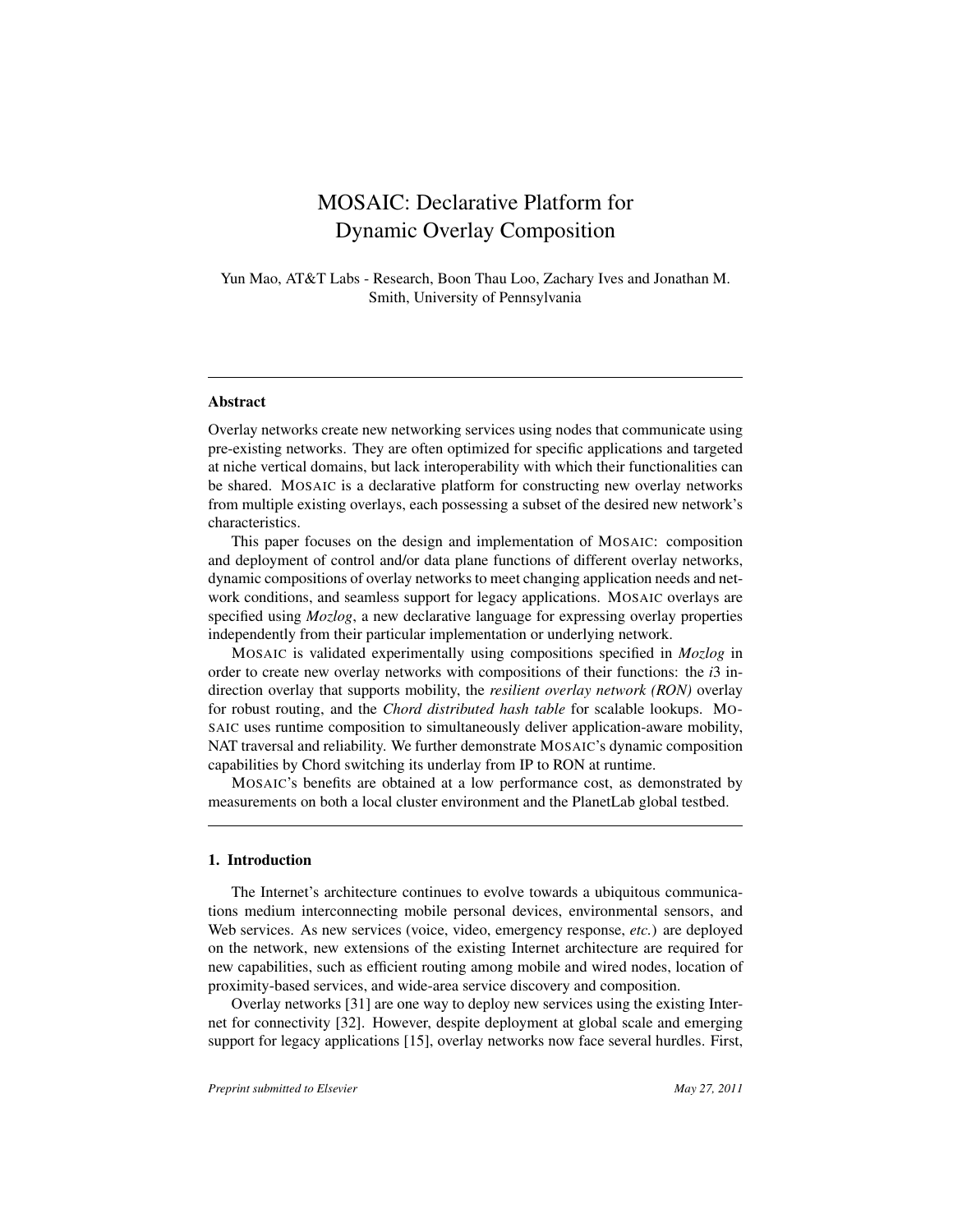they are often optimized for a specific application and may not be useful in all contexts. Second, overlay networks are generally targeted at, and limited to, niche *vertical* domains (*e.g.*, mobility [42, 25], security [17], reliability [2]). Third, the networks do not normally interoperate or share their functionality. For example, resiliency [2] and mobility [38] provided by one overlay cannot easily be leveraged by other overlay networks. Recent proposals for "clean slate" redesign of the Internet itself will exacerbate this problem, as more and more overlays are proposed and implemented.

Example 1.1. *Alice and Bob use private networks behind separate NATs, and wish to communicate regularly via VoIP or video conferencing, occasionally sharing data from internal web servers with trusted friends. As Alice and Bob travel regularly, and their IP addresses change, continued contact and communications should be seamless.*

In principle, Alice and Bob can use a combination of  $i3$  [38]<sup>1</sup> for NAT traversal, ROAM [42] for mobility, RON [2] for reliability, and if DoS attack prevention is important, a secure overlay such as SOS [17] can be added. This type of custom overlay offers benefits over a monolithic approach, *e.g.*, Skype [36]: it can accommodate future application needs and changing network conditions. For example, RON may be excessive for a network with limited failures, and hence it may be desirable to remove it; whereas, in a partially-connected network, epidemic routing [40] would be desired. Alice and Bob may require *session-layer* mobility support, requiring DHARMA [25] instead of ROAM.

Combining overlays to achieve desired capabilities sounds straightforward, but it is challenging in practice. One must first identify combinations of overlays that can work together and provide the right set of capabilities. Then the mechanics of interconnecting the overlays must be tackled. Previous work [15] has shown that *bridging* between different overlays requires significant "glue code." *Layering* one overlay over another is generally not even feasible, as each layer assumes it is running directly over IP.

In this paper, we present a new point in the design space of network architectures, called MOSAIC<sup>2</sup>, that aims to achieve extensibility based on the application of database techniques to the networking domain. MOSAIC is a system that provides a *declarative* framework for developing, deploying, combining, and composing overlay networks one capable of bridging between overlays, stacking them in layers, dynamically changing the layers or bridges, and allowing for rapid extensibility with new functionalities. It enables (1) rapid creation and deployment of new overlay networks, (2) dynamic adaptivity to *compose* overlay networks to meet changing application needs and network conditions, and (3) seamless support for legacy overlay networks and applications within the infrastructure.

This approach enables modular reuse of resources and functions. It also facilitates rapid experimentation and the deployment of new network features. This is a major step

<sup>1</sup>Note that in this paragraph, *i*3 stands for Internet Indirection Infrastructure, ROAM stands for *Robust Overlay Architecture for Mobility*, DHARMA stands for *Distributed Home Agent For Robust Mobile Access*, RON stands for *Resilient Overlay Network*, and finally, SOS stands for *Secure Overlay Services*. Each system is described in detail in their respective citations.

 ${}^{2}$ A mosaic is a larger pattern or picture constructed with small pieces of colored glass, stone, or other material. Likewise, MOSAIC builds useful overlay services from existing overlay components.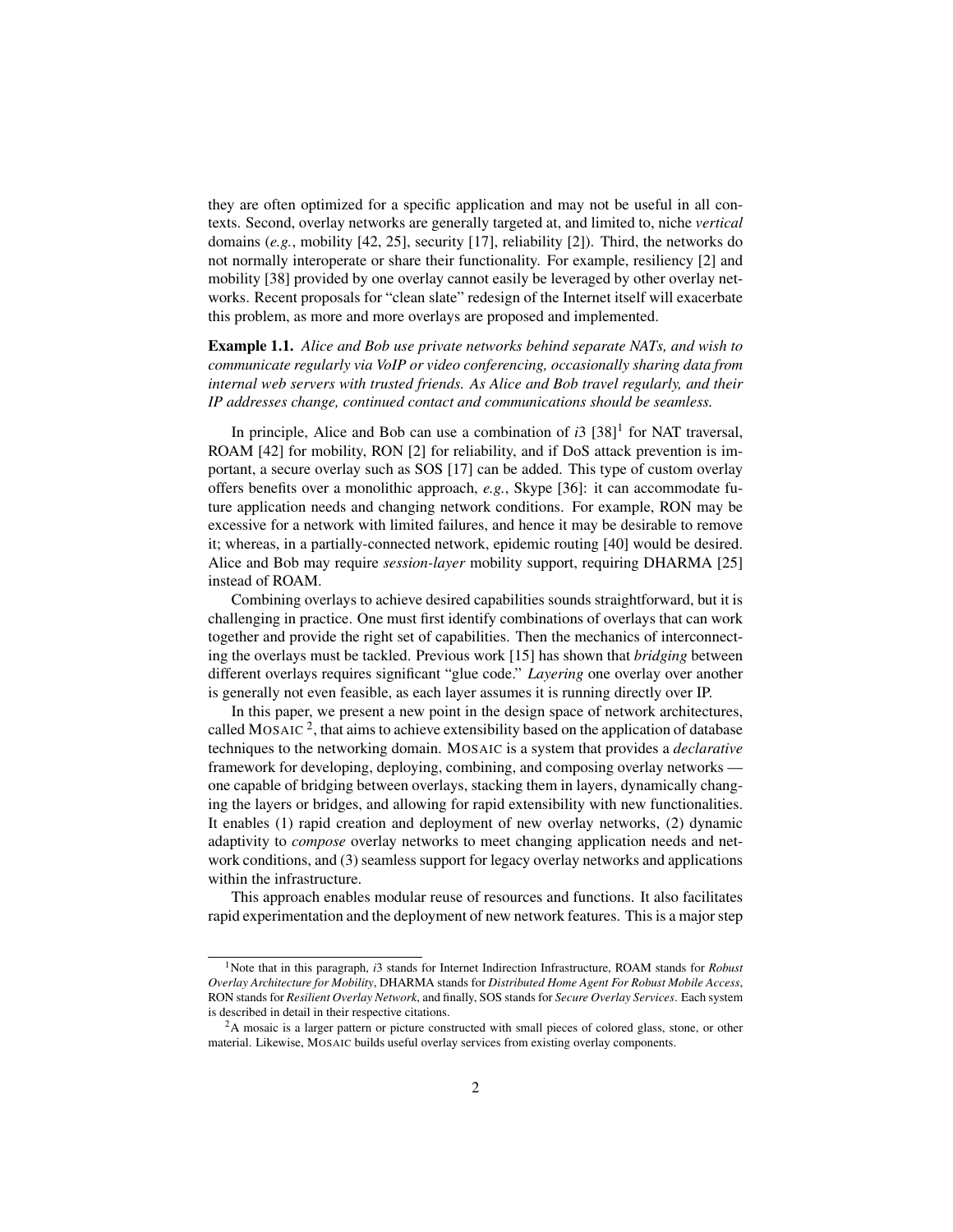forward compared with existing hand-coded approaches [15] for manually bridging amongst different overlays.

MOSAIC is based on *declarative networking* [22, 21, 20, 19], a declarative, databaseinspired extensible infrastructure using *query languages* to specify behavior. Declarative programming allows programmers to say "what" they want, without worrying about the details of "how" to achieve it. This programming paradigm makes it easy to compose protocols, either vertically (layering) or horizontally (bridging), since composition is largely confined to the "what", while composition of the "how" can be automated. It also provides better language and runtime support for dynamic adaption.

In MOSAIC, overlay compositions are specified in a high-level specification language, which is then further compiled into the *Mozlog* declarative networking language that defines the composed network protocols. Unlike previous declarative networking languages, *Mozlog* provides several novel language features essential for dynamic composition: (1) *dynamic location specifiers*, combined with runtime types, enable flexible naming and addressing; (2) *composable virtual views* support modularity and composability; (3) *data and control plane extensibility* supports composition; and (4) *declarative tunneling and proxying* enable support for legacy applications.

We note that although porting existing overlay code to the new platform is necessary for using many overlay services in MOSAIC, it is made simple because MOSAIC has a much higher-level set of abstractions for managing distributed state and its propagation. Hence the code is more concise and its properties are more straightforward to express. Moreover, because MOSAIC's abstractions are higher level, it is easier to specify protocols' sub-functions in a modular way. New protocols can be developed quickly in MOSAIC, and these can leverage sub-functions from existing protocols.

Our long-term vision is to automatically and dynamically compose overlays that are best suited for the application requirements. There are two parts to achieving this vision: (1) automatically reasoning about properties of composed overlays and their interactions with one another, and (2) the mechanisms of actually "gluing" together the overlays in a unified framework. The former problem is beyond the scope of this paper, and is considered a challenging problem to automate [7, 37]; today it can only be accomplished manually by human experts. The latter problem is the focus of our work, as we provide new capabilities that an expert can harness to get much better compositions than with the previous state of the art.

The rest of the paper is organized as follows. Section 2 describes the options for overlay composition. Section 3 presents an architectural overview of the MOSAIC infrastructure. Section 4 summarizes the aspects of *Mozlog* important to MOSAIC. Section 5 illustrates how the MOSAIC compiler automatically translates composition specifications into *Mozlog* rules. Section 6 shows example compositions developed using MOSAIC. In Section 7, *Mozlog* specifications are shown to be executable within a distributed query processor via modifications to the P2 declarative networking system. In Section 8, measurement results are presented for networks created on a local cluster and the PlanetLab testbed.

# 2. Background: Overlay Composition

*Overlay network composition* combines distinct parts or elements of existing over-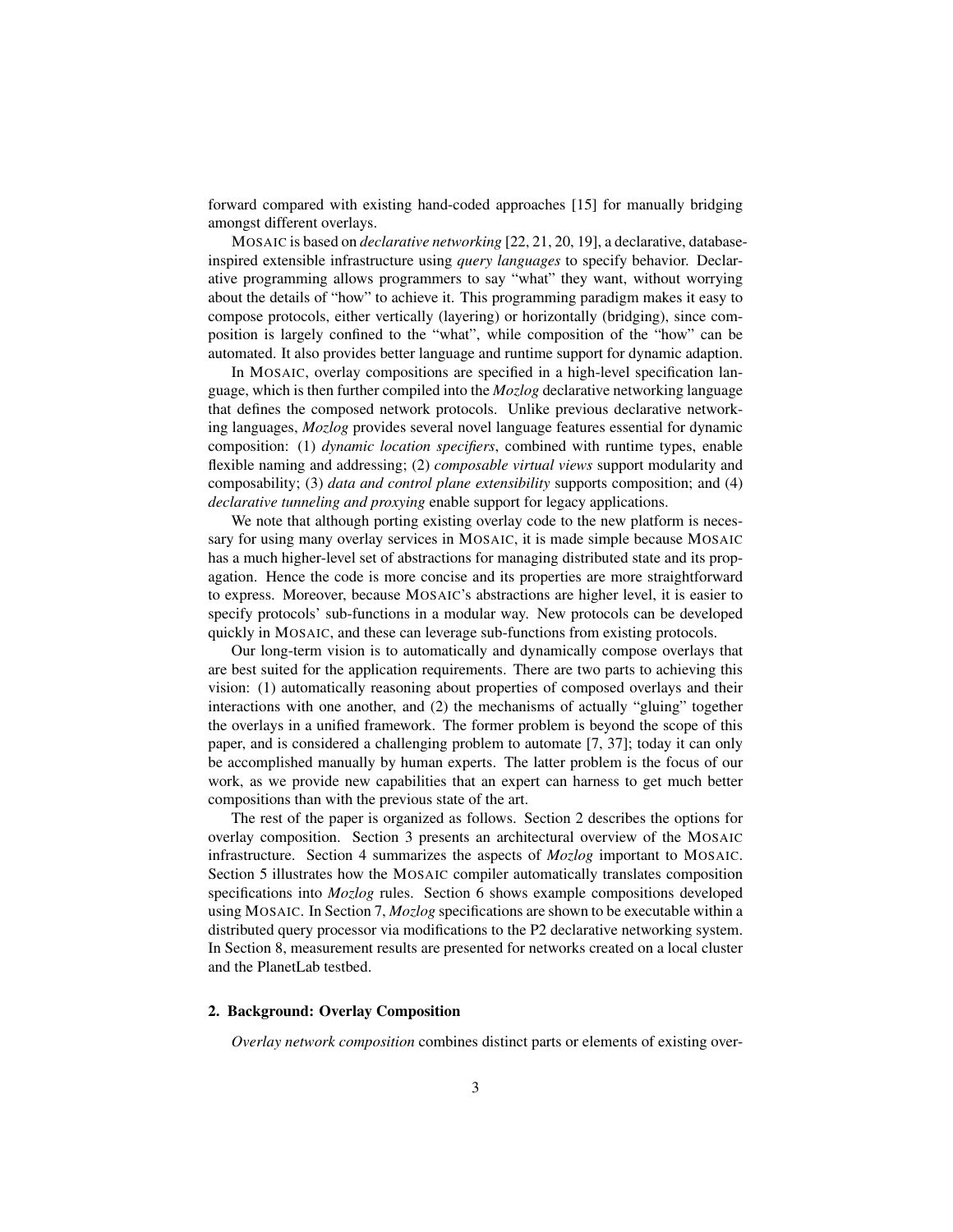



Figure 1: Overlay composition by bridging.

# *2.1. Data plane composition*

The data planes of two overlay networks can be composed horizontally by *bridging* between the networks. They can be composed vertically by *layering* one overlay over the other.

In *bridging* (see Figure 1), each overlay network runs on top of the same substrate (*e.g.*, the IP network) directly. However, for a variety of reasons (*e.g.*, sending from a wireless to a wired network), it may be necessary to send a packet across multiple overlay networks to reach the receiver. This is usually done via a *gateway* node that belongs to both networks. If such gateways do not exist, two nodes from each network need to be connected via an IP tunnel to route packets. In Figure 1, a sending laptop using wireless may use an overlay that provides confidentiality to route traffic over the wireless links, then use an overlay with reliability guarantees to deliver important data that is not time-sensitive to receiver A, while using a QoS overlay to deliver multimedia traffic to receiver B.



Figure 2: Overlay composition by layering.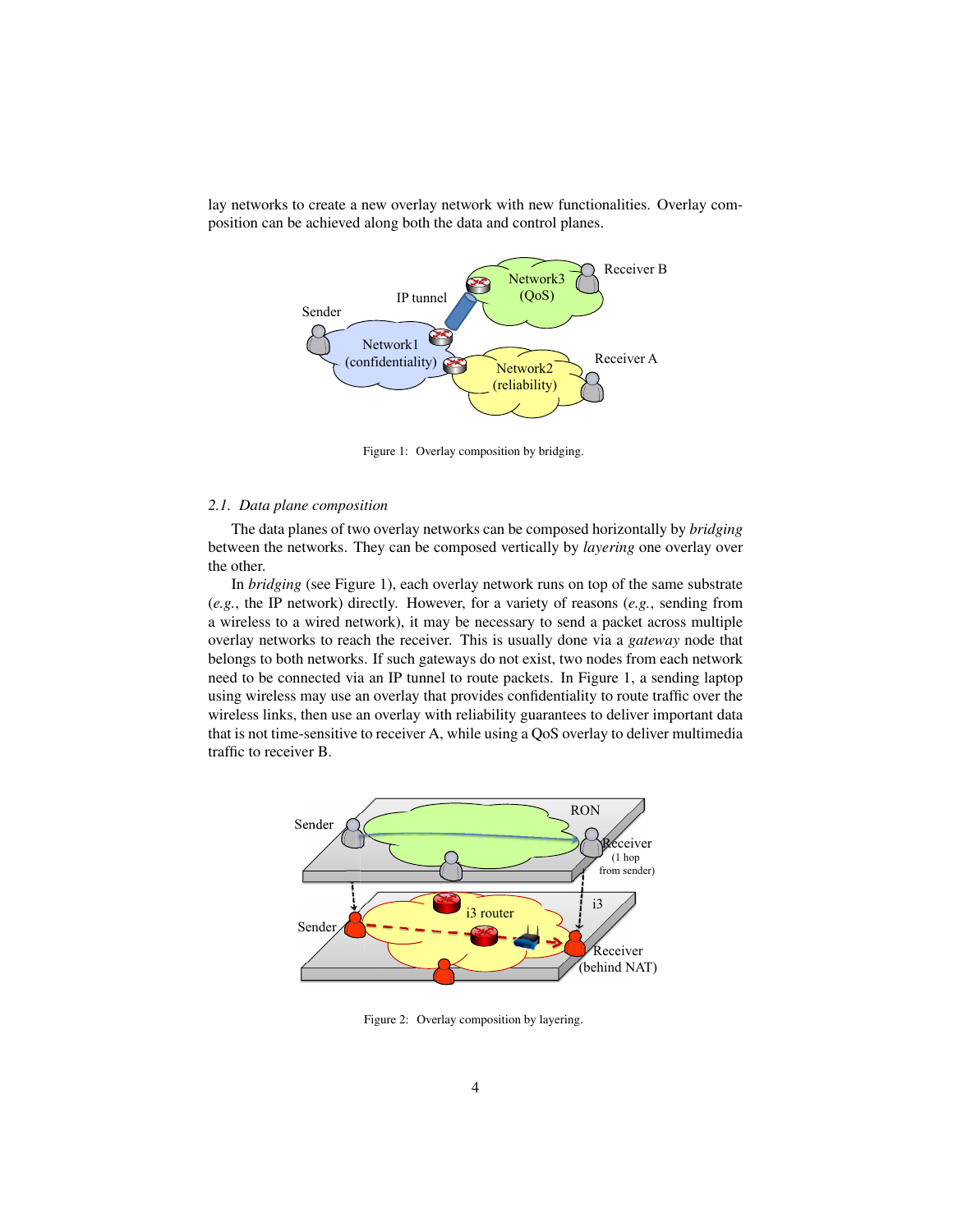In *layering*, logically a packet is routed within a single data plane of an existing overlay network. However, the data paths between the nodes inside the overlay may be constructed on top of other overlay networks, rather than using IP. For example, RON only works for nodes that have publicly routable IP addresses. As shown in Figure 2, by composing RON on top of another overlay protocol that enables NAT traversal, such as *i*3, nodes behind NAT should be able to join the RON network.

We note that the two data plane compositions listed above are not mutually exclusive; some data composition scenarios may combine both layering and bridging. Prior attempts [15] to compose overlay networks support bridging but not layering. Layering adds a powerful new composition primitive that enhances individual overlay network nodes with multiple new services.

# *2.2. Control plane composition*

One overlay network's control plane may be layered over either the data plane or the control plane of another overlay network. For example, it is possible to build the control message channels of distributed hash table (DHT) protocols [4] such as Chord over the data plane of RON. Typically, the failure detection components of DHTs assume that hosts unreachable via IP are dead. In fact, some hosts may be alive and functioning, but temporary network routing failures may create the illusion of node failure to part of the overlay nodes. If the network failures occur intermittently, the churn rate is increased and may create unnecessary state inconsistency [11]. Using a resilient overlay such as RON can overcome some of the network failures and reduce churn. In a highly disconnected environment, one can use epidemic [40] forwarding of control plane messages.

Some overlay network protocols have complex, layered control planes. For example, both *i*3 and DOA [5] use DHTs for either forwarding or lookup. RON (an overlay that provides resilient routing) and OverQoS [39] (an overlay that provides quality-ofservice routing) heavily depend on measurements of underlying network performance characteristics such as latency and bandwidth. When overlay networks are built from scratch over IP, it is conceivable that different logical overlays built on the same physical IP topology may duplicate the effort to maintain DHTs or perform network measurements. Nakao, *et al.* [29], observed that on PlanetLab, each node had 1GB of outgoing ping traffic daily: many overlay networks running on the same node were probing the same set of hosts without coordination. Such duplicated probing traffic can be wasteful, and interactions between probe traffic may introduce measurement error. A composition-driven approach is to build smaller elements that provide well defined interfaces  $(e.g.,$  OpenDHT [35] for DHT lookup and iPlane [23] for measurement) so that they can be easily composed with upper layer overlay network control planes to share rather than compete for resources.

# 3. MOSAIC Overview

In this section, we provide an overview of MOSAIC, and describe how it provides a framework for composing and re-composing overlay networks, by combining the use of overlay bridging and layering described in Section 2. Note that we do not currently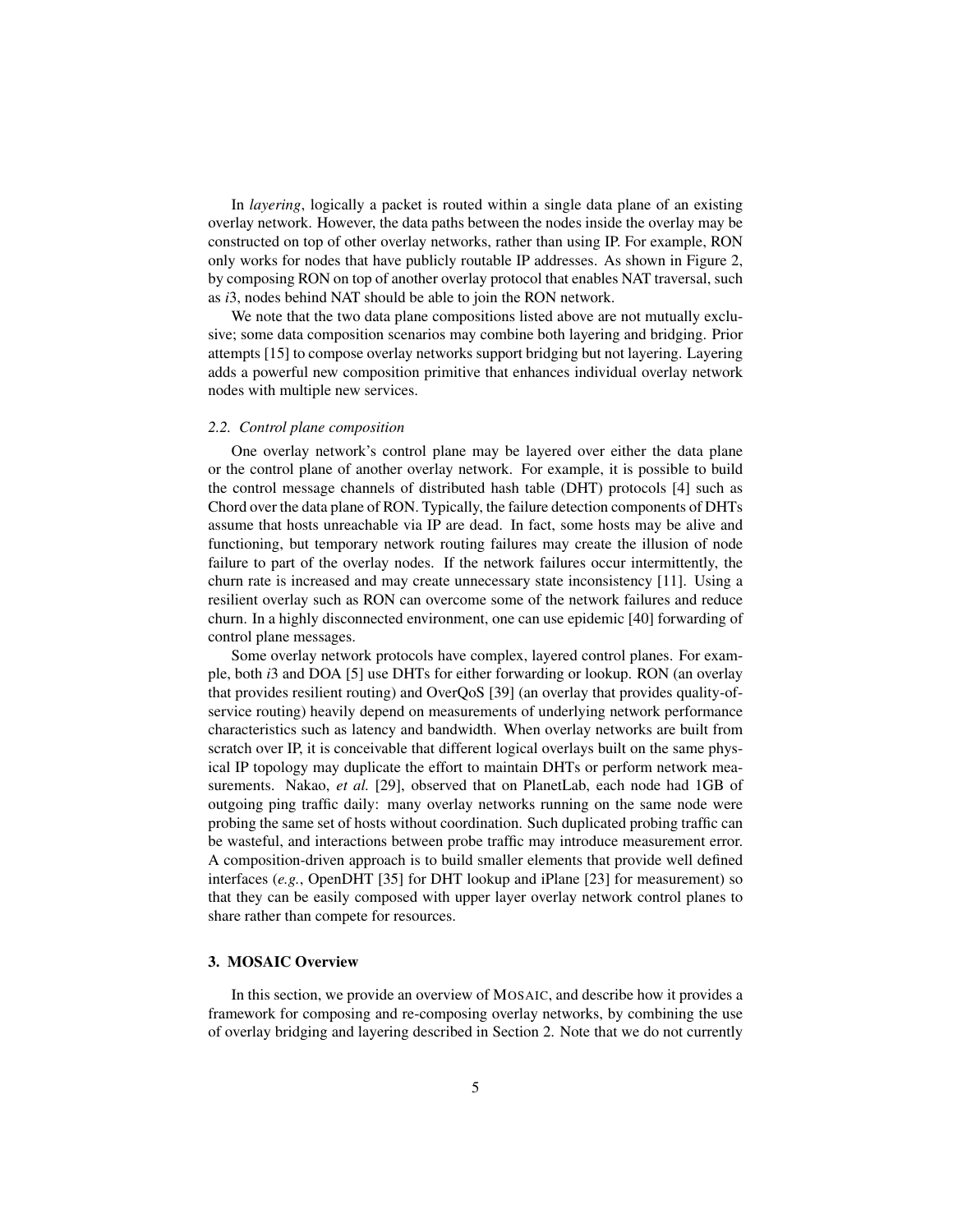tackle the issue of determining the appropriate compositions, but rather provide the overlay composition specification and implementation framework.

MOSAIC is designed to be deployed as a composition service on a shared overlay infrastructure where all nodes run the MOSAIC engine. Each node runs a MOSAIC engine that is responsible for running the overlay protocols. In addition, a *directory service* is deployed and shared by all infrastructure nodes, and maintains the meta information of each overlay to enable the composition process.

On this infrastructure, several overlay networks can co-exist, and are not necessarily deployed on all nodes. Individual overlay protocols are specified using the *Mozlog* declarative networking language, then compiled and executed in MOSAIC. Composed overlay networks are instantiated by leveraging existing deployed overlays, either by layering (above or below) or bridging with them. In addition, private networks outside of the infrastructure are bridged via public gateways with overlays deployed on this infrastructure. Since the composition glue code is written in *Mozlog*, it is most natural to implement each individual overlay as a declarative network in *Mozlog*. However, MOSAIC can also support legacy overlays with the use of an adapter (see Section 7.2).

In the rest of this section, we will describe the MOSAIC engine and its directory service in greater detail, followed by an overview of the composition process



Figure 3: An overview of the MOSAIC engine for network layer overlays.



Figure 4: Graph of *i*3 layered over RON, and private networks of Alice and Bob bridged with RON.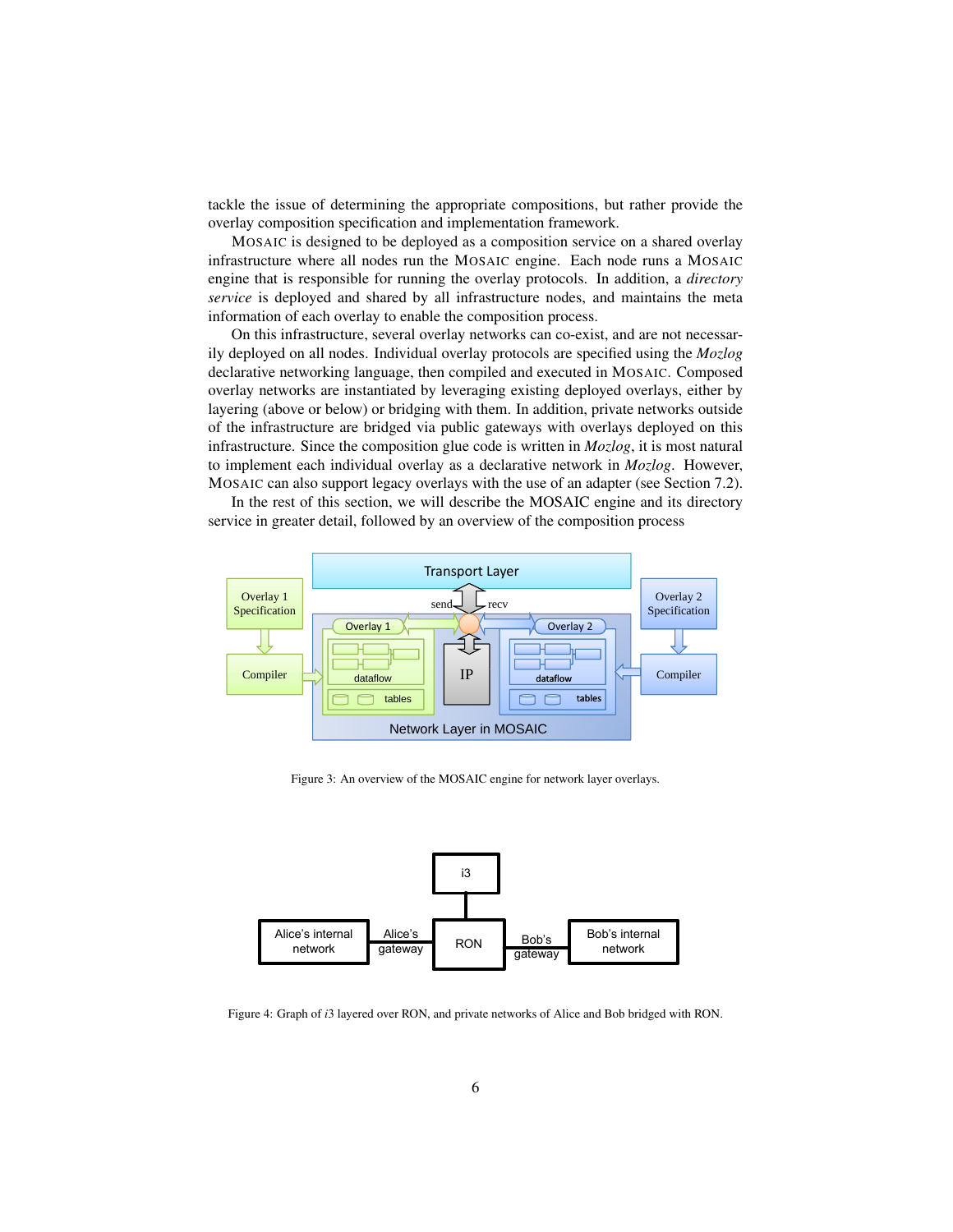MOSAIC engine. Figure 3 illustrates the MOSAIC engine from the perspective of a single node. MOSAIC is positioned at the network layer in the network stack, replacing IP. It exposes a simple interface to the transport layer by providing two primitives: send(DestAddress, Packet) and recv(Packet). In IP, a packet consists of an IP header with fixed format and a data payload not interpreted by IP. In MOSAIC, Packet is represented abstractly as a structured data element, which might be a set of scalar values or even nested tuples. The encoding of this packet is up to the specific overlay protocol, and declarative mappings or transformations can convert between the packet formats of different overlays (see Section 4). DestAddress is a specially typed tuple, with the first attribute being the identifier of the overlay network to which the packet belongs. This identifier is used to demultiplex the send requests to different overlays or IP at the network layer. A send request will trigger a recv event at the node or nodes who own the DestAddress if the network successfully routes the packet.

Directory service. For each overlay running on the infrastructure, there is a directory service that maintains the following information: (1) A *unique identifier* for the overlay; (2) The list of *physical nodes* that are currently executing the overlay; (3) The list of users who can utilize the overlay, and their privileges (*e.g.*, whether they can bridge with this overlay; these privileges are set by an overlay's owner); and (4) Additional meta-data that describes the overlay, such as its attributes, node constraints, etc. As part of the process of creating a composed overlay, the user may issue queries to the directory, searching for existing overlays that meet their criteria for composition.

A back-of-the-envelope calculation suggests that the state of the directory is on the order of 100MB for a single overlay, given a reasonable MOSAIC deployment<sup>3</sup>. The directory server can be hosted by a centralized server or in a distributed fashion [9, 4] for scalability. The design choice of the directory service is orthogonal to the MOSAIC architecture. In this paper, we focus on the use of a centralized server. We note that a centralized service is sufficient for maintaining the metadata information for thousands of infrastructure nodes, as demonstrated by the PlanetLab Central [32] service.

Composition process. To create a composed overlay network, a MOSAIC user (*e.g.* a network administrator) first uses the directory service to locate overlay networks that meet their criteria for composition, and retrieves relative metadata information . Second, the administrator creates a *composition specification*, which is a high-level graph-based description of the desired component overlay networks and their interactions. Then, the specification is compiled into the *Mozlog* language used by MOSAIC's compiler, described later in Section 5. As part of this process, new code is created that "glues" the compositions together. Finally the generated *Mozlog* code is deployed to the physical nodes to start the new network, and the directory information is updated regarding the newly composed network.

MOSAIC's declarative approach provides major benefits. First, there are the benefits of declarative networks in terms of compactness and safety. Second, protocols are specified at a higher level, making them more modular. Finally, high-level composition

<sup>&</sup>lt;sup>3</sup>Our calculations are based on the overlay network being deployed on 100,000 physical nodes with 1 million users on the MOSAIC infrastructure. The metadata size is 100 bytes for each physical node and user.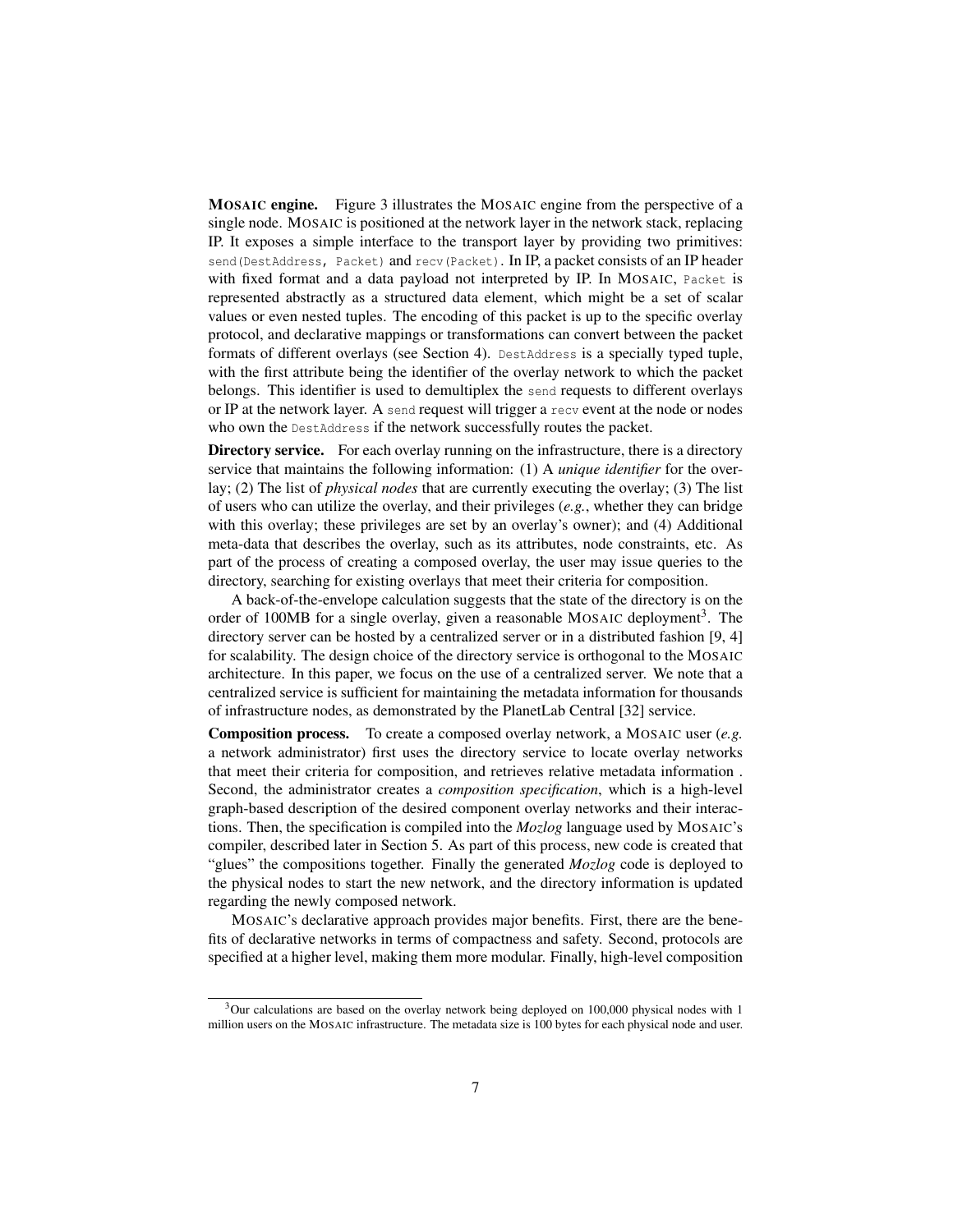specifications have a significant potential for correctness checks and for making inferences about the compositions' attributes — and especially for reasoning about *property interactions* among different overlays. For example, an insecure overlay when bridged with a secure overlay will result in an end-to-end insecure overlay. A scalable lookup overlay will increase its robustness when executing over a resilient overlay, at the expense of its performance.

# *3.1. Composition Specifications*

Figure 4 shows a graphical representation of a composition specification, based on the example scenario introduced in Section 1. Appendix A shows an example composition specification encoded in XML for this specific scenario. Each module (node) represents a component overlay network (*e.g.*, *i*3 and RON) deployed on the infrastructure, or a private network. The links represent *connectors*, where vertical and horizontal links denote layering and bridging, respectively. Here, the *i*3 overlay is layered over RON; Alice and Bob's private networks are bridged to RON. In addition to a unique overlay identifier, each module configuration consists of the following:

- Physical node constraints: When the overlay is first deployed, the user who created the overlay can constrain the set of nodes on which the overlay may be executed. This can be in the form of a prefix to indicate that nodes must be deployed on particular subnets, or enforce the inclusion of particular nodes (*e.g.* Alice's and Bob's gateways) must be on both the *i*3 and RON networks.
- Attributes: Each overlay network has properties that characterize its capabilities, including mobility, secure routing, NAT traversal, resilient routing, anonymity, private networks, etc. These properties can be queried by users to identify overlays that meet their requirements.
- Code: If a module is loaded for the first time, code can be included in the configuration. This can either be legacy code, or *Mozlog* specifications for declarative networks.
- Default gateway: Each module can specify a default gateway for bridging. In the absence of an explicitly specified gateway, the common physical node sitting on both networks is selected to serve as the gateway.
- Access control: MOSAIC supports restrictions on which users can utilize an overlay, and their privileges (*e.g.*, layering above or below, and bridging, etc.).

The connectors between modules have properties associated with them. Bridging (horizontal lines) must specify whether there are default gateways to be used, and whether tunneling is permitted. If two modules are specified to be bridged via a default gateway node, both overlays must run on the specified gateway. Layering (vertical lines) also has constraints on whether the overlay has to be layered on a subset or all of the nodes. In this example, to get the full benefits of RON, all *i*3 nodes should utilize RON as their underlay. However, this is not strictly required: *i*3 nodes that do not run RON will default to using IP. For both bridging and layering, one can further specify whether some connections replace existing ones.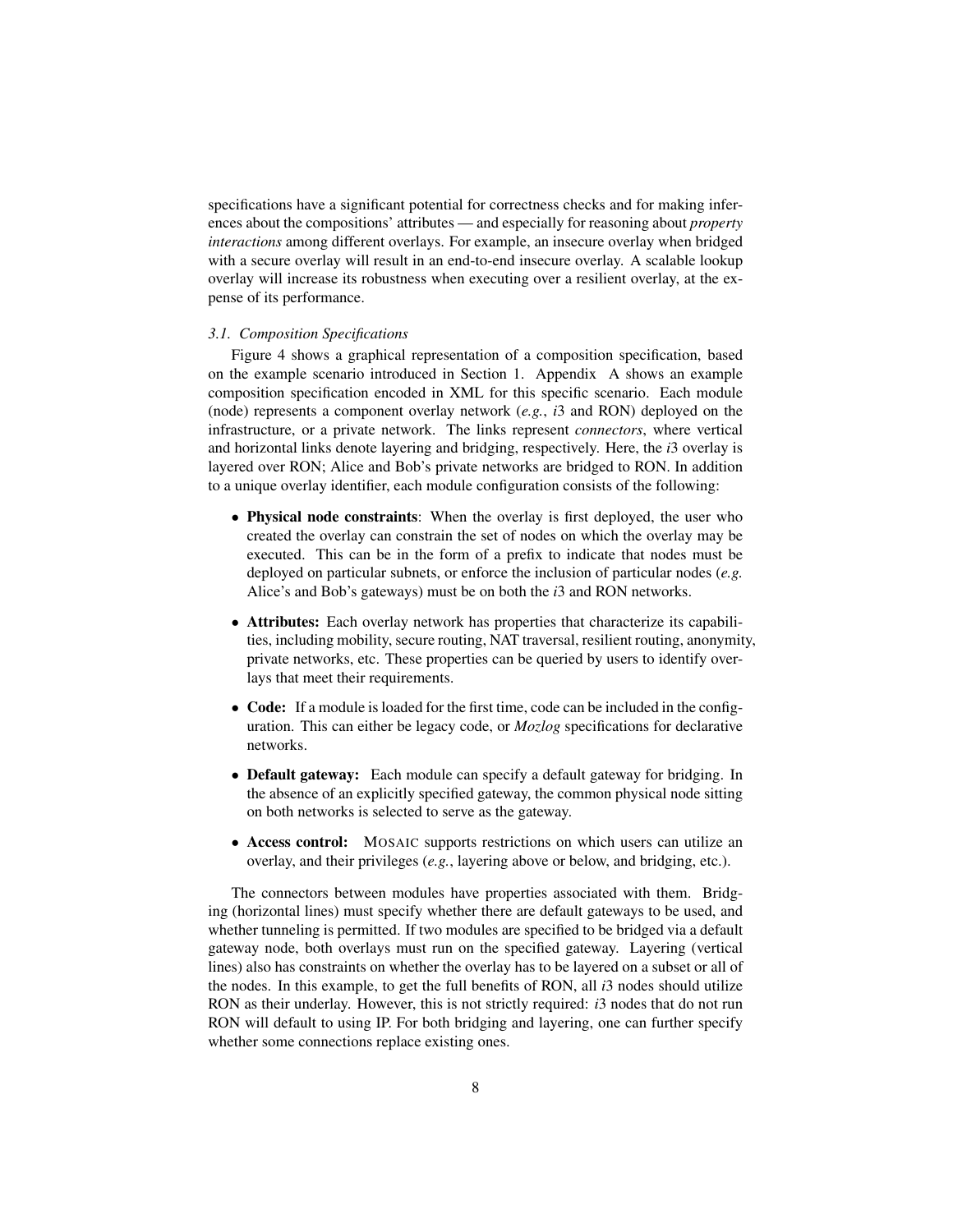# *3.2. Composition Compilation*

Once the composition is specified, a *composition compiler* is used to generate the *Mozlog* code that "glues" together different overlay networks based on the specifications. The compiler is either a client-side software, or deployed as a service in conjunction with the directory service.

The compilation process can be performed in two different ways. First, a composition can *create* overlays, either from scratch where each module contains the code implementing each overlay, or incrementally where the new overlay is built on existing ones, *e.g.*, by adding new overlays over existing ones, or bridging overlays via identified gateways. Creating overlays incrementally requires the composition specifications to refer to existing overlays by their unique identifiers. Second, a composition can also *modify* overlays, which involves replacing existing modules with new ones, and this requires connectors to indicate that they are replacing existing composition links.

Given the above mechanisms, we outline how layering and bridging can be achieved by compiling modules and connectors, and provide a detailed process description and examples in Section 5. The first step is to perform basic checks to ensure all the links are legal, based on the attribute constraints and physical node constraints. *E.g.*, one cannot layer one overlay over another if they are configured for completely disjoint sets of nodes. Two overlays cannot be bridged if their bridge connector does not permit tunneling and the two overlays do not share any common node. Once validated, *Mozlog* rules for composition and all required overlay code are uploaded to relevant nodes for execution.

# *3.2.1. Layering*

Layering of a control or data plane over another overlay's data plane is achieved by ensuring that every protocol uses *logical addresses* — rather than being bound to physical addresses. At runtime MOSAIC will bind (or rebind) the upper layer's logical address to the underlay address. These bindings are stored in a separate table that can be updated to facilitate dynamic changes to layering.

MOSAIC allows the control plane of one overlay network to layer over another overlay's control plane, accessing its internal state. Here, each overlay exports the state of its composable components, in the form of database logical views (query results presented as a named table). An example of such state is a distributed hash table's contents, which can be modeled as a relation with tuples associating keys and values. Importantly, accessing a neighboring protocol's state can be done within the overlays' specification language — there is no "impedance mismatch" between languages, and interoperability issues are minimal.

#### *3.2.2. Bridging*

Depending on requirements, bridging can be done either *pre-configured* or *ondemand* in MOSAIC.

• Pre-configured method. When the composition specification involves bridging multiple overlays, forwarding state is created on designated gateways based on the bridge connectors indicated in the composition specifications. When a sender sends a packet whose destination contains an address of an overlay in which the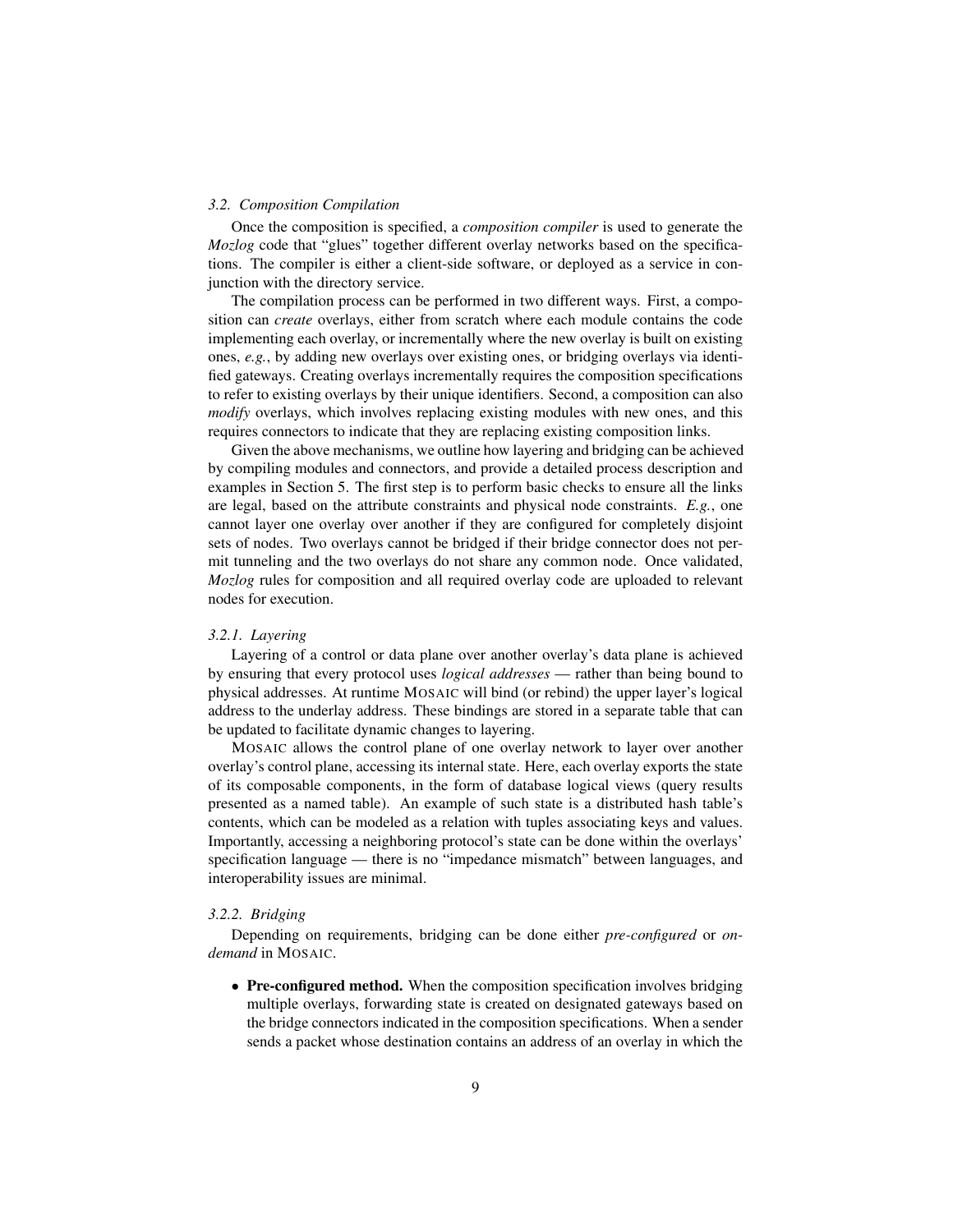sender does not participate, MOSAIC routes the packet to the gateway, which then continues to forward the packet along the bridged overlay. In addition to a static gateway, the sender can also use a pre-configured anycast service [16, 10] to select and route packets to one of the overlay nodes, preferably close in terms of network distance to the sender.

• On-demand method. The sender utilizes source routing to explicitly describe the data path to the destination via designated gateways among different overlays found in the specification. Alternatively, the gateway holds address translation state that uniquely identifies the flow between the sender and the receivers, it performs indirection. The on-demand mechanism enables user-driven dynamic bridging. We will describe examples of such compositions in Section 6 using the *Mozlog* language.

# *3.3. Dynamic compositions*

MOSAIC exploits *Mozlog*'s declarative model to facilitate *dynamic overlay composition*: since network definitions in MOSAIC separate specification from implementation, the system can (assuming the right constraints are met) freely replace either the IP or an existing overlay underneath one overlay network with a second overlay network — *i.e.*, it can *layer networks*. For example, the protocol used in RON is a modified link-state protocol, which is general enough to operate on any connected graph. The original RON implementation assumes IPv4 as a substrate, and hence it is hard-coded to use publicly routable IP addresses. In MOSAIC, protocols are written with a networkagnostic addressing scheme, so a RON overlay can instead use addresses from one or more lower-level overlay networks, provided they are reachable from one another. This allows MOSAIC to *dynamically switch* an existing overlay's underlay based on the network conditions, *e.g.*, an executing overlay that utilizes IP can dynamically layer itself over RON when routing losses are high, or further switch to an epidemic forwarding strategy when the network is disconnected.

Dynamic overlay switching in MOSAIC is achieved by changing the binding between an upper overlay's logical addresses and the underlying network and its (lowerlevel) addresses. This technique is overlay-agnostic. However, we must be careful to preserve application and overlay semantics. In particular, if dynamically switching maintains the *same endpoints* on route requests (as RON, above, does), then the switch is permissible. Likewise, if the lower overlay *state is not visible to the layers above*, and all endpoints provide the same functionality (*e.g.*, in a content distribution network), then the switch is also permissible. In other cases, we would need to re-architect the overlays and possibly the application to redistribute state over the new underlay, and to be tolerant of transient states.

# 4. The Mozlog Language

Having described MOSAIC's basic composition framework, we next present the *Mozlog* declarative networking language that is generated from the composition specifications. As with previous declarative networking languages [22, 21], *Mozlog* is based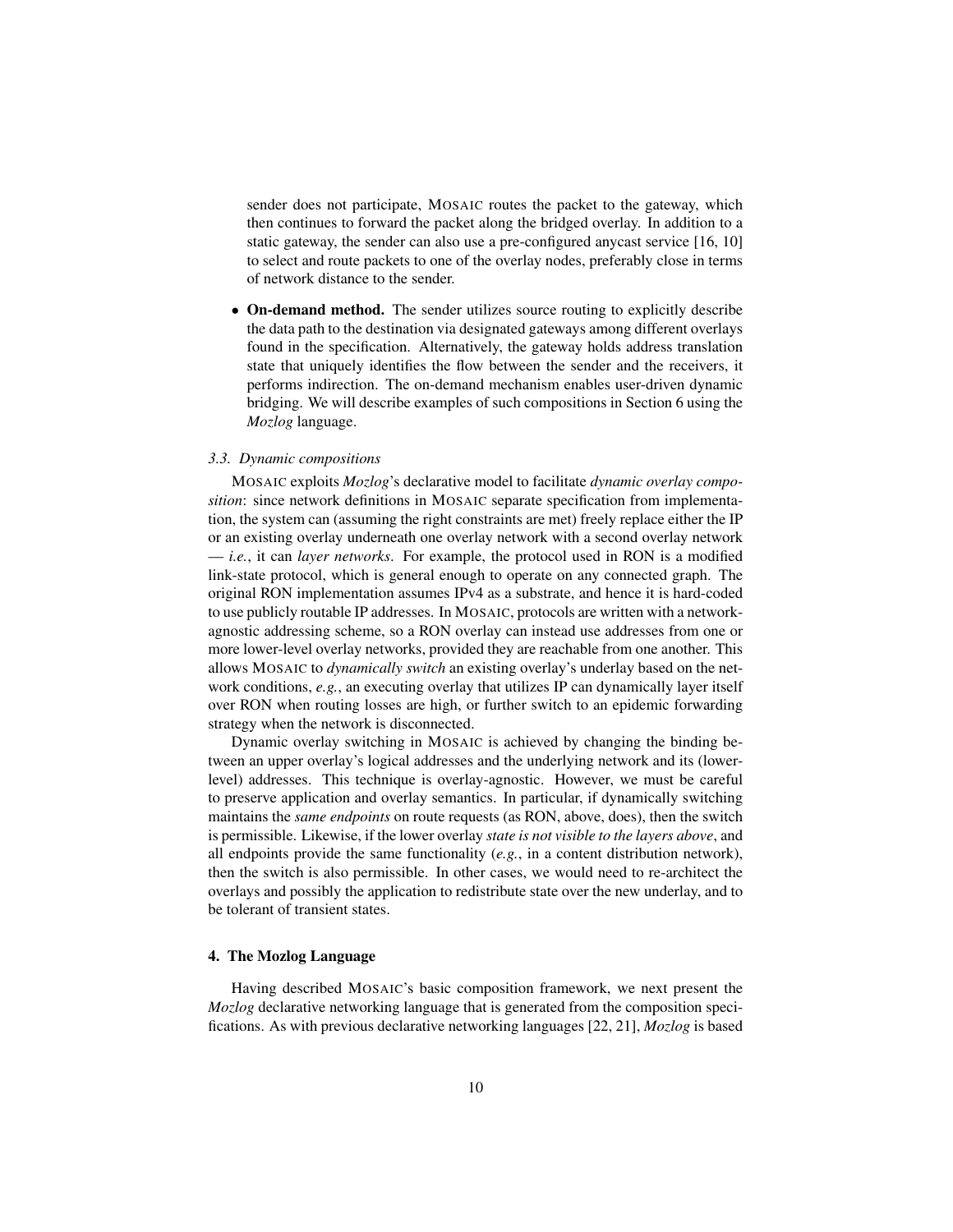on the Datalog [34] query language, and extends Datalog in novel ways to support composition.

As background, each Datalog rule has the form  $p : -q1, q2, \ldots, qn$ , which can be read informally as "q1 and q2 and ... and qn imply p". Here, p is the *head* of the rule, and q1, q2,...,qn is a list of *literals* that constitutes the *body* of the rule. Literals are either *predicates* with *attributes* (which are bound to variables or constants), or boolean expressions that involve function symbols (including arithmetic) applied to attributes. Predicates in Datalog are typically relations, although in some cases they may represent functions.

Datalog rules can refer to one another in a cyclic fashion to express recursion. The order in which the rules are presented in a program is semantically immaterial; likewise, the order predicates appear in a rule is not semantically meaningful. Commas are interpreted as logical conjunctions (*AND*). The names of predicates, function symbols, and constants begin with a lowercase letter, while variable names begin with an uppercase letter.

*Mozlog* is a distributed variant of traditional Datalog, primarily designed for expressing distributed recursive computations common in network protocols. We illustrate *Mozlog* using a simple example of two rules that compute all pairs of reachable nodes:

```
r1 reachable(@S,D) :- link(@S,D).
r2 reachable(@S,D) :- link(@S,Z), reachable(@Z,D).
```
The rules  $r1$  and  $r2$  specify a distributed transitive closure computation, where rule r1 computes all pairs of nodes reachable within a single hop from all input links, and rule  $r^2$  expresses that "if there is a link from s to z, and z can reach D, then s can reach D." By modifying this simple example, we can construct more complex routing protocols, such as the distance vector and path vector routing protocols.

*Mozlog* supports a *location specifier* in each predicate, expressed with @ symbol followed by an attribute. This attribute is used to denote the source location of each corresponding tuple. For example, all reachable and link tuples are stored based on the  $\circ$ s address field. The output of interest is the set of all reachable $(\circ$ s, D) tuples stored at node s, representing reachable pairs of nodes from s to  $\nu$ .

In this Section, we highlight the *Mozlog* language itself. We provide details of the compilation process from composition specification to *Mozlog* and use cases in Section 5, and discuss implementation details in Section 7. We focus on key language features necessary to support overlay composition in Sections 4.1-4.4 and cover some related features in Section 4.5.

#### *4.1. Addressing*

*Mozlog* has two distinctive features for addressing nodes in the network. First, a location specifier is decoupled from the data tuple so that tuples can be accessed from multiple logical overlay networks that the host belongs to. Second, because multiple overlays are selected and composed dynamically, location specifiers are not bound to IP addresses anymore. Instead, each location specifier is associated with a runtime type which is bound to an overlay.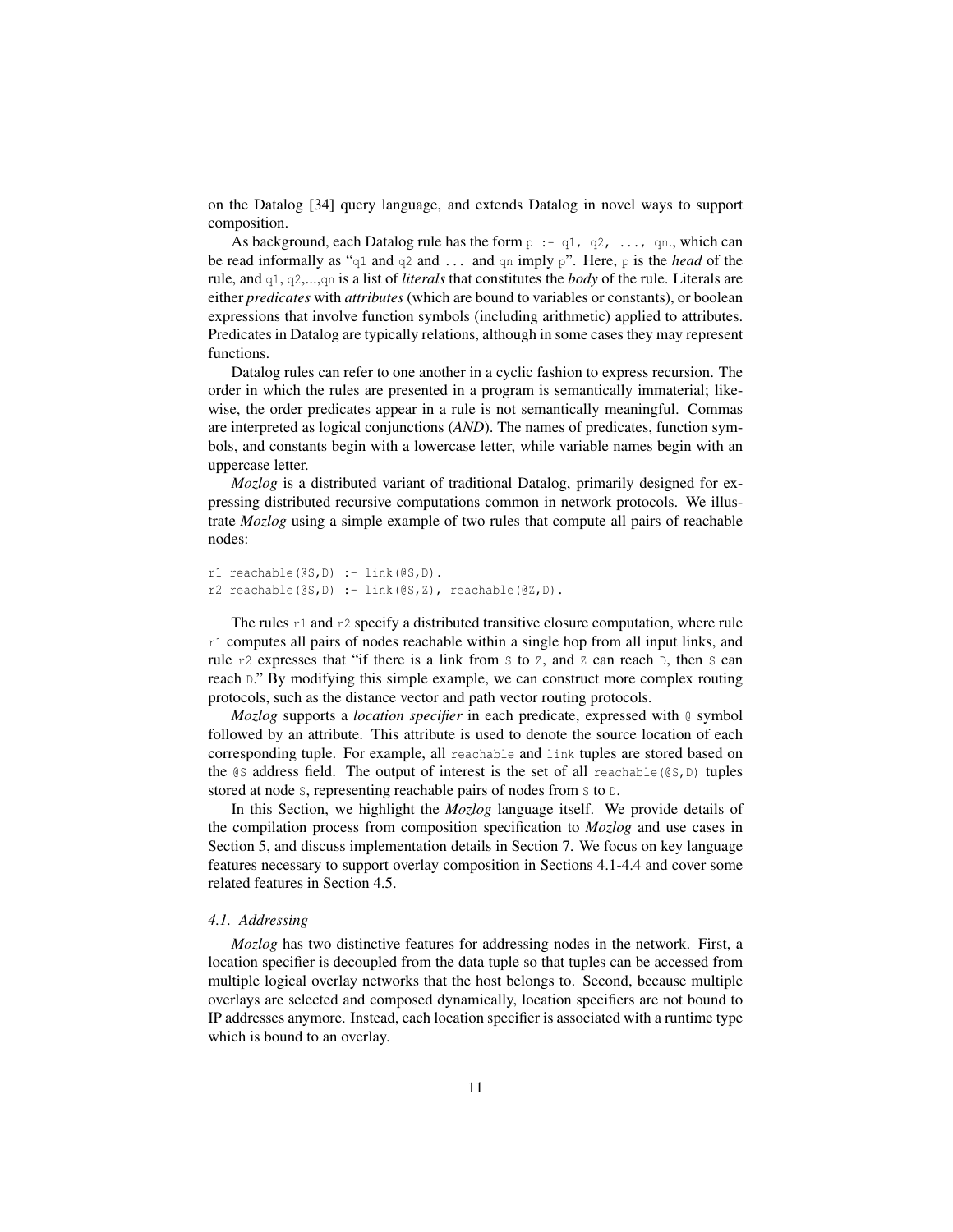# *4.2. Decoupling Location from Data*

*Mozlog* predicates have the following syntax:

predicate[@Spec](Attrib1, Attrib2, ...)

In the absence of any location specifier, predicate is assumed to refer to local data. In this case, the rule body is executed as a Cartesian product across all input tables. For example, in the following rule,

al alarm $(\mathbb{R}(L, N) :=$  periodic(10), cpuLoad(L), nodeName(N), monitorServer(R), L > 20.

periodic is a built-in local event that will be triggered every 10 seconds. The predicates cpuLoad, nodeName, and monitorServer are local tables. The rule specifies that for every 10 seconds, if the CPU load is above the threshold 20, an alarm event containing the current load  $L$  and host name N will be sent to the monitoring server R.

Decoupling data from its location enhances interoperability and reusability, as well as dynamic re-binding of addresses. Multiple overlays can interoperate (*i.e.*, exchange state) by sending network-independent data tuples in a common data representation. Moreover, since these rules are rewritten in a location-independent fashion, they can be reused on different network types (*e.g.*, *i*3, RON, or IP). Finally, since it does not bind addresses to data, the language is friendly to mobility, where host movement (and hence a resulting change in its IP address) does not invalidate its local tables.

# *4.2.1. Runtime Types for Location Specifiers*

Another *Mozlog* feature involves adding support for runtime types to location specifiers. This feature is necessary for dynamically composing multiple overlays at runtime. Location specifiers are denoted by an  $[OID::]nID$  element, where  $OID$  is an optional overlay identifier, and nID is a mandatory overlay node identifier. For example, consider *i*3 and RON overlays with identifiers i3 oid and ron oid respectively. i3 oid::0x123456789I denotes an *i*3 node with identifier 0x123456789I, and ron oid ::12.34.56.78 denotes a RON node with IP address 12.34.56.78. In the absence of any overlay identifier, IP is assumed.

At runtime, MOSAIC examines the location specifier of each tuple and routes it along the appropriate network. To illustrate the flexibility of our addressing scheme, consider the CPU load monitoring example from Section 4.1. Rule a1 can be rewritten as  $a2$ , in which the monitoring server R refers to an *i*3 key generated as a hash of its name N instead of an IP address:

a2 alarm@R(L, N) :- periodic(10), cpuLoad(L), nodeName(N), serverName(SN),  $L > 20$ , Key = f\_shal(SN), R = i3\_oid::Key.

# *4.3. Data and Control Plane Integration*

Overlay composition requires the integration of the data and control planes of multiple overlays. To achieve this, *Mozlog* enables declarative specification of the data plane behavior. Given an overlay oid, oid.send and oid.recv event predicates specify the data forwarding algorithm. We will describe how these send and recv events are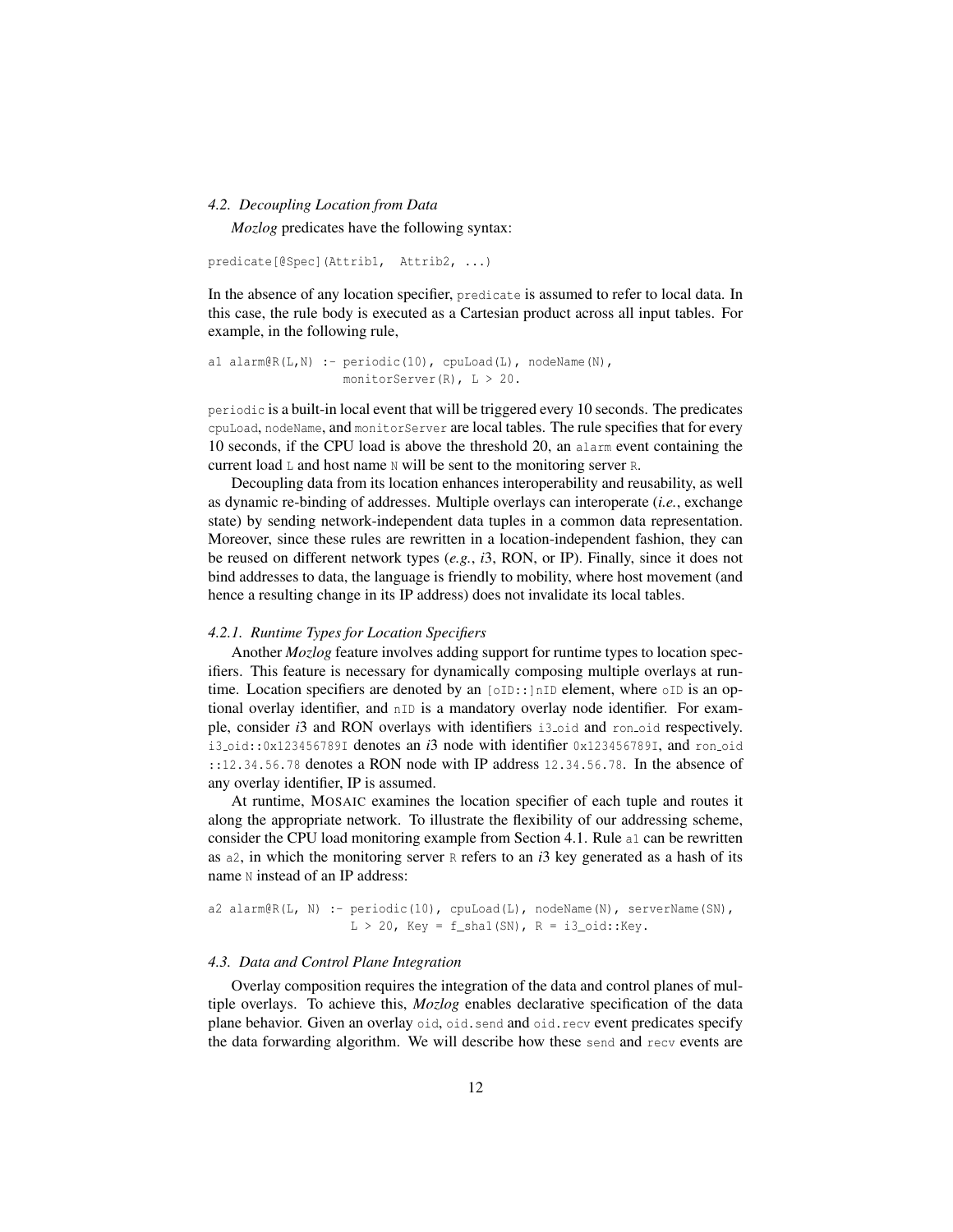generated within the dataflow execution framework later in Section 7. Focusing on the language feature now, we illustrate this feature via an example based on the data plane of an RON overlay ron\_oid.

```
snd ron_oid.send@Next(Dest, Pkt) :- ron_oid.send(Dest, Pkt),
                                   ron_oid.RT(Dest, Next),
                                   localAddr(Local), Local != Dest.
rcv ron_oid.recv(Pkt) :- ron_oid.send(Dest, Pkt), localAddr(Local),
                         Local = Dest.
```
The table ron\_oid.RT denotes the RON routing table. Rule snd expresses that for all non-local Dest addresses, the data packet (Pkt) is sent along the next hop (Next) which is determined via a join with RON's routing table (ron oid.RT) using Dest as the join key. These packets are then received via the rule rcv at node (Dest), which generates an oid.recv(Pkt) event at Dest.

In *Mozlog*, the send and recv predicates are usually not directly used by other rules, but rather automatically invoked by the MOSAIC runtime engine when the location specifier type of a tuple matches the overlay. As a result, one can bridge the data planes of different overlays together, or layer the control plane of one overlay network over the data plane of another. We provide more details in Section 5.

#### *4.4. Modularity and Composability*

To support overlay composition, *Mozlog* supports *Composable Virtual Views*(CViews). The CView is a language construct for defining rule groups that, when executed together, perform a specific functionality.

#### *4.4.1. CView Syntax and Usage*

The syntax of CViews is as follows:

viewName[@locSpec](K1,K2,...,Kn, &R1,&R2,...,&Rm)

Each CView predicate has an initial set of attributes  $K1, K2, \ldots Kn$  which are already bound to input values read from another predicate (intuitively, these are like input parameters to a function call). The remaining attributes,  $\&R1, \&R2, \ldots$ ,  $\&Rm$ , represent the *return values* from invoking the predicate given the input values. This is akin to the use of input binding restrictions [33], a well-studied problem in the data integration literature, which were used to pass data into queriable Web forms to retrieve relation results.

We illustrate using a view definition for the following CView predicate ping (Src, Dest, &RTT):

```
def ping(Src, Dest, &RTT) {
  p1 this.Req@Dest(Src,T) :- this.init(Src,Dest), T = f_now().
 p2 this.Resp@Src(T) :- this.Req(Src,T).
 p3 this.return(RTT) :- this.Resp(T), RTT = f_{now}()-T.
}
```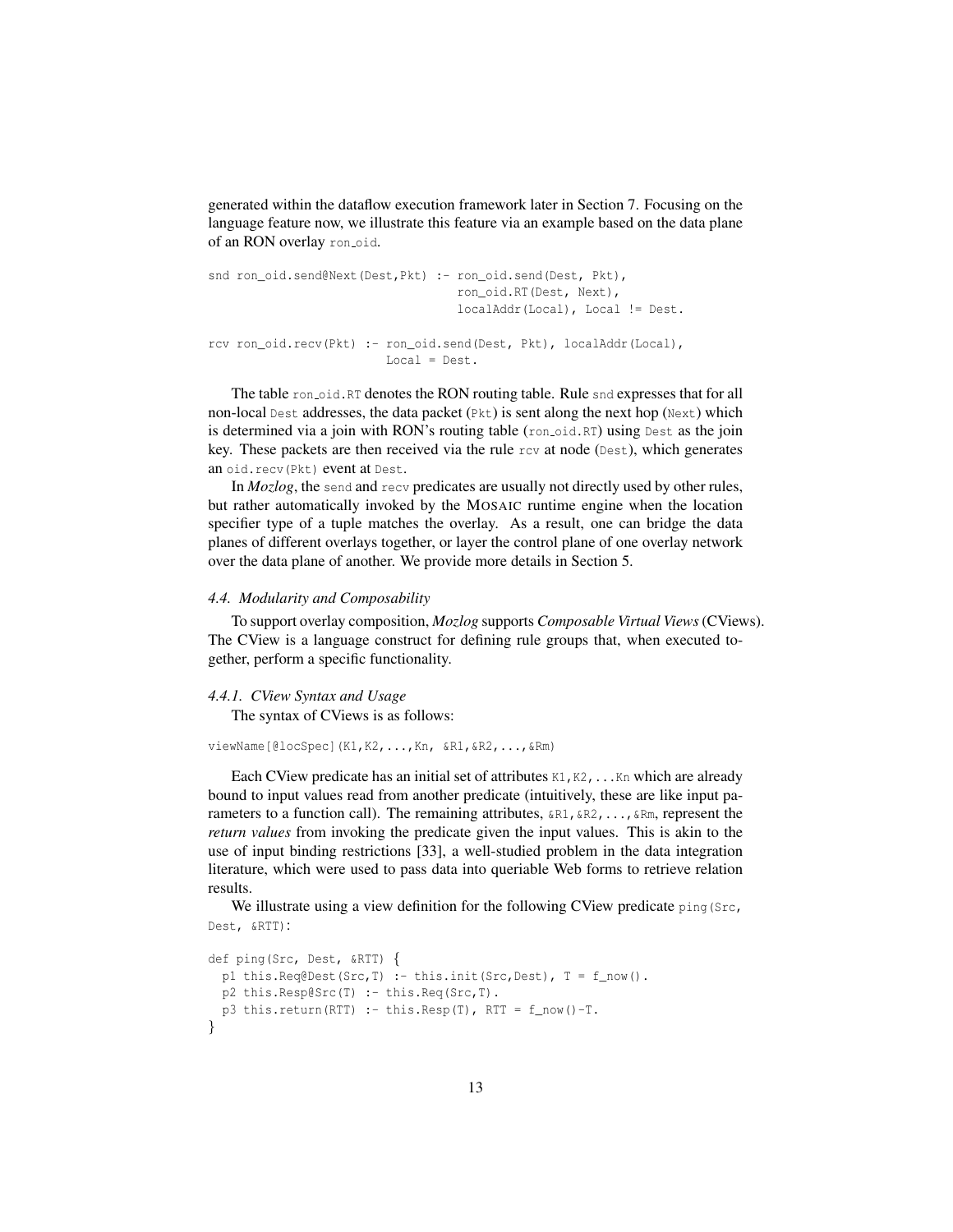Any rule that must compute the RTT between two nodes can simply include the ping predicate in the rule body. Here, this is a keyword used to express the context of the CView. All predicates beginning with this are valid only locally within the ping CView. There are two new built-in events/actions: this.init and this.return. Rule p1, upon receiving event this.init along with the query keys Src and Dest, takes the current timestamp T, and passes the data to the host Dest as a ping request. After the destination node receives it in rule p2, a ping response event is immediately sent back to the source with the timestamp. In rule  $p3$ , the source node calculates the round trip time based on the timestamp and issues a this.return action that finishes the query processing.

# *4.4.2. Composition and Resource Sharing*

CViews are a natural abstraction for composing control plane functionalities over different overlays. We provide an example to show how to construct trigger sampling in *i*3 by composing Chord and RON using their respective CView definitions. We consider the Chord lookup, whose CView is defined as follows: chord.lookup@Ldmk(Key, &DestID, &DestAddr).

Given a query on  $Key$ , the CView returns the lookup result: the Chord ID ( $DestID$ ) and the network address (DestAddr) of the destination. In addition, RON maintains several CViews to export the current pair-wise EWMA latency, bandwidth and loss rate measurement results. The latency CView is:

ron.latency(Src, Dest, &EWMA\_RTT)

When an *i*3 client tries to locate a private trigger that relays its traffic, it can leverage the RON measurement results and find the best private trigger.

```
s1 bestPT(KeyAddr, K, RTT) :- periodic(SAMPLE_INTERVAL),
                              i3.underlay(LocalAddr), K = f_{randID}(),
                              chord.lookup@LANDMARK(K, &_, &KeyAddr),
                              ron.latency(LocalAddr, KeyAddr, &RTT).
s2 trigger@KeyAddr(NodeID, LocalAddr) :- periodic(TRIGGER_REFRESH_INTERVAL),
                                         node(NodeID),
                                         i3.underlay(LocalAddr),
                                         bestPT(KeyAddr, _, _).
```
The rules s1-s2 are used by a local node LocalAddr to compute a private trigger with the lowest RTT from itself. Note that attributes denoted by "." represent variables which are inconsequential to the output derived in the rule head, and are omitted for simplicity. Periodically, every SAMPLE INTERVAL seconds, LocalAddr picks a random node and obtains a sample RTT. The sampling is performed by rule s1 using the chord.lookup CView predicate to locate a node KeyAddr corresponding to a random identifier K. Then the ron.latency CView predicate obtains the RTT measurement between LocalAddr and KeyAddr. The use of CViews allows us to perform multiple distributed operations (Chord lookup, followed by RON measurement) all within a single rule. Based on the sampling result stored in bestPT, rule s2 periodically refreshes the current best trigger at the node KeyAddr.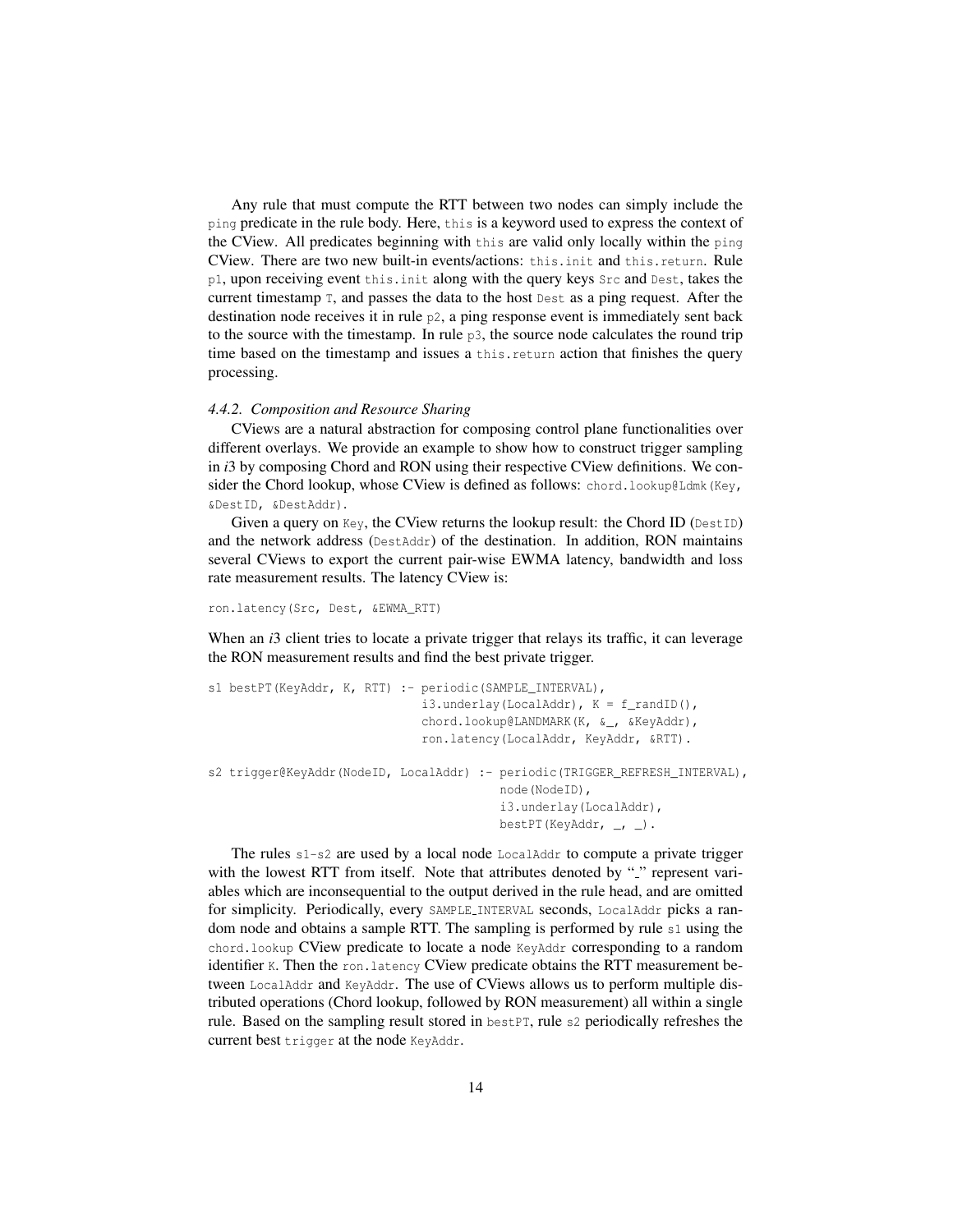To summarize, the advantages of CViews are as follows. First, CViews promote code reuse and enable functionality composition between different overlays (as with the shared ping CView). Second, CViews abstract details of asynchronous event-driven programming. In the ping example, nodes are no longer required to maintain pending state for every ping message that was sent out: the compiler automatically takes care of that. This avoids the tedious churn and failure detection rules often required in other declarative languages. This enhances readability and makes the code even more concise: the use of CViews reduced the number of lines in the *Mozlog* version of Chord by 8 rules (from 43 to 35).

### *4.5. Legacy Application Support*

*Mozlog* also supports a built-in tun predicate specifically reserved for representing tunneled traffic via the *tun* virtual network device. This allows legacy applications listening on the *tun* device to seamlessly tunnel traffic through MOSAIC overlay compositions. The tun predicate has the following schema: tun (IPPkt [, SrcIP, DestIP, Protocol, TTL]). IPPkt represents the IP packet that is being tunneled. In addition, the IP header fields SrcIP, DestIP, Protocol and TTL are optionally extracted and included as additional attributes when they are required in *Mozlog* rules. The following rules demonstrate the tun predicate for tunneling via a point-to-point and *i*3 overlay respectively:

```
p2p_tun tun@Peer(Pkt) :- tun(Pkt), Peer = "12.34.56.78:1086".
i3_tun tun@Peer(Pkt) :- tun(Pkt, Src, Dest), Key = f_sha1(Dest),
                        Peer = i3_oid::Key.
```
Rule p2p tun sets up a point-to-point UDP tunnel between the local node and the remote node listening at the UDP address 12.32.56.78:1086. This allows legacy applications at two end-points to communicate via a UDP tunnel implemented by MOSAIC. Similarly, in rule i3\_tun, a tunnel is set up via the *i*3 overlay. All packets generated by the legacy application are sent via this rule to a remote legacy application running at the *i*3 node with logical address Key generated using the SHA-1 hash of the destination tunneling address. See Section 7.2 for implementation details.

# 5. Compiling Compositions

This section describes how the MOSAIC compiler automatically translates composition specifications into *Mozlog* rules. We first define the following reserved tables stored at each node, which are used in the composition process later:

• **netAddress(OID,Addr)** tracks all current addresses Addr of the overlays OID in which the local node participates. If a node n has a publicly reachable IP address, a default entry is added as  $netAddress(0, current_ip)$ , where 0 is a reserved ID for the Internet. OID can also refer to a bridged network, in which case Addr can refer to a source routing address (See Section 5.3). Other overlay specific addresses are maintained by the corresponding overlay modules.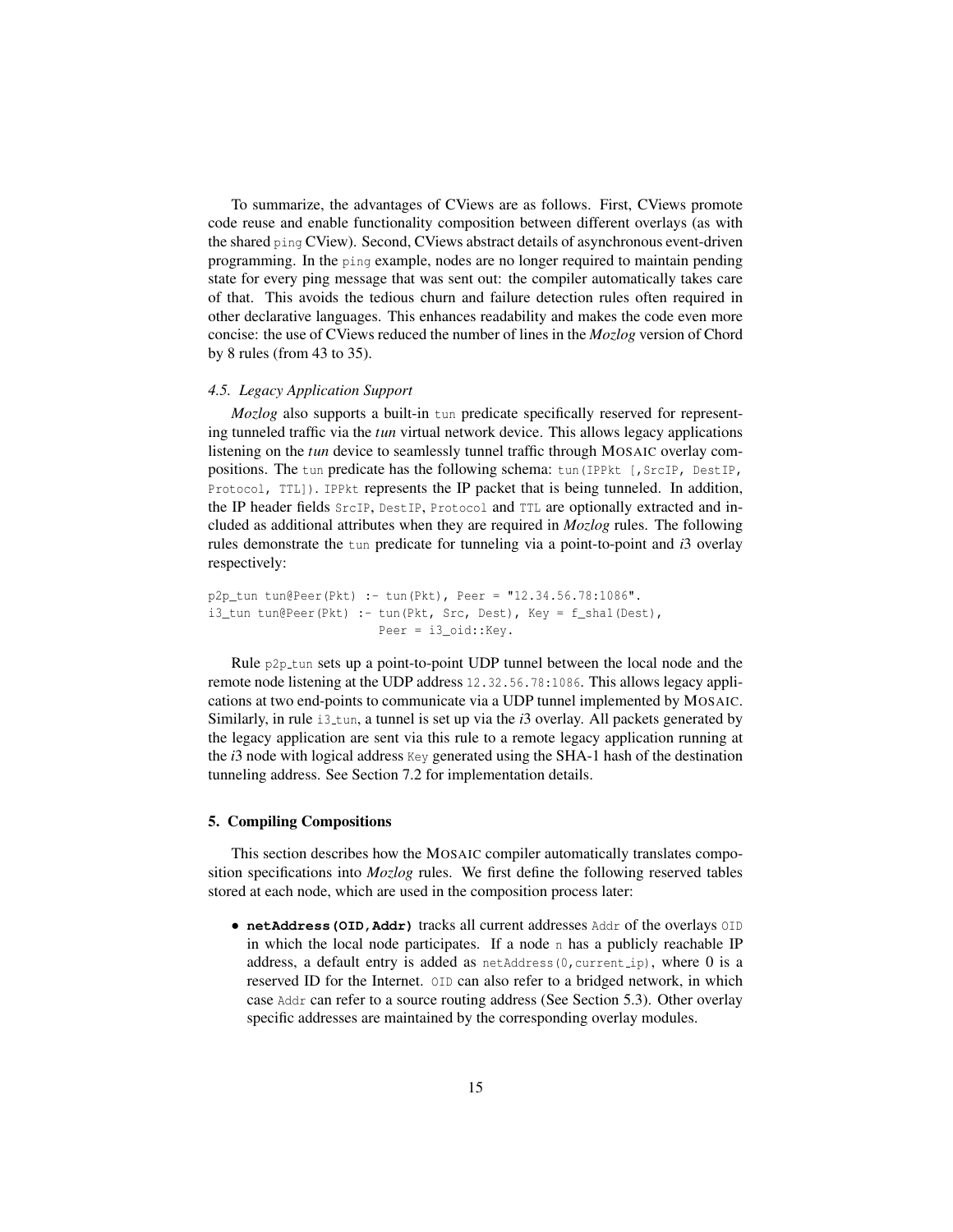- **underlay(OID,Addr)** is used in layering. It stores the mapping from an overlay's OID to its current underlay's runtime address Addr at the local node for each deployed overlay. By updating this table, one can switch the underlay being used.
- **forward(OID,Addr)** is used in bridging. It specifies that all packets designated for overlay OID are to be sent to the designated gateway with address Addr.

#### *5.1. Compilation Steps*

To create an overlay network composition from scratch, the MOSAIC compiler takes as input a composition specification as presented in Section 3.1, and then generates *Mozlog* rules that bridge and layer the appropriate overlay modules.

Algorithm 5.1 Pseudocode for composition process

```
1 input: spec as the composition specification
\mathfrak{D}3 // Layering
4 for l in spec.composition.links:
5 match l with
6 Layering top over bottom:
7 i f n o t top.nodelist ⊆ bottom.nodelist :
8 raise Exception ("node sets are wrong for layering")
9 l a y e r i n g (top , bottom)
10
11 // bridging
12 for l in spec.composition.links:
13 match l with
14 Bridging first With second by type via gw as name:
15 // bridging two overlays
16 a s s e r t (gw \in first nodelist and gw \in second nodelist)
17 b r i d g i n g ( first ,second ,gw ,type ,name )
```
Algorithm 5.1 is pseudocode that illustrates this process. For ease of exposition, we base the translation on an abstract syntax of the composition specifications presented in Appendix B. This abstract syntax can be constructed by processing the earlier XML-based input in Appendix A. For instance, *spec.composition.module* in the abstract syntax refers to the corresponding child element *module* within the *composition* element of the XML tree.

In our pseudocode, we use a pattern matching syntax (keyword *match*) to examine and extract composition information. For instance, given a composition link *l*, a bridging-based link matches an initial keyword "Bridging", followed by the *first* overlay, the *second* overlay, and the gateway gw.

Lines 4-9 perform a check on the layering configuration, followed by the actual layering itself. For each layering link in the input specifications, the main constraint to be met is that the overlay nodes are also members of the underlay network. Here, we check that the nodes in the underlay network are a superset of nodes in the overlay. We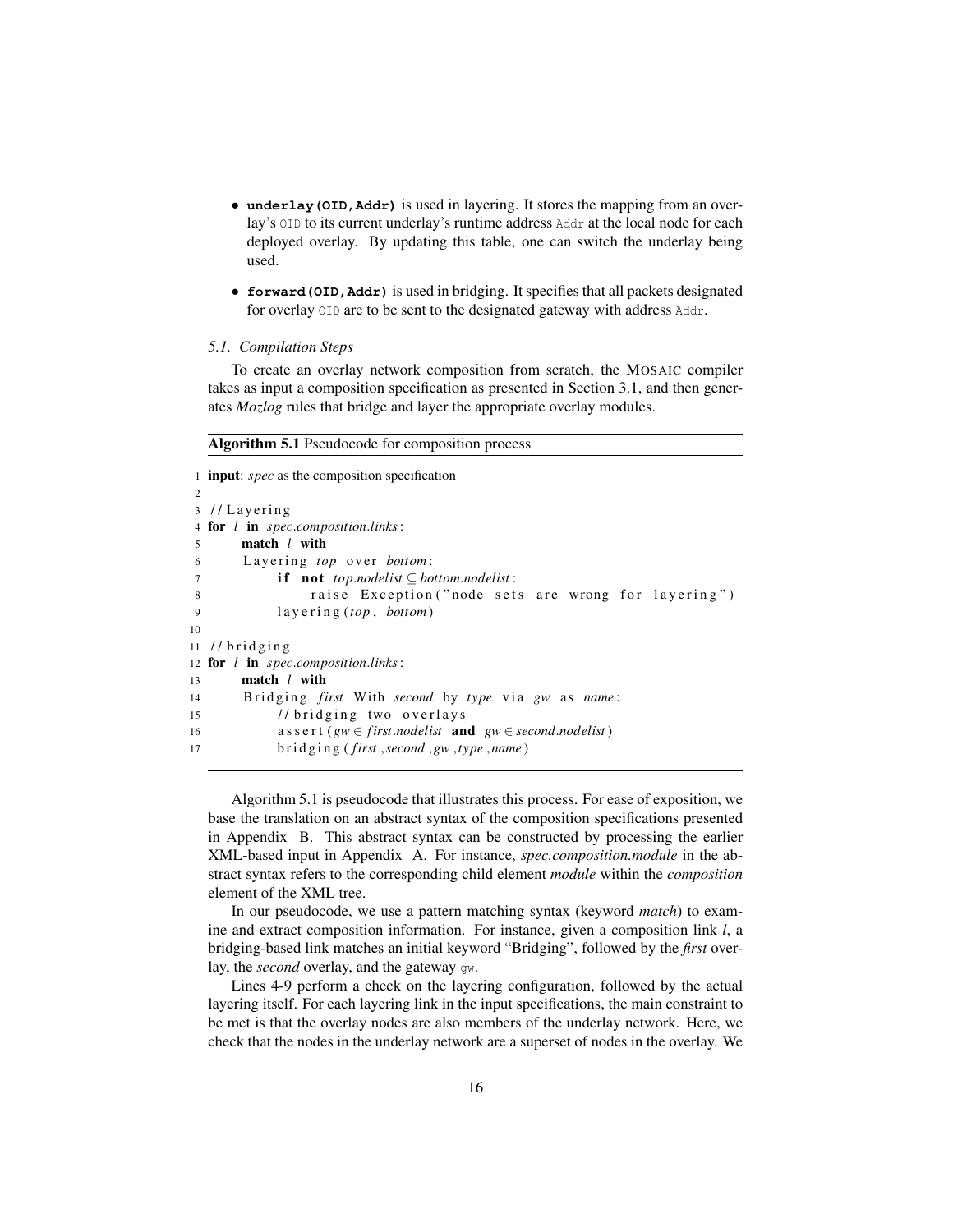use the pattern matching syntax to extract the overlay as *top* and the underlay as *bottom* for any links that involve layering. Line 9 performs the actual task of bridging after constraint checks are performed. This involves calling additional functions layering, shown as Algorithm 5.2 in Section 5.2.

Lines 11-16 check that all constraints are met for composition links that involve bridging multiple modules, followed by the actual bridging itself. If two modules are bridged via a gateway, this gateway node must belong to the node list of both modules. After the check is performed, the actual bridging is performed by invoking the bridging function, shown as Algorithm 5.3 in Section 5.3.

After the compilation, the rules are shipped to the corresponding physical nodes for deployment. To modify an existing network composition, most of the procedures remain the same except that the node membership sets of existing overlays are obtained by querying the directory service, and modified *Mozlog* rules are uploaded to the physical nodes to implement the new composition.

*5.2. Layering*

|  |  |  | Algorithm 5.2 Pseudocode for layering-related rule generation |  |
|--|--|--|---------------------------------------------------------------|--|
|  |  |  |                                                               |  |

|                 | 1 <b>function</b> layering( <i>top</i> , <i>bottom</i> ):                                          |
|-----------------|----------------------------------------------------------------------------------------------------|
|                 | 2 <b>input</b> : overlay <i>top</i> , overlay <i>bottom</i> // layer <i>top</i> over <i>bottom</i> |
|                 | 3 <b>output:</b> rules for layer bindings                                                          |
|                 | 4 for $n$ in top.nodelist:                                                                         |
| 5               | <b>if</b> top.oid $\notin$ n.deployed: // network top is not deployed on node <i>n</i>             |
| 6               | $code = fetch(top.codeurl)$                                                                        |
| $7\overline{ }$ | addRule(n, code)                                                                                   |
| 8               | $addRule(n, "underlay(top.oid, Addr):-)$                                                           |
| -9              | netAddress( <i>bottom.oid,</i> Addr).")                                                            |
| 10              | else:                                                                                              |
| 11              | $updateRule(n, "underlay(top.oid, Addr):$                                                          |
| 12              | netAddress(bottom.oid, Addr)")                                                                     |
|                 |                                                                                                    |

Layering of a control or data plane over another overlay's data plane is achieved through the use of the underlay table describing bindings from each overlay node to its current runtime underlay address. Abstracting the bindings into a table provides a simple mechanism for switching overlays: MOSAIC can simply update the underlay table — changing both the underlay protocol and node address accordingly.

Given a composition specification with layering links, *Mozlog* rules are generated to implement the layering. Algorithm 5.2 shows the pseudocode for rule generation. The function addRule( $n, r$ ) is used to add a rule  $r$  to the node  $n$ . If executed at the composition service, this means that all generated rules have to be shipped from the service to be instantiated at each corresponding node.

If the overlay *top* is not deployed on the node *n*, we first add the overlay *Mozlog* implementation to the code to be deployed on node *n* (Lines 6-7), then bind the address of network *bottom* to the underlay table entry that belongs to network *top* (Line 8). Note that symbols in italic fonts, including *n*, *top*.*oid*, and *bottom*.*oid* are constants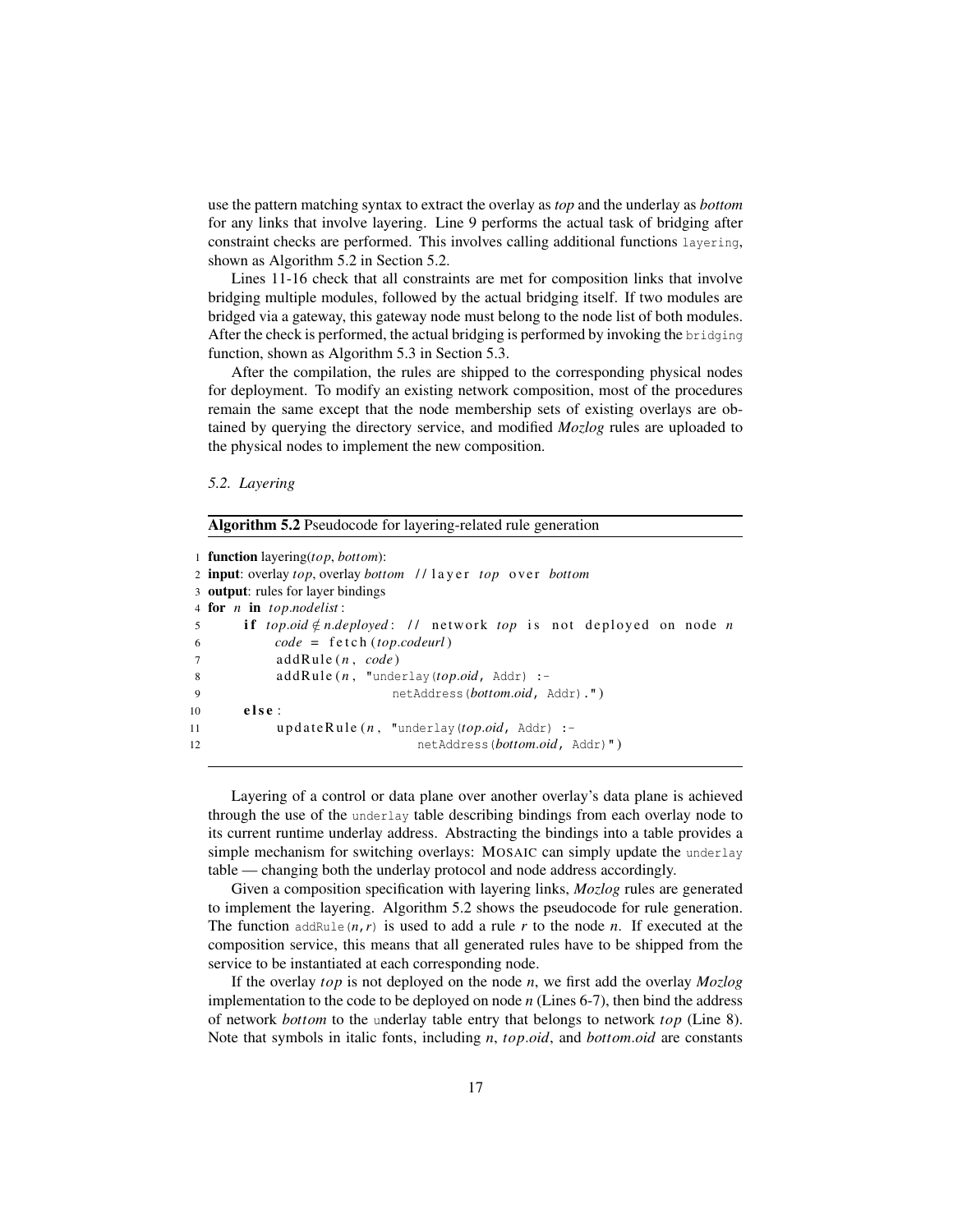when added into the rule. If *top* is deployed, then there should be a rule that binds its underlay table already. We update that rule to the new binding (Lines 11-12).

We illustrate using an example where there are two RON overlays, layered over IP and *i*3. Based on the specifications, at every node, there are two instances of RON executing ( ron<sub>-oid1</sub> and ron<sub>-oid2</sub>), and one instance of *i*3 (i3-oid). The following *Mozlog* rules b1 and b2 are generated to build the two networks:

```
b1 underlay(ron_oid1, U) :- netAddress(0, U).
b2 underlay(ron_oid2, U) :- netAddress(i3_oid, U).
```
Since ron oid1 utilizes IP for routing, rule b1 takes as input netAddress( $(\mathbb{N}, 0, \mathbb{U})$ , based on the executing node's default IP address. On the other hand, ron oid2 routes over *i*3, hence its underlay tuple stores the address of the underlying i3 oid node retrieved from the local netAddress table.

Note that the layering association is not static. A deployed, running overlay network can switch the underlying network from one to another by updating its underlay table entries at runtime. This enables dynamic overlay composition. We will discuss an example of dynamic switching in Section 6.

Next, the rule to update the netAddress table is generated for the newly created overlay. Because the rule is overlay specific, it is not automatically generated by the compiler, but provided by the overlay programmers. For example, consider the *i*3 and RON overlays with identifiers i3 oid and ron oid respectively. In *i*3, its overlay address is the SHA-1 hash of the node's public key K (as shown in rule d1).

d1 netAddress(i3\_oid, A) :- publicKey(K), A = i3\_oid::f\_sha1(K).

On the other hand, in RON, since its routable address is tightly coupled with its underlay, its address is its own underlay address (typically the IP address that RON uses) annotated with the overlay id as shown rule d2:

```
d2 netAddress(ron_oid, A) :- underlay(ron_oid,U), A = ron_oid::U.
```
Finally, data plane forwarding rules may also need to be slightly changed. We update the RON forwarding rules snd and rcv from Section 4.3 in the context of layering:

```
snd ron_oid.send@Next(Dest,Packet) :- ron_oid.send(Dest, Packet),
                                      ron_oid.RT(Dest, Next),
                                      underlay(ron_oid, Local),
                                      Local != Dest.
rcv ron_oid.recv(Packet) :- ron_oid.send(Dest, Packet),
                            underlay(ron_oid, Local),
                            Local = Dest.
```
The local address stored in localAddr is replaced by underlay(ron\_oid, Local), where Local is the current underlay address of the overlay ron oid. Note that while the above rules achieve the same functionality as the previous two rules in Section 4.3, they are more flexible in allowing packets to route over underlays that can be switched at runtime.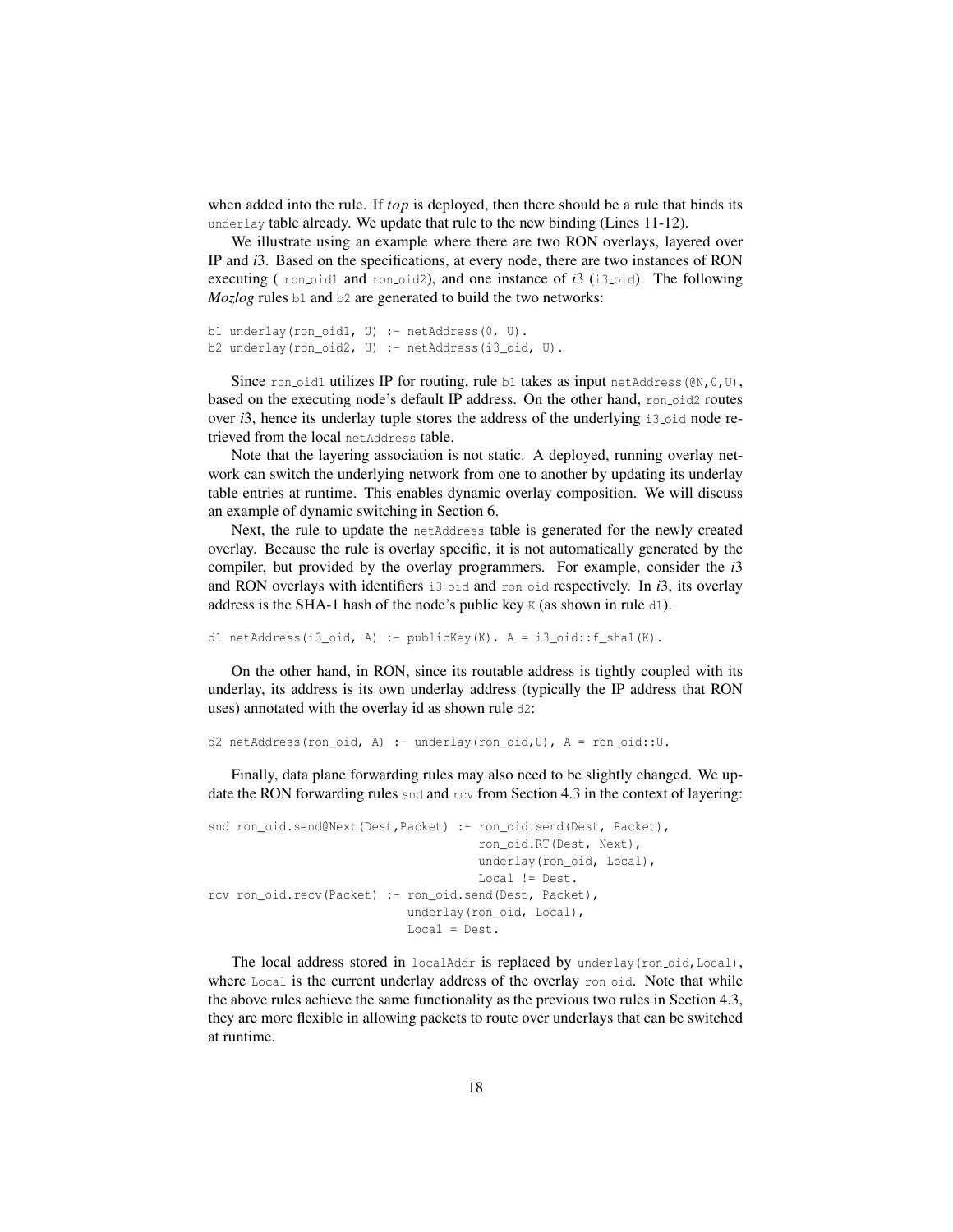# Algorithm 5.3 Pseudocode for bridging-related rule generation

```
1 function bridging(first, second, bridgetype,gw, bn):
2 input: overlay first, overlay second, gateway gw, bridge name bn
3 output: bridging related rules
4
5 \text{ gwAddr} = \text{d} \text{ns\_lookup} (\text{gw})6
7 for n in first.nodelist :
8 if n \neq gw:
9 if bridgetype="on-demand":
10 addRule (n, "netAddress(bn, Addr) :-
11 netAddress@gwAddr(second.oid, SecondGWAddr),
12 netAddress( first.oid, FirstNodeAddr),
13 Addr = sr:: [SecondGWAddr, FirstNodeAddr].")
14 else: // pre-configured method
15 addRule (n, "forward(<i>second.oid</i>, FirstGWAddr) :-16 netAddress@gwAddr(first.oid, FirstGWAddr).")
17
18 for n in second.nodelist :
19 if n \neq gw:
20 if bridgetype="on-demand":
21 addRule (n, "netAddress(bn, Addr) :-
22 netAddress@gwAddr( first.oid, FirstGWAddr),
23 netAddress(second.oid, SecondNodeAddr),
24 Addr=sr:: [FirstGWAddr, SecondNodeAddr].")
25 else : // pre−configured method
26 addRule (n, "forward(first.oid, SecondGWAddr) :-
27 netAddress@gwAddr(second.oid, SecondGWAddr).")
```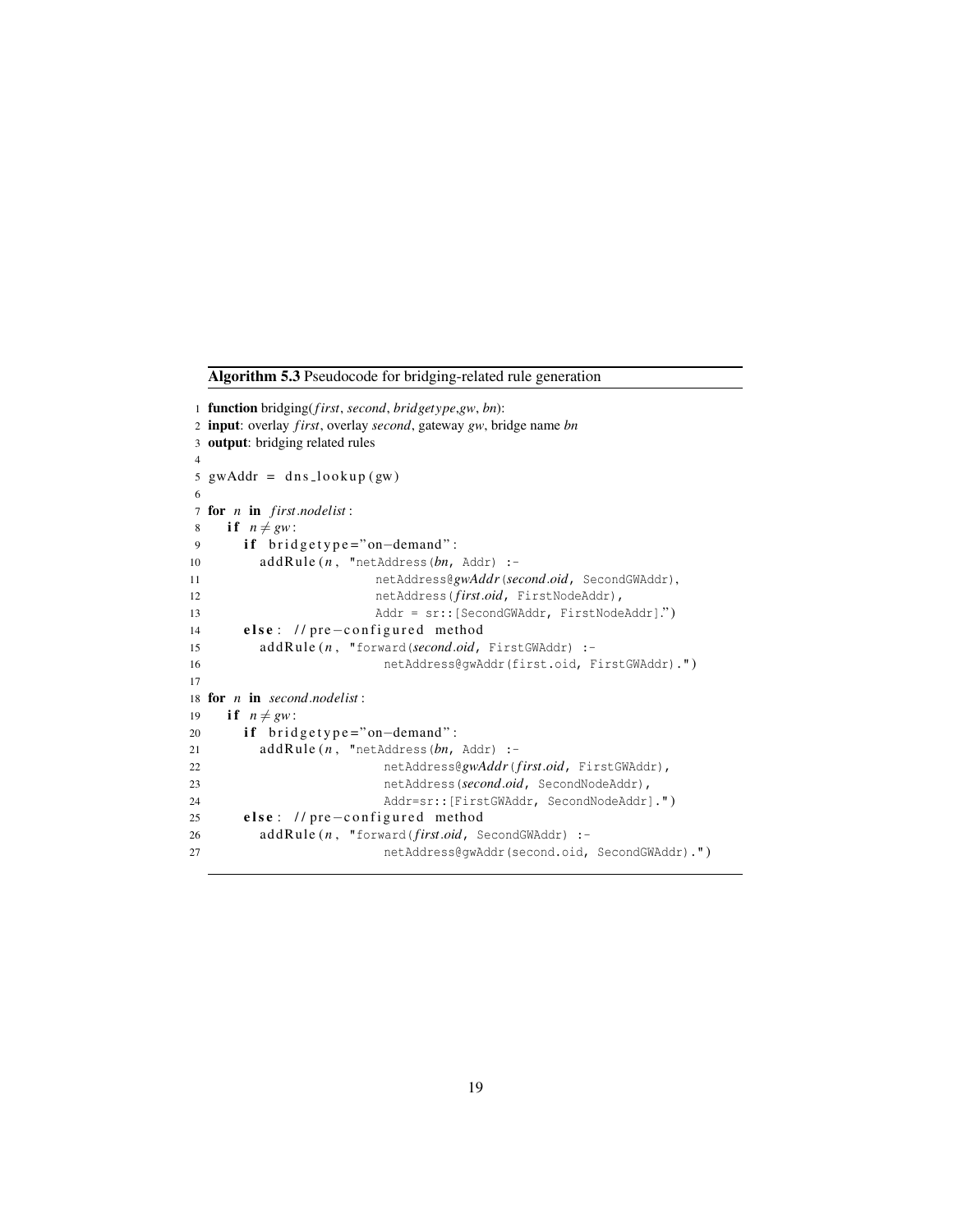# *5.3. Bridging*

Algorithm 5.3 shows the pseudocode for bridging two overlays named *first* and *second* via a gateway node  $\alpha$ . In the pseudocode, we assume that the gateway  $\alpha$ is reachable by the Internet which serves as the management channel, hence its address gwAddr can be retrieved via DNS lookup on gw. Note that since gw participates in both networks, it has two overlay nodes with addresses firstGWAddr and secondGWAddr, one for each participating overlay that it bridges. As a result, at node gw, it maintains two netAddress entries for each one of its participating overlay node, i.e. entries netAddress(first.oid, firstGWAddr) and netAddress(second.oid, secondGWAddr). In addition, each node maintains a netAddress entry for the overlay it participates in. For instance, a node firstNodeAddr in the *first* overlay will include an entry netAddress ( first.oid, firstNodeAddr) in its local netAddress table.

We focus on explaining the pseudocode from the perspective of the *first* overlay (lines 7-16). The explanation for the *second* overlay is symmetrical. We first describe the *Mozlog* rule generated for the *on-demand* method (lines 9-13). Recall from Section 3.2.2 that in the on-demand method, source routing is used to create an explicit path from a node in one network to another node in a bridged network, via an intermediate gateway node. Our generated *Mozlog* rule (lines 10-13) distinguishes local predicates at each node n from remote predicates at the gateway (indicated by  $\mathcal{C}_{qw\text{Addr}}$ ).

Unlike the *pre-configured case* discussed below, since source routing is used, no explicit forwarding state need be maintained. Instead, the main goal is to set up the appropriate netAddress entries for the new bridge such that source routes can be later created in order to route to nodes within the bridge networks. *Mozlog* supports a source routable address type of the form sr::[gateway, dest], which explicitly describes the data path to dest via an intermediate gateway node. All nodes will automatically handle the forwarding of such messages to the next recipient in the path as specified in the source route. For instance, at overlay *first*, its netAddress table for the bridge bn maintains a source address sr:: [SecondGWAddr, FirstNodeAddr], which indicates that in order for a node in the *second* overlay to reach the node with address FirstNodeAddr in the *first* overlay, the packet has to first traverse to the gateway node SecondGWAddr in the *second* overlay, before the packet can be sent to the destination node FirstNodeAddr.

In the *pre-configured* method (lines 14-16), the address of the gateway gw for overlay oid is stored in a local forward table at each node. For instance, at the *first* overlay, its local forward(second.oid, firstGWAddr) table indicates that in order to route to the overlay *second*, the packet has to be first routed to gw node, specifically the firstGWAddr overlay node on the gateway that is also participating in the *first* overlay. When the packet reaches firstGWAddr, it is then forwarded to the appropriate node in overlay *second* based on the destination address stored in the packet. Unlike the earlier on-demand method, no source routing is required.

# 6. Composition Examples

MOSAIC can support flexible overlay compositions including bridging, layering and hybrid compositions. We present two examples, one that revisits the mobile VoIP example introduced in Section 1, and a second that illustrates dynamic composition. Appendix A gives an XML composition specification based on the first example.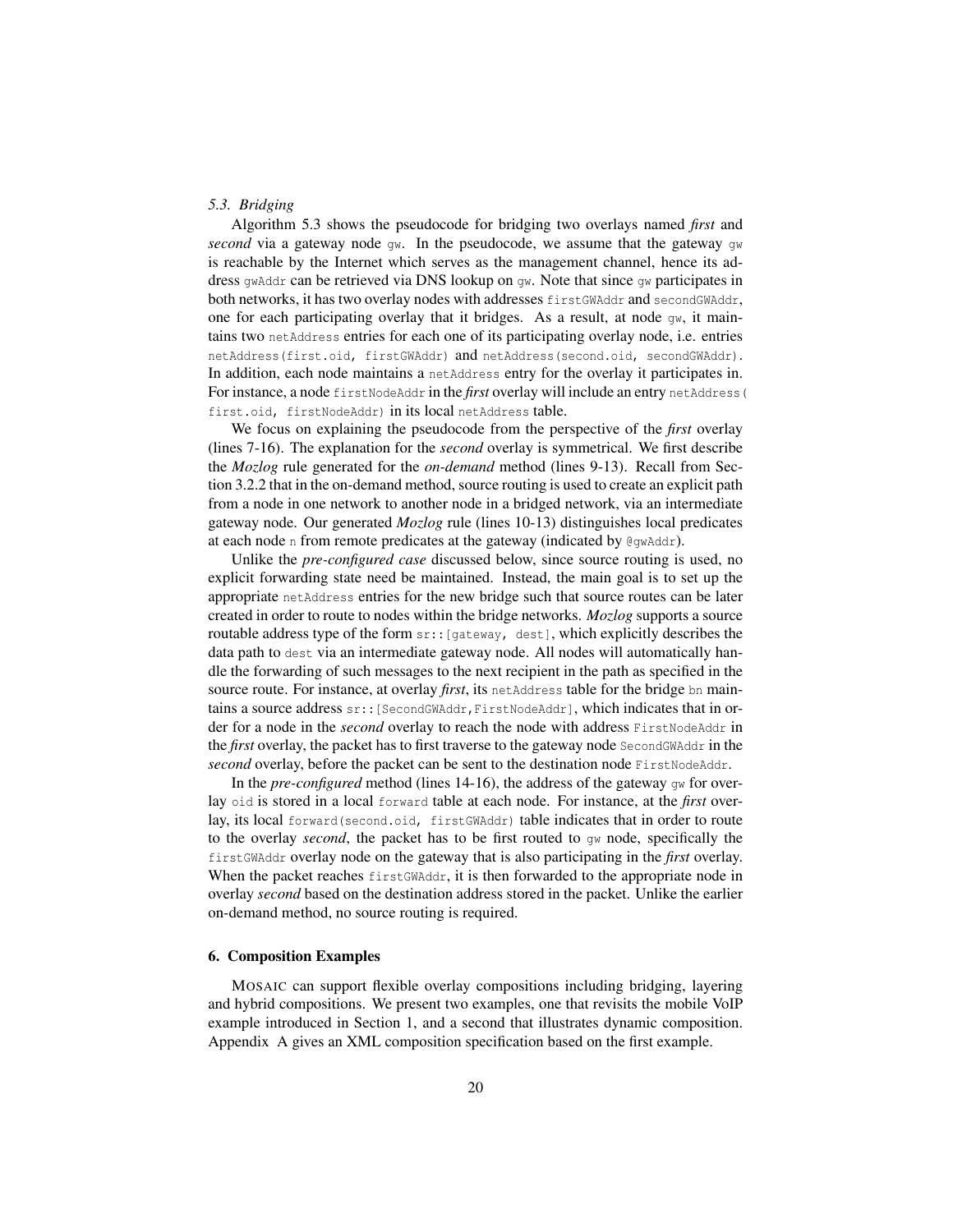| overlay id | address                                            |
|------------|----------------------------------------------------|
| alice_net  | alice_internal_ip                                  |
| hr1        | sr:: [alice_gateway_ip, alice_internal_ip]         |
| hr2        | sr::[ron_oid::alice_gateway_ip, alice_internal_ip] |
| i3 oid     | i3_oid::alice_id                                   |

Table 1: netAddress table at Alice

| overlay id | address                   |
|------------|---------------------------|
|            | alice_gateway_ip          |
| alice_net  | alice_gw_internal_ip      |
| ron_oid    | ron_oid::alice_gateway_ip |

Table 2: netAddress table at Alice's gateway

# *6.1. VoIP between Alice and Bob*

Consider the example of Section 1. An overlay composition can solve the problem. Suppose there is a publicly available *i*3 overlay network, and Alice uses her gateway node at home to form a private RON network with Bob and her other friends. Alice and Bob agree on the composition specification shown in Figure 4. Based on the overlay specification, MOSAIC generates the *Mozlog* rules to compose overlays together.

Because Alice's situation mirrors Bob's, we use Alice's rules and network state to explain the composition process. First, at Alice's gateway, we configure the RON overlay network over IP as:

```
c1 underlay(ron_oid, A) : - netAddress(0, A).
```
We then use bridging to create publicly reachable addresses  $b$ r1 and  $b$ r2 as shown in Table 1. br1 bridges the internal network AliceNet with the public IP network, and br2 bridges AliceNet with the RON network.

Finally, we layer *i*3 over the bridged networks we created. Because Alice wants to have reliability for VoIP, we choose the bridging overlay with br2 as *i*3's underlay. The composition rule deployed at the Alice node is as follows:

```
c2 underlay(i3_oid,A) :- netAddress(br2,A).
```
When Bob initiates a VoIP call to Alice, he first uses Alice's *i*3 ID to look up her public trigger, and sends traffic to Alice via *i*3's indirection path. After they have located each other, they switch to the *i*3 shortcut data path as the underlay network specifies, which is layered on top of RON and can traverse internal networks (*e.g.*, those behind NATs) using source routing along the gateways.

## *6.2. Dynamic Composition of Chord over IP and RON*

To illustrate dynamic composition, we use the Chord DHT to show the benefit of dynamically switching the underlying data path from IP to RON. In Chord, temporary network failures may create non-transitive connectivity between the nodes, possibly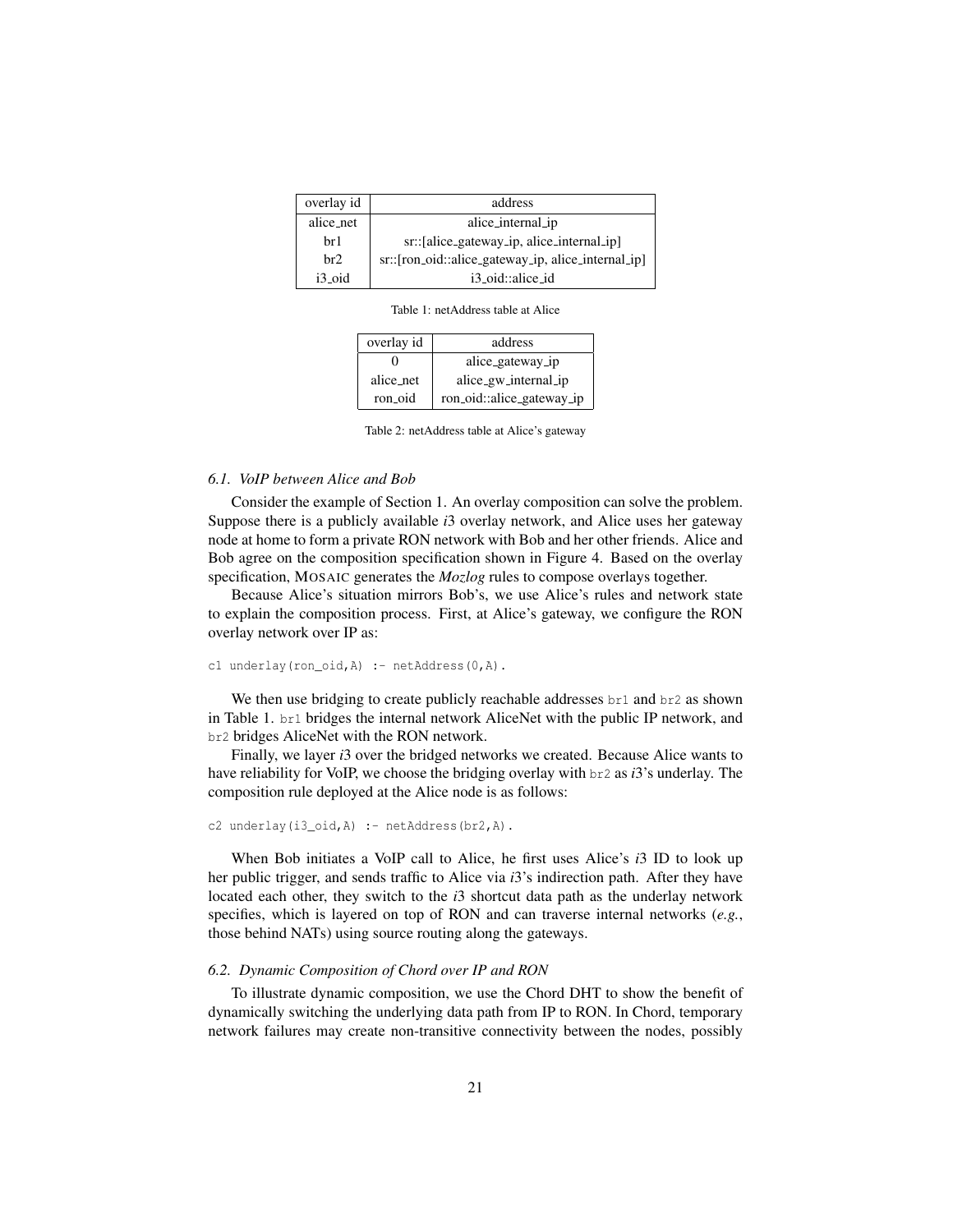creating problems such as invisible nodes, routing loops and broken return paths [11]. Instead of altering the DHT protocol, an alternative is to layer Chord over a resilient routing protocol such as RON that eliminates non-transitivity. Layering Chord over RON can be viewed as trading scalability for performance.



Figure 5: Dynamic composition of Chord over two different underlays (IP and RON).

The following rules define two types of layering: Chord over IP and Chord over RON (See Figure 5):

```
s1 underlay(chord_oid,A) :- netAddress(OID,A), switchUnderlay(OID).
s2 underlay(ron_oid,A) :- netAddress(0,A).
```
In  $s1-s2$ , we added a switchUnderlay(OID) predicate to switch Chord's underlay to that indicated by the OID variable. This switchUnderlay can itself be triggered by an event sent from the administrator based on changes to the overlay specifications. Rule  $s1$  indicates that Chord uses IP as the underlying address when  $OID$  is 0, and RON when OID is ron oid. Rule s2 defaults RON to use IP at all times. To switch between the two layering schemes, one only needs to generate switchUnderlay accordingly.

Dynamic switching is useful because the trade-off between scalability and performance is at the discretion of the Chord administrators, who can make decisions based on network conditions, requirements, etc. If a new overlay providing both resiliency and scalability (*e.g.* SOSR [14]) becomes available, one can switch Chord's underlay from RON to the new one to further improve scalability. Unlike restarting Chord from scratch, dynamic switching preserves existing state in the network such as key/value pairs without disrupting the DHT lookup service. Once the Chord underlay network address is changed on a node, the stabilization process will propagate it to the node's successors, predecessor and other nodes that have it in its finger table. We present our experimental evaluation of this example in Section 8.3.

# 7. Implementation

The MOSAIC platform builds on the P2 [21] declarative networking system, adding significant new functionalities. The P2 planner and dataflow engine have been revised to generate execution plans that accommodate new language features of *Mozlog*: specifically, those related to runtime support for dynamic location specifier, data plane forwarding, and interactions with legacy applications.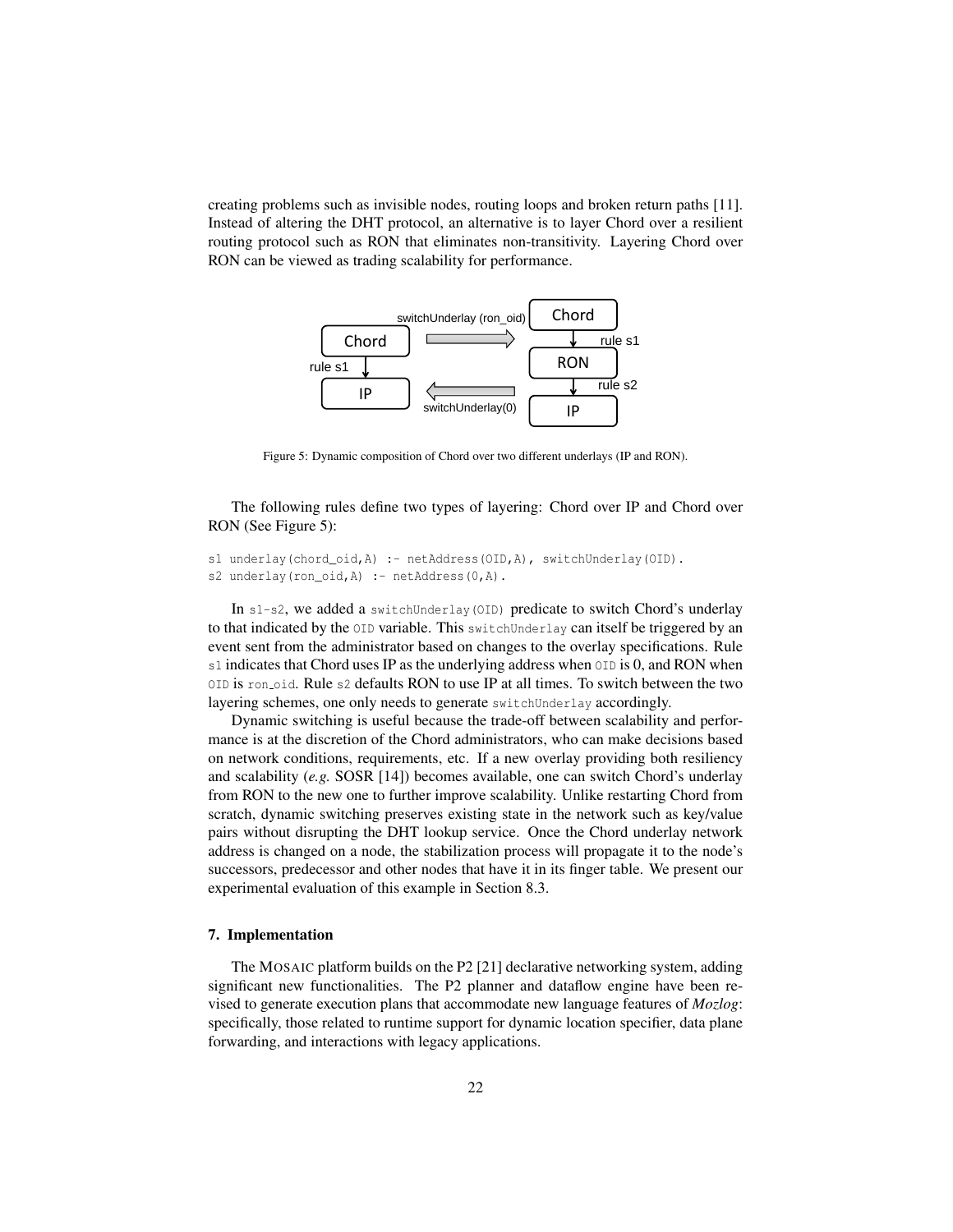MOSAIC takes a *Mozlog* program, compiles it into distributed P2 dataflows [21], and deploys it to all nodes that participate in the overlay. A single node may host multiple overlay networks at the same time. P2 dataflows resemble the execution model of the Click modular router [18], which consists of elements that are connected together to implement a variety of network and flow control components. In addition, P2 elements include database operators such as joins, aggregation, selections, and projections that are directly generated from queries. Each local dataflow participates in a global, *distributed* dataflow across the network, with messages flowing among elements at different nodes, resulting in updates to local tables. The local tables store the state of intermediate and computed query results, including structures such as routing tables, the state of various network protocols, and data related to their resulting compositions. The distributed dataflows implement the operations of various network protocols. The flow of messages entering and leaving the dataflow constitute the network packets generated during query execution.

#### *7.1. Dataflow Execution*



Figure 6: System dataflow & dynamic location specifiers.

Figure 6 shows a typical execution plan generated by compiling *Mozlog* rules. Similar to P2 dataflows, there are several network processing elements (Network In and Network Out) that connect to individual rule strands (inside the gray box) that correspond to compiled database operators. Here, we focus on our modifications, and the interested reader is referred to [21] for details on the dataflow framework.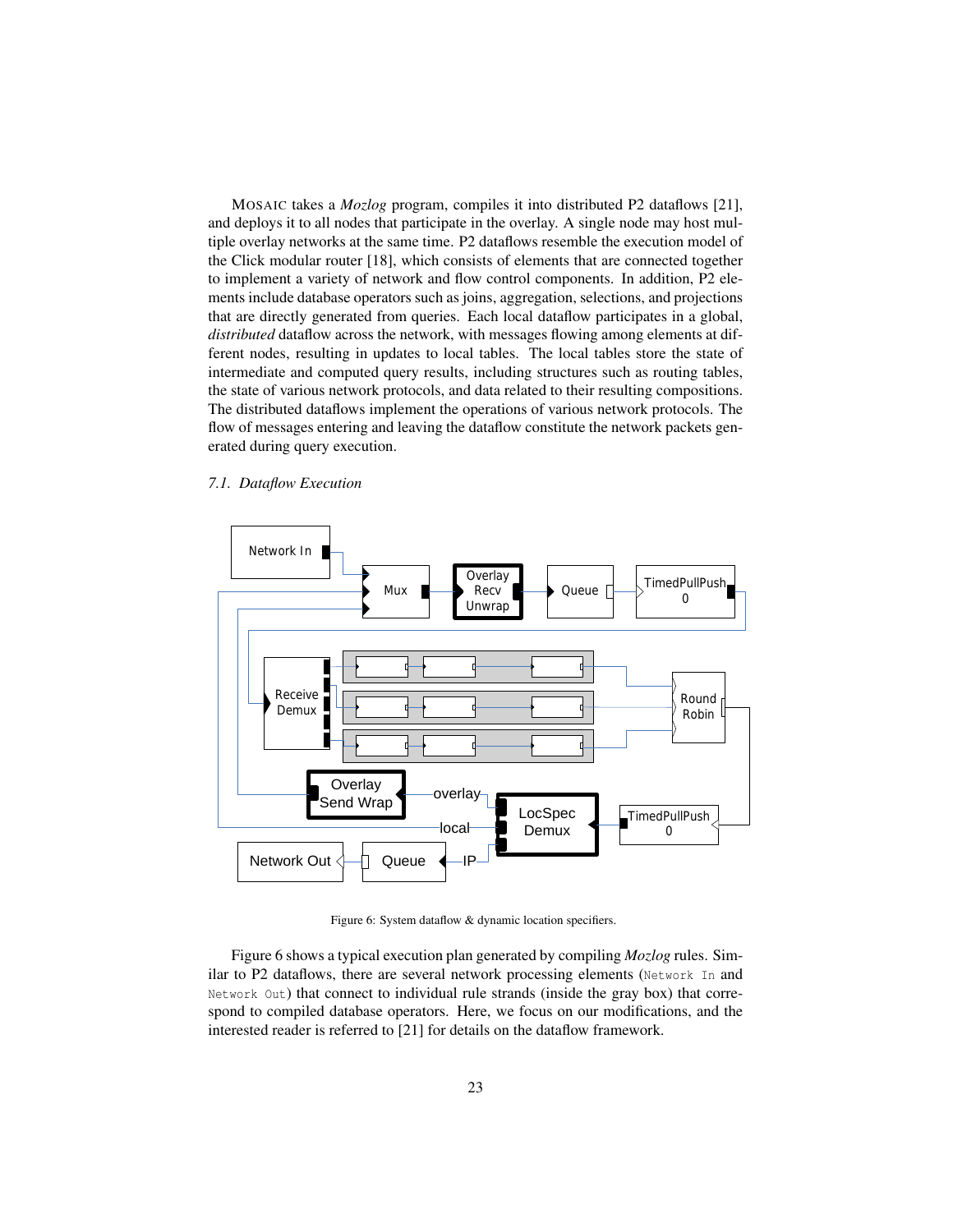To implement dynamic location specifiers and overlay forwarding on the data plane, we modify the planner to automatically generate three additional MOSAIC elements shown in bold in the dataflow: OverlayRecvUnwrap, OverlaySendWrap, and LocSpecDemux. The elements OverlayRecvUnwrap and OverlaySendWrap are used for de-encapsulation and encapsulation of tuples from overlay traffic.

At the top of the figure, the Mux multiplexes incoming tuples received locally or from the network. These tuples are processed by the OverlayRecvUnwrap element that extracts the overlay payload for all tuples of the form overlay.recv(Packet), where Packet is the payload with type tuple. Since the payload may be encapsulated by multiple headers (for layered overlays), this element needs to be "unwrapped" until the payload is retrieved. The Packet payload is used as input to the dataflow via the ReceiveDemux element, which itself is then used as input to various rule strands for execution.

Executing the rule strands results in the generation of output tuples that are sent to a LocSpecDemux element. This element checks the runtime type of the location specifier, and then demultiplexes as follows:

- Tuples tuplename (F1, F2,  $\dots$ , Fn) are local tuples and sent to the Mux.
- Tuples tuplename@IPAddr(F1, F2,  $\dots$ , Fn) are treated as regular IP-based tuples and sent to the network directly.
- Tuples tuplename@oid::ovaddr(F1, F2, ..., Fn) are designated for overlay network oid with address ovaddr. A new event tuple oid.send(ovaddr, tuplename(F1,  $F2, \ldots, Fn)$ ) which denotes the send primitive of the overlay network oid is generated (see Section 4.3). This new tuple is reinserted back to the same dataflow to be forwarded based on the overlay specification.

# *7.2. Legacy Support*

We use the *tun* device to provide overlay tunnels between legacy applications at the network layer. The tun predicate is reserved for legacy support, and tuples using it are treated differently from ordinary tuples in the dataflow. Each special predicate has a rule strand in the dataflow, between the ReceiveDemux element and the RoundRobin element (see Figure 6). Two elements  $Tun:Tx$  and  $Tun::Rx$  are inserted in the tun rule strand right after ReceiveDemux. Tun::Rx reads IP packets from the *tun* device, generates the tun tuple, and sends to the next element in the rule strand;  $Tun::Tx$  receives a tun tuple, formats it as an IP packet and writes to the *tun* device.

For each end host, it takes a private IP address from 1.0.0.0/8 to avoid conflicts with other public IP networks. After a legacy application sends a packet to an address in the *tun* network, the kernel redirects it to MOSAIC, where the Tun: :Rx element generates a tun tuple. Currently there is an address translation rule that uses a special mapping table to translate the private IP address to the overlay address. This can be extended in the future to use any name resolution service by combining DNS request hijacking [15]. After address translation, the packet tunneling rules such as the rule i3 tun of Section 4.5 deliver the IP packet to the destination via the corresponding overlays. After the tun tuple is delivered to the remote node, it is redirected to the *tun* device by the element Tun::Tx, and finally the tunneled packet is received by the legacy application.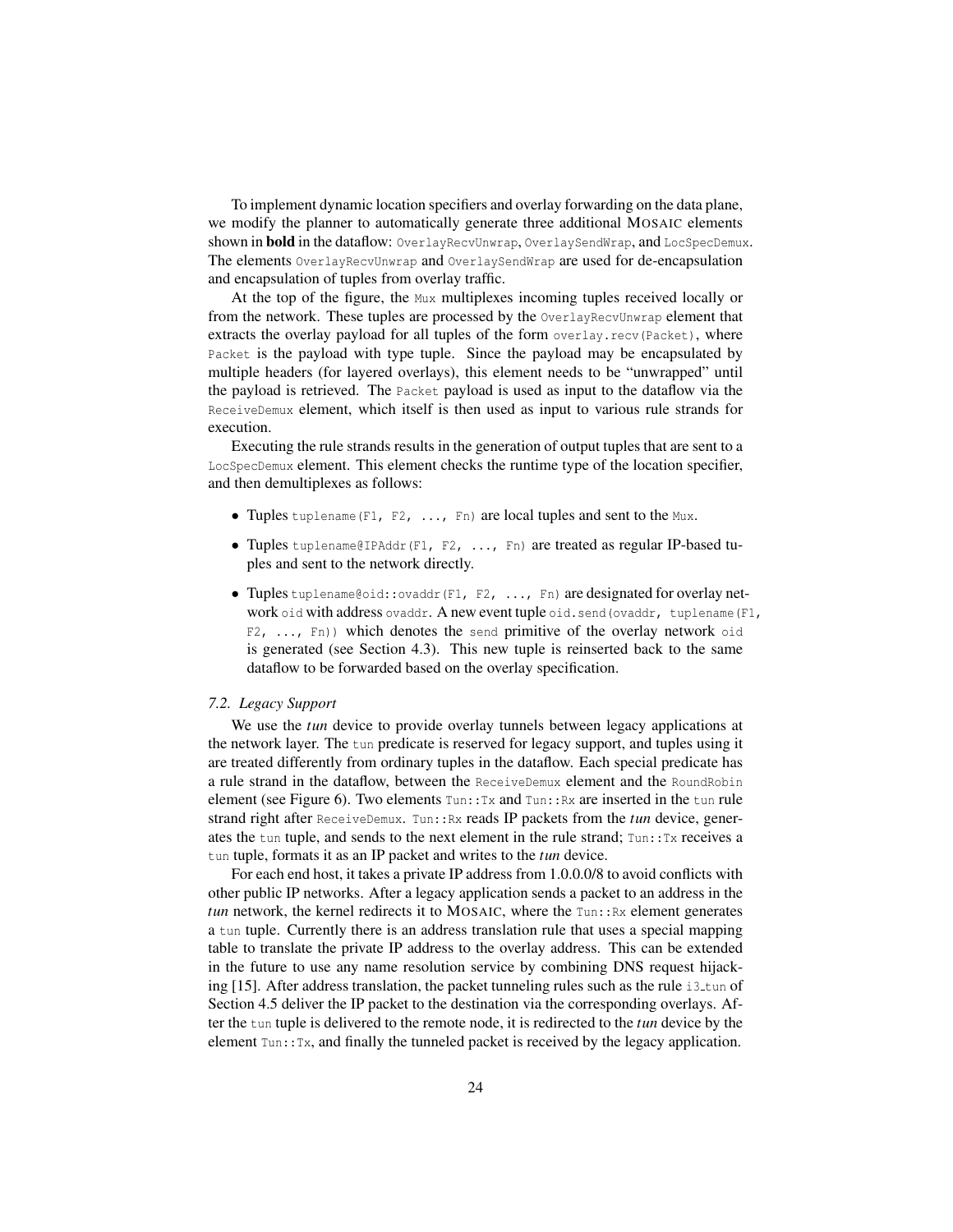To support a legacy overlay that is not implemented in MOSAIC, we build an adapter for the overlay to interact with MOSAIC via the send and recv primitives. The adapter redirects the legacy.send tuple from the dataflow to the overlay, and injects the legacy.recv tuple upon overlay's packet reception. Because the legacy overlays are built on IP, they can only be bridged with other overlays or used as substrates underneath other networks, but cannot be layered on top of another overlay for either the control or the data plane.

# *7.3. Compilation of CViews*

The *Mozlog*-to-*NDlog* translator rewrites and expands all CView rules into *NDlog* rules, which can then be compiled into dataflow strands using the P2 planner. The compilation process involves a query rewrite that takes as input all CView predicates, and expands them into multiple *NDlog* rules based on their view definitions.

Since this process resembles function call compilation, we reuse the terms *caller* and *callee*. A rule that takes an input CView predicate is the *caller*. The set of rules based on the view definition (*e.g.*, rules p1-p3 in Section 4.4) comprises the operations of the *callee*.

In a typical C compiler, the caller maintains a stack, pushing local variables (execution context) and the return address before a call. Similarly, for each CView input predicate viewName[@locSpec] (K1, ..., Kn, &R1, ..., &Rm), the execution context is all the bound variables  $K1, \ldots, Kn$  and the variables that appear in the rule body before the CView term. The expanded rules are executed, and the local variables are stored in a designated internal context table. This local state is stored for the duration of view execution. Each expanded set of rules replaces the this prefix in the original view definition with a query context identifier CID that uniquely identifies the current invocation of the view, and a return address RetAddr of the caller. When the caller has finished executing all the rules for the view, the results are returned to the caller (RetAddr).

We use the following ping CView presented in Section 4.4 to demonstrate the CView compilation process. The following rules show the compilation result from the ping module. All predicates within the CView are appended with two fields, CID as the query context identifier and LVReturnAddr as the return address to the caller.

```
ping p1 ping pingReq(@RI,NI,T,CID,LVReturnAddr):-
         ping_init(@NI,RI,CID,LVReturnAddr), T = f_now().
ping_p2 ping_pingResp(@RI,T,CID,LVReturnAddr):-
         ping_pingReq(@NI,RI,T,CID,LVReturnAddr).
ping_p3 ping_return(@LVReturnAddr,Delay,CID):-
         ping_pingResp(@NI,T,CID,LVReturnAddr), Delay = f_now()- T.
```
#### Suppose the caller rule is

```
r1 pingResult(@NI,RI,Delay):- periodic(@NI,E,2),
   RI=DESTADDR, ping(@NI, RI, &Delay).
```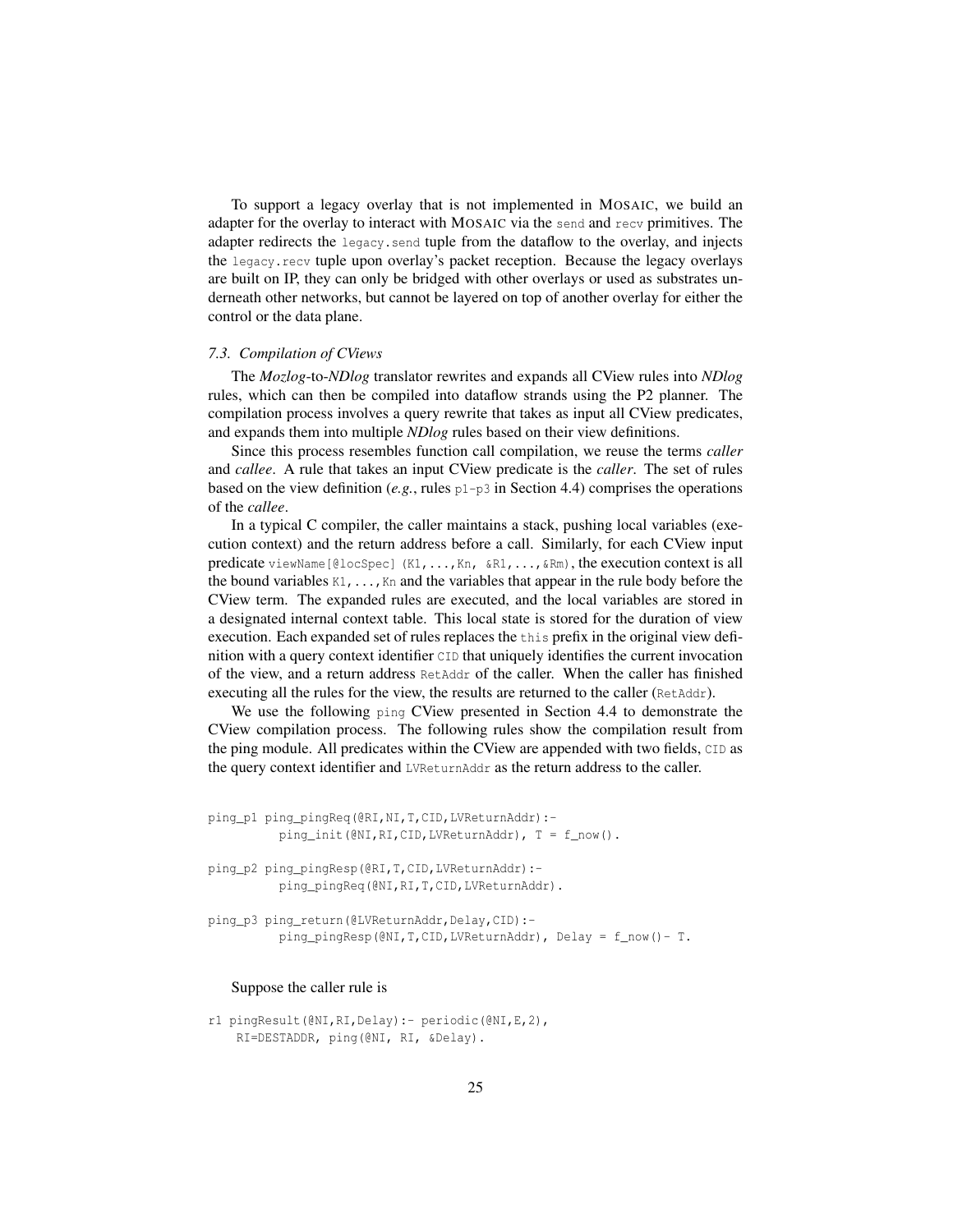Rule  $r_1$  periodically measures the RTT to the destination node RI. The translation result is showed as follows:

```
r1_cxt r1_ctxt(@NI,CID,E,RI) :- periodic(@NI,E,2),
                                RI=DESTADDR,
                                CID = f\_rand().
r1_init ping_init( @NI,RI,CID,NI) :- r1_ctxt(@NI,CID,E,RI).
r1_return pingResult(@NI,RI,Delay):- r1_ctxt(@NI,CID,E,RI),
                                     ping_return(@NI,Delay,CID).
```
First, a table r1\_ctxt is generated to store query identifiers and query context (bound variables before the CView term) locally. Second, rule  $r1$ -cxt generates a unique query identifier CID and saves the context variables (NI, E, RI). Then, rule r1 init invokes the ping CView, and finally rule  $r1$  return takes the return tuple from the ping CView, which is joined with the saved context, and emits the result pingResult.

### 8. Evaluation

In this section, we present the evaluation of MOSAIC on a local cluster and on PlanetLab. First, we validate that *Mozlog* specifications for declarative networks, compositions, tunneling and packet forwarding are comparable in performance to native implementations. Second, we use our implementation to demonstrate feasibility and functionality, using actual legacy applications that run unmodified on various composed overlays using MOSAIC. Third, we evaluate the dynamic composition capabilities of MOSAIC.

In all our experiments, we make use of a declarative Chord implementation which consists of 35 rules. Our *i*3 implementation uses this Chord and adds 16 further rules. We also implement the RON overlay in 11 rules. Both *i*3 and RON can be used by legacy applications via the *tun* device, as described in Section 4.5.

# *8.1. LAN Experiments*

To study the overhead of MOSAIC, we measured the latency and TCP throughput between two overlay clients within the same LAN. The experiment setup was on a local cluster with eight Pentium IV 2.8GHz PCs with 2GB RAM running Fedora Core 6 with kernel version 2.6.20, which are interconnected by gigabit Ethernet. While the local LAN setup and workload is not typical of MOSAIC's usage, it allows us to eliminate wide-area dynamic artifacts that may affect the measurements. We measured the latency using ping and TCP throughput using iperf.

In the experiments, we use the *tun* device to provide legacy application support for network layer overlays. MTU was reduced to 1250 bytes to avoid fragmentation when headers were added. The measurement results are shown in Table 3 for the following test configurations:

DirectIP: Two nodes communicate via direct IP, where iperf can fully utilize the bandwidth of the Gigabit network. This serves as an indication of the best latency and throughput achievable in our LAN.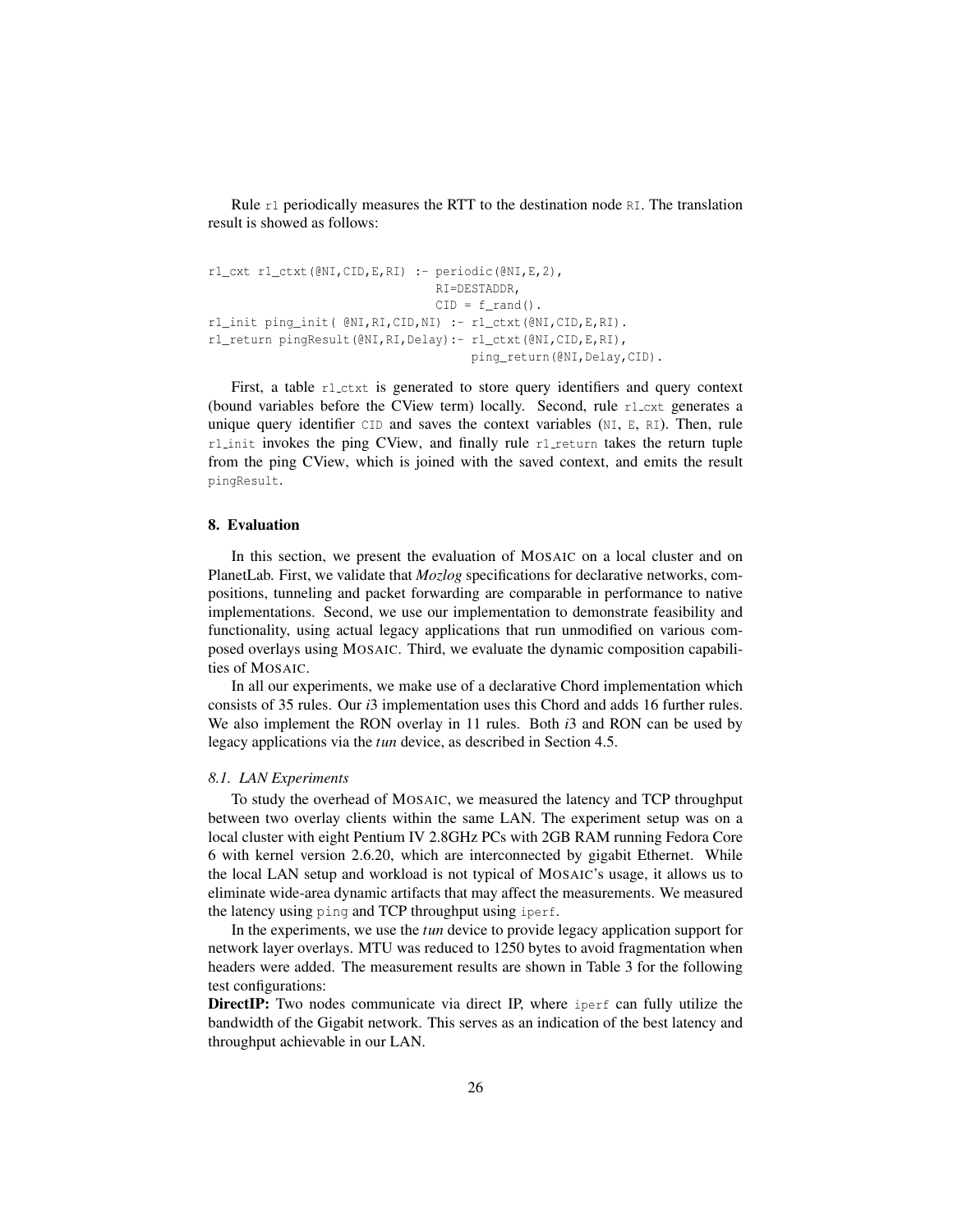| test       | latency(ms) | throughput (KByte/s) |
|------------|-------------|----------------------|
| DirectIP   | 0.10        | 97994                |
| OpenVPN    | 0.30        | 13951                |
| MozTun     | 0.50        | 8353                 |
| <b>RON</b> | 0.71        | 5796                 |
| i3         | 1.31        | 3299                 |

Table 3: Overhead comparison in LAN

**OpenVPN:** OpenVPN [1] is a widely used tunneling software system. Using Open-VPN version 2.0.9, we set up a point-to-point tunnel via UDP between two cluster nodes and disabled encryption and compression. The performance results provide a baseline for the overhead using the *tun* device virtualization. Compared to DirectIP, the latency increases by around 0.2*ms*, and the TCP throughput drops by a factor of more than 6. This overhead is inevitable for all overlay networks supporting legacy applications using the *tun* device, including those hosted on MOSAIC.

MozTun: We set up a static point-to-point tunnel in MOSAIC between two cluster nodes. MozTun and OpenVPN essentially have the same functionality except that MozTun is implemented in MOSAIC. The additional overheads in throughput and latency are solely from the MOSAIC dataflow processing overhead bounded by CPU capacity. In MozTun, the latency increased 0.20*ms* over OpenVPN, which is negligible when executed over wide-area networks.

RON: We ran the RON network using MOSAIC and utilize two nodes to run the measurements. Since RON does not provide any benefit in our LAN setting as there are no failures, the comparison to MozTun is used to show the extra overhead for rule processing in our implementation.

i3: Six nodes were set up as *i*3 servers, using Chord to provide lookup functionality. The remaining two nodes were selected as *i*3 clients. A packet sent by the source *i*3 client to the destination *i*3 client went through the public trigger of the destination, which was hosted on the *i*3 server of another cluster node. Since it introduced a level of indirection plus extra rule processing overhead, *i*3 added the most cost among the 5 configurations studied.

In summary, the overhead of MOSAIC is respectable: the throughput of MOSAIC's point-to-point tunneling (MozTun) is comparable to that obtained by using well-known tunneling software (OpenVPN). In the extreme case (the additional level of indirection of *i*3 with tunneling), the additional latency (1.2*ms*) incurred is negligible for an application running on wide-area networks. Later, in Section 8.2, we will validate the performance of a composed overlay on the Planetlab testbed.

#### *8.2. Wide-area Composition Evaluation*

We deployed MOSAIC on PlanetLab to understand the wide-area performance effects of using the system. We purposely chose a composed overlay including *i*3, RON, source routing, and tunneling for legacy applications (all implemented within MOSAIC in 69*Mozlog* rules) to bring the Alice example from the introduction and Section 6.1 to a resolution.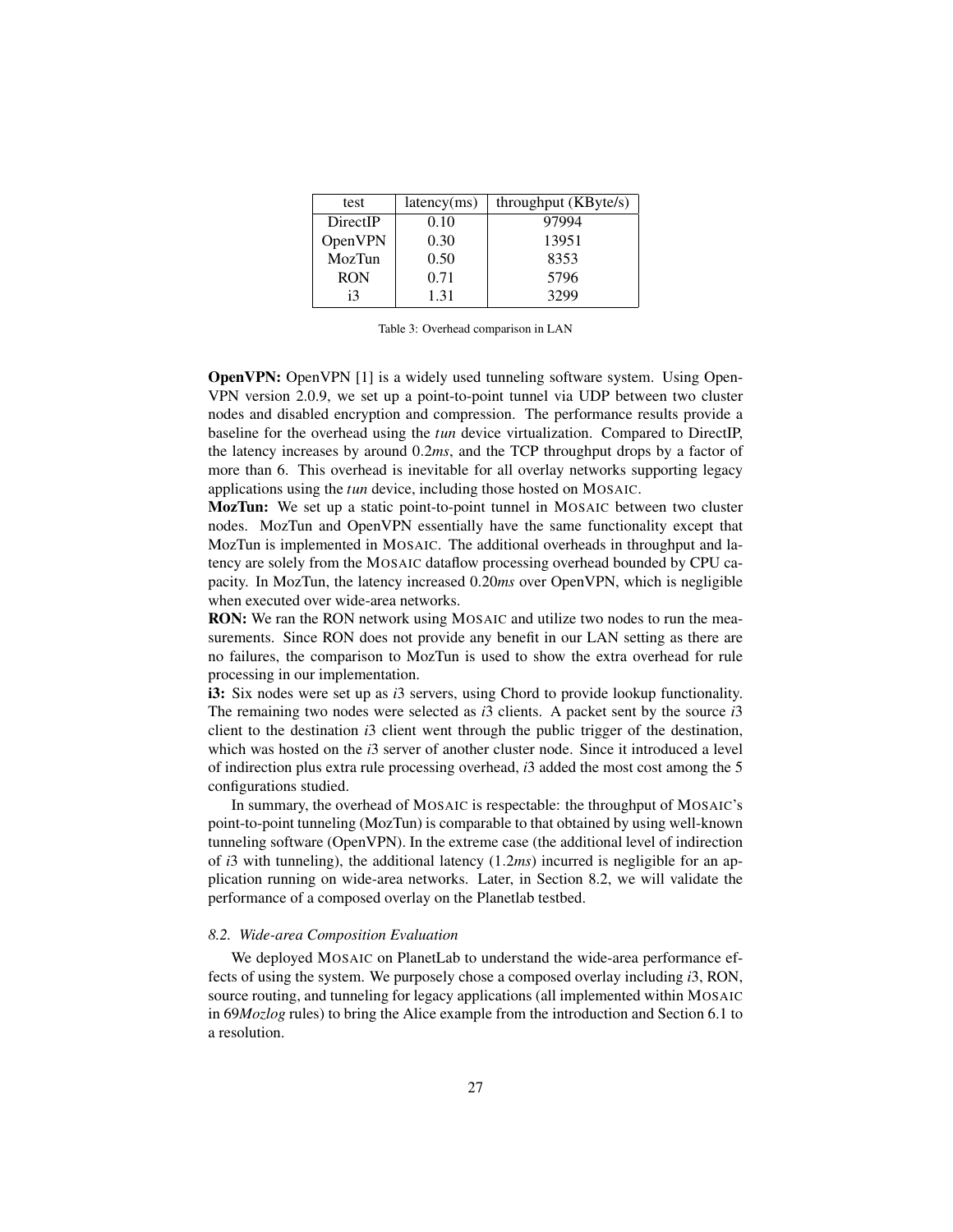Our experimental setup is as follows. As our end-host, we used a Linux PC in New Jersey with a high speed cable modem connection (4Mbps downstream speed) as the gateway node, which performed NAT for a Thinkpad X31 laptop. The laptop functioned as our server, using Apache to serve a 21MB file. The file was downloaded from a machine in Utah with a modified version of wget that records the download throughput.

These two nodes in New Jersey and Utah, plus three additional nodes (two on the East Coast of the US, and one on the West Coast of the US), were used to form a private RON network. We further selected 44 PlanetLab nodes, mostly in the US, to run *i*3. During the experiment, we validated the functionality of resilient routing provided by RON by manually injecting network failures via changing the firewall rules on the gateway to block the downloader's traffic 30 seconds after wget was started; then we unblocked the traffic after another 30 seconds. For the purposes of comparison with the best case scenario, we repeated the same test using direct IP communication. Note that direct IP loses all the benefits of our composed overlay (no resilience, NAT, or mobility support), but achieves the best possible performance. Since our server was behind a NAT, in the direct IP experiment, we had to manually set up a TCP port forwarding rule on the gateway node to reach the Apache server. We repeated multiple runs of the experiments and observed no significant differences.

Figure 7 shows the throughput of the download over time for MOSAIC and DirectIP. Network failures were injected 30 seconds after experiment start, and removed after 30 additional seconds. We make the following observations. First, MOSAIC's performance over the wide area is respectable. Despite implementing the *entire* composed overlay (including legacy support for applications using MOSAIC) in *Mozlog*, we incurred only 20% additional overhead compared to using direct IP, while achieving the benefits of mobility, NAT support and resilient routing. The majority of the overhead comes from the extra packet headers for the composed overlay protocols—an overhead that is repaid with significant functionality. Second, with respect to the functionality of our composed overlay, we were able to achieve successful downloads from a server behind a NAT using MOSAIC. In addition, resilient routing was achieved: the RON network periodically monitored the link status and recovered from routing failures. Hence, during the period where we injected the routing failures, MOSAIC was able to make a quick recovery from failure, as is shown by the sustained throughput. On the other hand, DirectIP suffered a failure (and hence a drop of throughput to zero) during the 30-60 second period. Overall, MOSAIC finished the download in a shorter time despite lower throughput, due to the resiliency of RON.

# *8.3. Dynamic Overlay Composition*

In our final experiment, we evaluate the dynamic composition capabilities of MO-SAIC. Our setup consists of an 8-node cluster, where each node has a hardware configuration similar to the setup in Section 8.1.

As a baseline prior to the dynamic switching experiment, we made static comparisons between two composed networks: we executed *Chord-over-IP* and *Chordover-RON* on our cluster, which consists of the Chord overlay on top of IP and RON respectively. Our network size is 16, where each machine executed two instances of the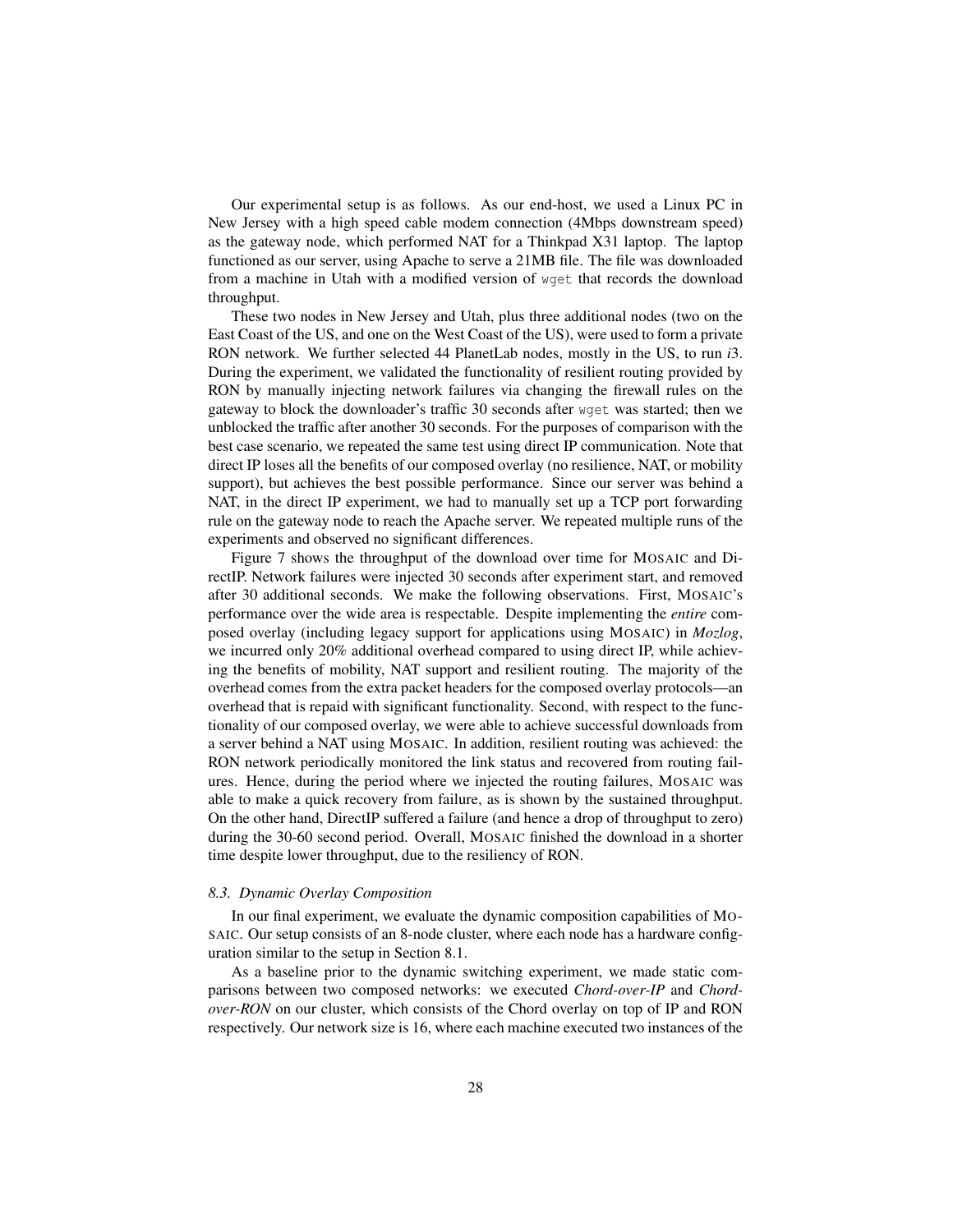composed overlay nodes. In the steady state, each node periodically issues a lookup request. A lookup is *accurate* if the results of the lookup are correct, *i.e.*, the results point to the node whose key is the closest successor of the lookup key. Based on this definition, we compute the lookup accuracy rate, which is the fraction of accurate lookups over the duration of each experimental run at every 1 minute interval. Network link failures are emulated by changing the firewall settings in the cluster to drop packets between the selected nodes.

Figure 8 shows our evaluation results over a period of 20 minutes, with the first link failure at the 7th minute, then the second link failure at the 10th minute, and the failures recovered at the 16th minute. When the first link failure occurred, we observed that lookup accuracy of *Chord-over-IP* dropped to 93%. The accuracy further dropped to 86% when the second link failure occurred, only to recover when network connectivity was reestablished. On the other hand, *Chord-over-RON* continued to sustain high lookup accuracy ( $> 99\%$ ) even in the face of network failures, due to its ability to find alternative routes quickly.



Figure 7: Throughput comparison between overlay composition in Mosaic vs direct IP connection during network failure.

Having compared the composed overlays separately, we next evaluate MOSAIC's dynamic switching capability, where we started with *Chord-over-IP*, and then switched our composition to *Chord-over-RON* after 7 minutes. This dynamic switching is achieved by merely changing the underlay address of Chord from IP to RON, as described in Section 6. Figure 9 shows the resulting lookup accuracy over a period of 15 minutes. We observe that during the process of switching its underlay from IP to RON, Chord continued to sustain high lookup accuracy, demonstrating that MOSAIC is able to performing dynamic switching seamlessly.

# 9. Related Work

Composing a plurality of heterogeneous networks was proposed in Metanet [41], and also examined in Plutarch [8]. One of the implementation examples to connect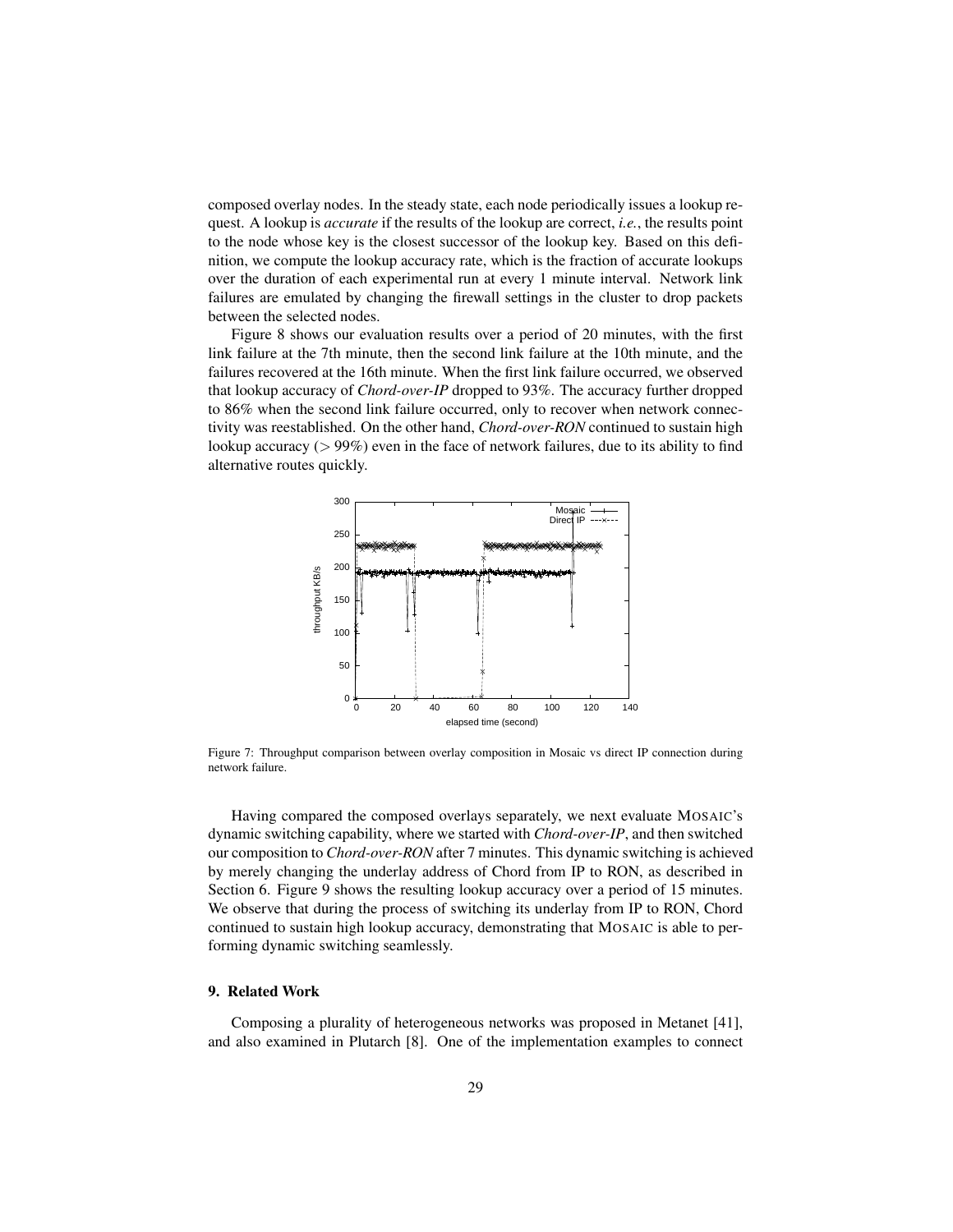

Figure 8: Lookup accuracy comparison between Chord over IP and Chord over RON.



Figure 9: Chord lookup performance during dynamic underlay network switching from IP to RON.

multiple networks together is AVES [30]. Oasis [24] and OCALA [15] provide legacy support for multiple overlays. Oasis picks the best single overlay for performance. OCALA proposes a mechanism to *stitch* (similar to MOSAIC's bridge functionality) multiple overlay networks at designated gateway nodes to leverage functionalities from different overlays. Some projects focus on application level service composition, with different emphases, such as adaptive configuration based on network conditions [12], fault tolerance and personalization [27] and performance and QoS awareness in P2P environments [13].

In contrast, MOSAIC's primary focus is on overlay network specification and composition within a single framework. As a result, MOSAIC is complementary to OCALA and Oasis. MOSAIC's use of a declarative language results in more concise overlay network specification and composition, whose performance is quite comparable to native code. MOSAIC also provides support for layering in addition to bridging. Finally, MO-SAIC is not limited to IP-based networks, supports dynamic composition, and routing primitives such as unicast and multicast. These benefits result in better extensibility and evolvability of MOSAIC over existing composition systems.

Another class of composition work is *Web service composition*, as surveyed by Milanovic and Malek [28]. Each Web service serves like a remote procedure call over HTTP or HTTPS, and provides a relatively basic functionality, which is described with additional pieces of information, either by a semantic annotation of what it does and/or by a functional annotation of how it behaves. The industry standard specification is Web Service Definition Language (WSDL) [6]. A complicated application logic is built by composing multiple Web services together, which is described separately in a flow specification, such as Business Process Execution Language for Web Services (BPEL4WS) [3]. The process of obtaining the composition flow is either manual or in some cases can be assisted by an AI planning software in the context of semantic Web.

Compared with network service composition, the major difference is that Web services are best described with request/response models, where usually only a single entity is involved in utilizing a service (the service may still be provided by multiple providers). On the other hand, network services are based on send/receive models, where two (a sender and a receiver) or more (in the case of multicast/broadcast) entities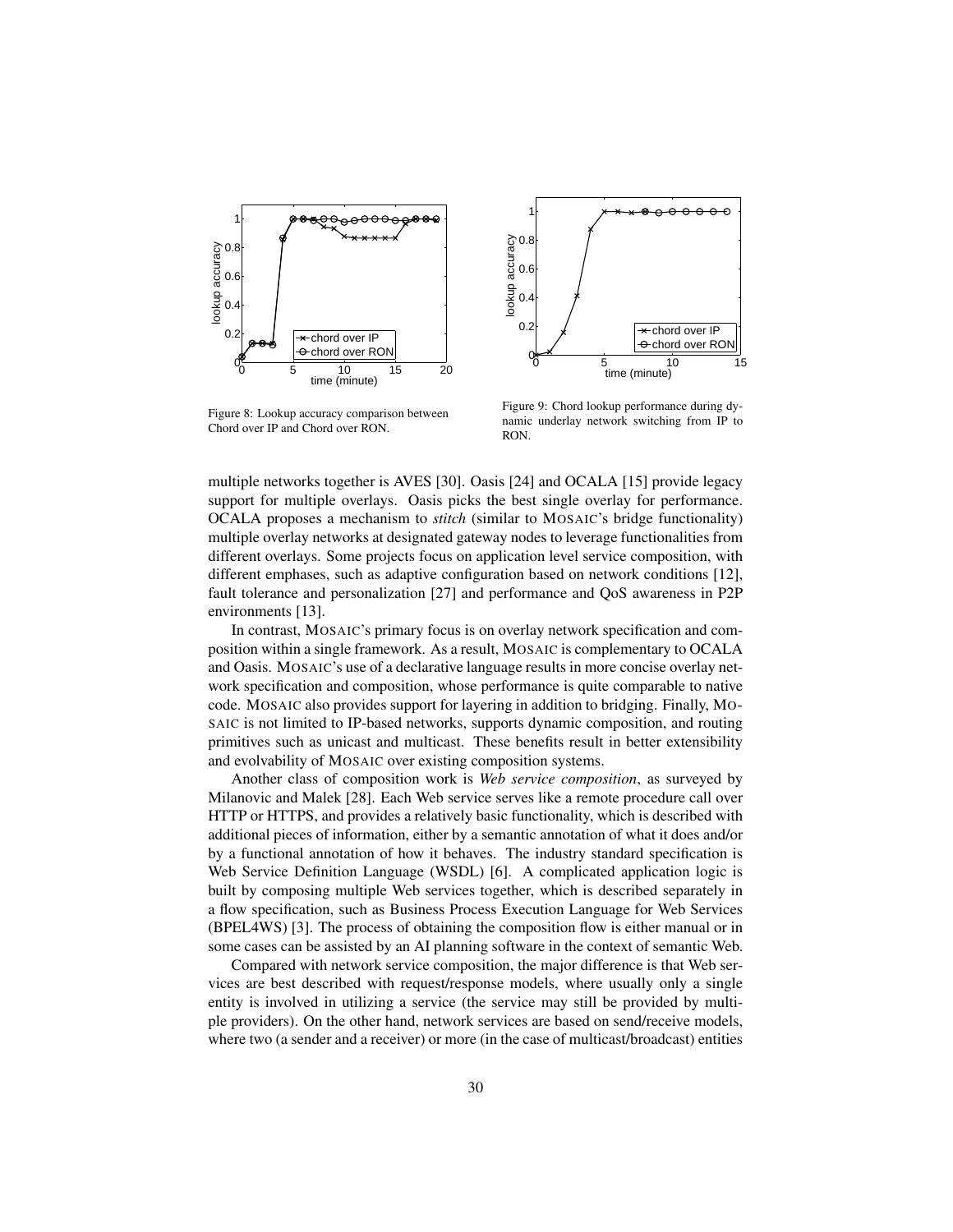participate in the process. Goal-based AI planning work and automatic composition in Web services may provide a viable path towards automatic network composition.

In contrast to the declarative networking concept [22, 21], on which it is built, MO-SAIC not only uses the declarative language to do quick prototyping of new overlay protocols, but also achieves interoperability among existing overlays by using simple yet flexible query-style interfaces between networks. This allows the system to provide automation in composing different networks together to implement a combination of multiple features. The *Mozlog* language provides new features to support composition, as well as legacy application support. Finally, the MOSAIC runtime system performance is optimized by both novel compiler-based techniques and careful engineering efforts so that query executions are up to 10 times faster than P2.

| <b>System</b> | Domain           | Composition   | <b>Abstraction</b> | <b>Dynamic</b> |
|---------------|------------------|---------------|--------------------|----------------|
| <b>MOSAIC</b> | Overlay and IP   | Layer, Bridge | High (declarative) | Yes            |
| Web services  | WWW applications | Layer, Bridge | Varies             | No             |
| Oasis         | Overlay          | <b>Bridge</b> | Low                | No             |
| OCAL A        | Overlay          | <b>Bridge</b> | Low                | No             |

Table 4: Comparison of related work.

Table 4 compares MOSAIC against 3 representative systems along the dimensions of *domain* (layer in the software stack), *composition* (layering vs bridging or both), level of *abstraction* in the composition specification language, and whether the compositions can be dynamically adapted at runtime. With the exception of Web services composition, all of the systems that have surveyed target the overlay networks at the application layer. In a clean-slate Internet design, MOSAIC has the advantage that it can be deployed at the IP layer as well. Oasis and OCALA do not support layering, while MOSAIC and most Web service composition frameworks allow both layering and bridging of components. In terms of language abstractions, MOSAIC is the most declarative, via the use of *Mozlog*. WSDL is also a highly declarative language used in Web service compositions, although the range of abstractions can vary greatly in Web services. Finally, MOSAIC provides dynamic runtime adaptation of compositions based on changing network and application conditions. This feature is not present in the other systems.

# 10. Conclusions and Future Work

MOSAIC is an extensible infrastructure that enables the specification and dynamic composition of new overlay networks. MOSAIC provides *declarative networking*: it uses a unified declarative language (*Mozlog*) to specify new overlay networks, and a novel runtime to enable composition in both the control and data planes. We have demonstrated MOSAIC's composition capabilities via deployment and measurement on both a local cluster and the PlanetLab testbed, and showed that the performance overhead of MOSAIC is respectable compared to native implementations, while achieving the benefits of overlay composition.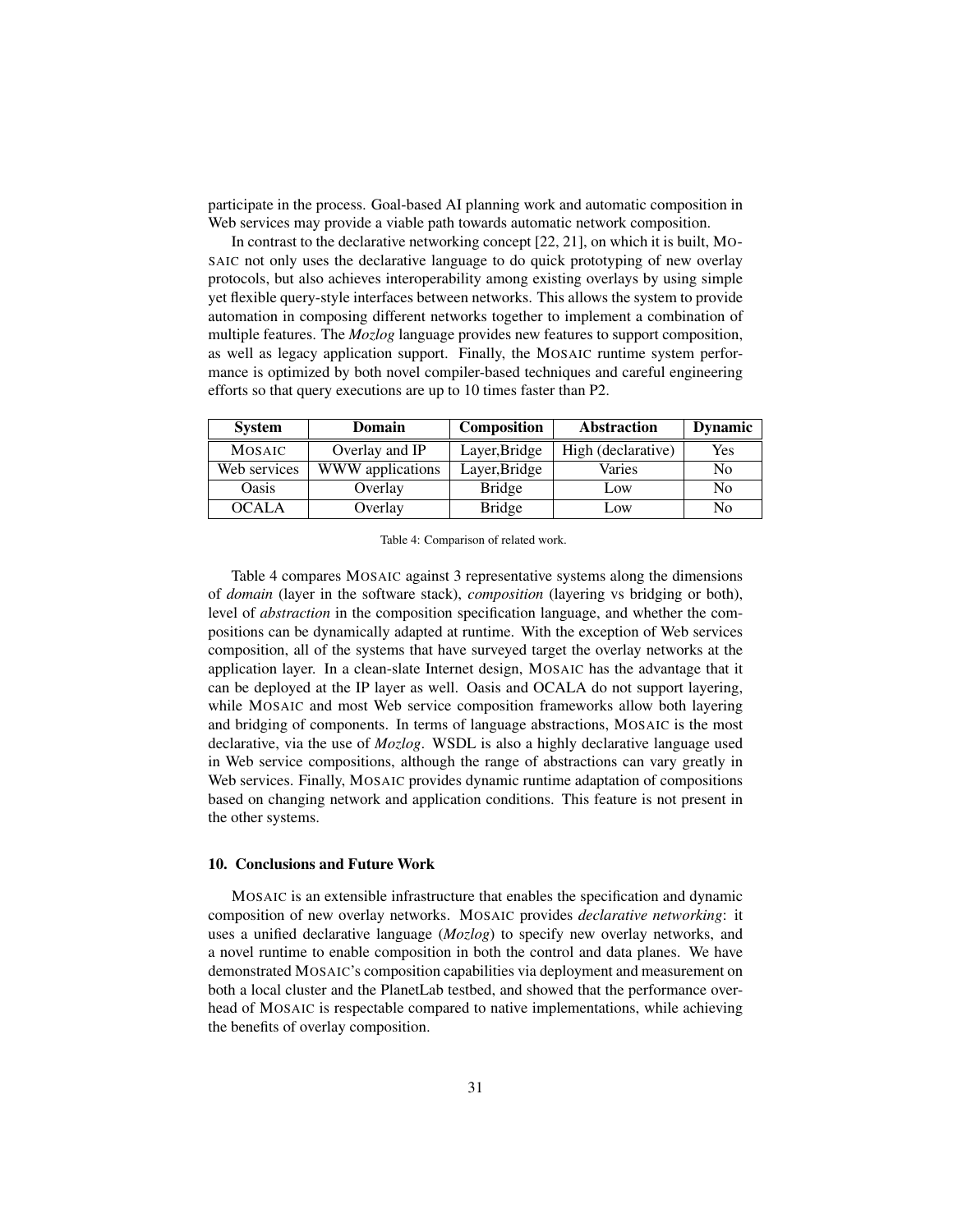This paper extends our previous work [26] as follows. First, in Section 4.4, we introduce the notion of Composable Virtual Views (CViews), which enables one to modularize Mozlog rules into component networks and features for reuse. Using examples such as the Chord DHT, we describe the syntax and usage of CViews. Second, in Section 7.3 , we describe the extension of MOSAIC to support CViews, via a rewrite process that translates CViews into regular *Mozlog* rules for execution. Third, in Section 5.1, we have included a detailed description of the compilation process, from composition specifications to declarative *Mozlog* programs for execution. Finally, in Appendices A and B, based on the composition scenario described in Section 6, we provide an example composition specification in XML, and its corresponding abstract syntax that is used as input to the compilation process.

This paper makes the following contributions:

- A novel network architecture (MOSAIC) that enables new overlay networks to be implemented, selected, and dynamically composed based on application requirements.
- The declarative programming language called *Mozlog* that concisely specify high-level network protocol specifications. The language is used for implementing component overlay networks, and also is a basis for implementing the composition "glue code" among different overlay networks.
- A MOSAIC prototype implementation that compiles composition specifications into *Mozlog*, which are further used to generate efficient distributed dataflowbased implementations. The source code of the *Mozlog* compiler and the dataflow engine is available under an open-source license at http://trac.research. att.com/trac/mosaic.
- Experimental results in a local cluster and the PlanetLab testbed that validate MOSAIC's capabilities in enable dynamic and flexible compositions.

One promising avenue for future work is in further exploring the ability to perform *automated network composition*, namely, given application requirements, network properties and constraints, can the composition service automate the process of forming a composition? MOSAIC provides a framework towards enabling such a capability, but substantial research is required to fully realize automated composition.

# Acknowledgments

This material is based upon work supported in part by NSF CAREER CNS-0845552, NSF CNS-0721845, IIS-0513778, and IIS-0477972. Yun Mao was supported in part by the Olga and Alberico Pompa Professorship of Engineering and Applied Science.

# Appendix A. Composition Specification Example

The following XML specification is based on the Alice-and-Bob composition presented in Section 6. The first part of the specification consists of *bindings*, that are used to initialize the IP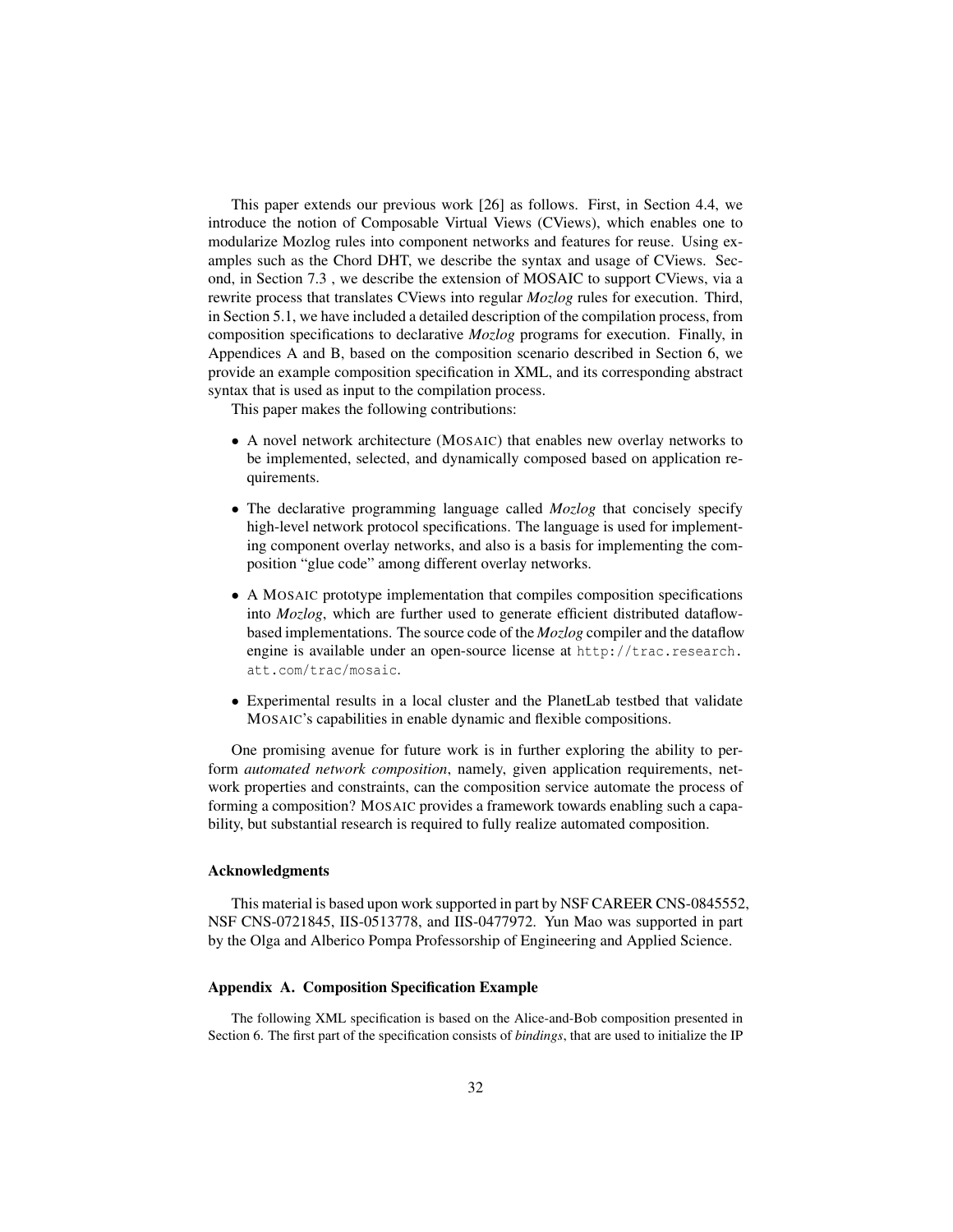addresses of various subnets (*AliceSubNet* and *BobSubNet*), and regular hosts that serve either as gateway nodes (*AliceBW* and *BobGW*) or regular host (*AlicePC*).

These bindings are then used as a basis for creating new or using existing *modules*. These modules essentially represent overlay networks components. For instance, the specifications below creates a new module for *AliceNet* and *BobNet*, and adds gateway nodes *AliceGW* and *BobGW* to an existing RON overlay identified by *ron oid*. The RON overlay also includes a URL to a known location storing the implementation code for the overlay.

Finally, these modules are connected together via *link* specifications which compose modules either by layering or bridging. In this example, *AliceNet* and *RON* are bridged together via the *AliceGW* gateway, while *BobNet* and *RON* are bridged via the *BobGW* gateway. In addition, the *i3* overlay is layered over *RON*, which itself is layered over IP (default with 0 as identifier).

```
<mosaic>
<bindings>
 <subnet>
  <name>AliceSubNet</name>

  <mask>255.255.255.0</mask>
 </subnet>
 <subnet>
  <name>BobSubNet</name>

  <mask>255.255.255.0</mask>
 </subnet>
 <node><name>AliceGW</name>
   <ip id="AliceSubNet">10.1.1.1</ip>
   <ip id="0">123.45.67.8</ip>
 </node>
 <node> <name>AlicePC</name>
   <ip id="AliceSubNet">10.1.1.12</ip>
 </node>
 <node><name>BobGW</name>
   <ip id="0">234.56.78.1</ip>
 </node>
</bindings>
<composition>
 <module oid="AliceNet" Name="IP" type="Existing" />
 <module oid="BobNet" Name="IP" type="Existing" />
 <module oid="ron_1" name="RON" type="Extend">
   <nodelist>
    <node>AliceGW</node>
    <node>BobGW</node>
   </nodelist>
   <codeurl>http://www.mosaic-system.net/ron/v1</codeurl>
 </module>
 <module oid="i3_1" name="i3" type="Extend">
   <nodelist>
    <node>AliceGW</node>
    <node>BobGW</node>
   </nodelist>
   <codeurl>http://www.mosaic-system.net/i3/v1</codeurl>
 </module>
 <link type="bridge" name="AliceBridge">
```

```
<first>AliceNet</first>
<second>ron_1</second>
```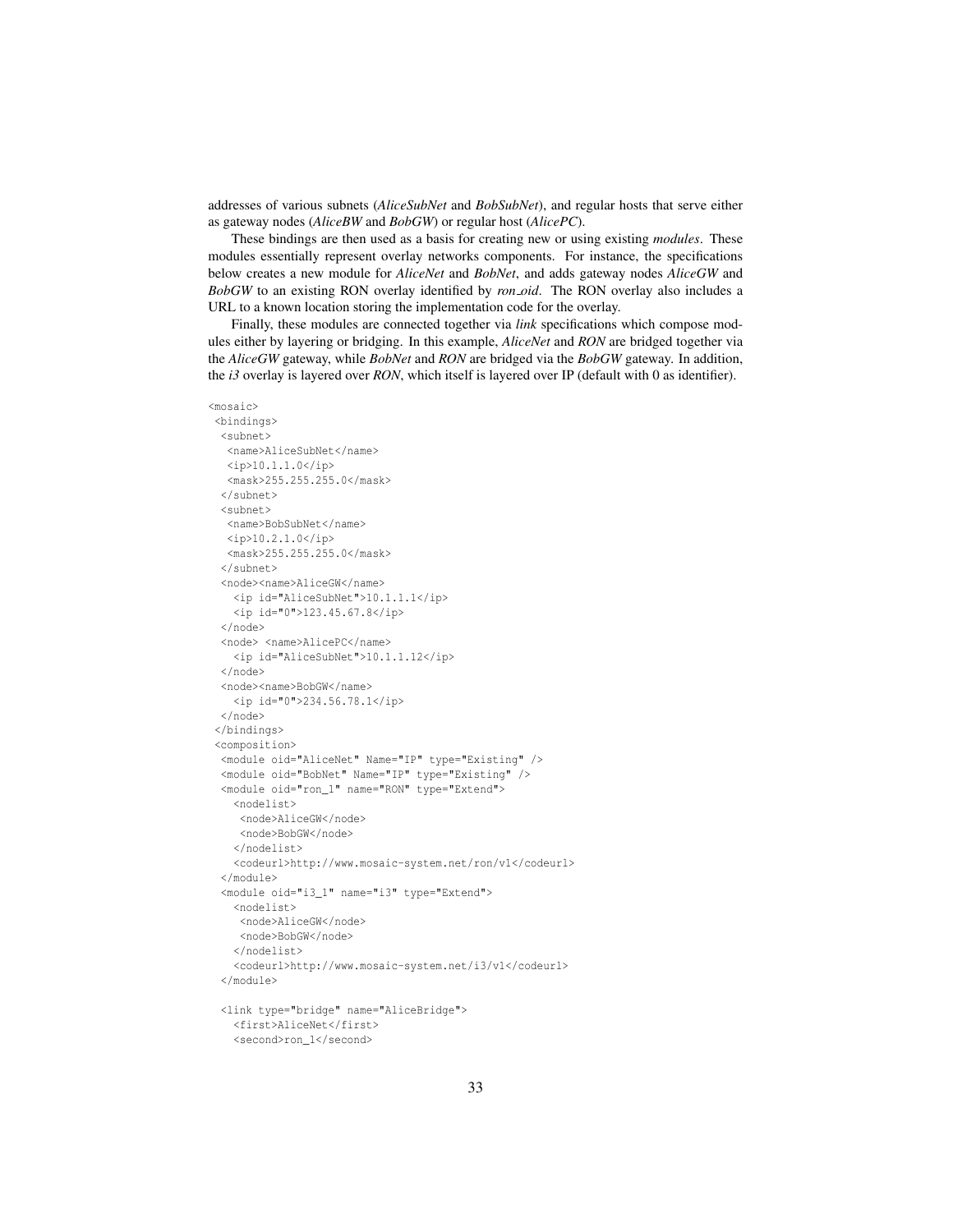```
<gateway>AliceGW</gateway>
    <type>on-demand</type>
 \langle/link>
 <link type="bridge" name="BobBridge">
    <first>BobNet</first>
    <second>ron_1</second>
    <gateway>BobGW</gateway>
    <type>on-demand</type>
 \langle /1\text{ink}\rangle<link type="layer">
    <top>i3_1</top>
    <br/>bottom>ron_1</bottom>
 \langlelink\rangle<link type="layer">
    <top>ron_1</top>
    <br />bottom>0</bottom>
 \langlelink\rangle</composition>
</mosaic>
```
Appendix B. Abstract Syntax of Composition Specification

| spec             | $::=Spec(binding, composition)$                                     |  |  |
|------------------|---------------------------------------------------------------------|--|--|
|                  | bindings ::= binding   binding, bindings                            |  |  |
|                  | binding ::= subnet   node                                           |  |  |
|                  | subnet ::= <i>Subnet</i> (NAME, ADDR, MASK)                         |  |  |
|                  | $node$ ::= $Node(NAME, addrlist)$                                   |  |  |
| qateway ::= node |                                                                     |  |  |
|                  | addrlist ::= ADDR   ADDR, addrlist                                  |  |  |
|                  | composition ::= <i>Composition</i> ( modules, links )               |  |  |
|                  | modules ::= module   module, modules                                |  |  |
|                  | module ::= existing   new   extend                                  |  |  |
|                  | existing $::= Existing(NAME, OID)$                                  |  |  |
| codeurl ::= URL  |                                                                     |  |  |
|                  | new ::= New(NAME, OID, nodelist, [qateway], [codeurl])              |  |  |
|                  | extend ::= <i>Extend</i> (NAME, OID, nodelist)                      |  |  |
|                  | nodelist ::= node   node, nodelist                                  |  |  |
|                  | $links$ ::= $link$   $link$ , links                                 |  |  |
| link             | $::=$ layering   bridging                                           |  |  |
|                  | layering $::=$ <i>Layering</i> OID Over OID                         |  |  |
|                  | bridging $::= Bridging$ OID With OID By BRIDGETYPE Via NAME As NAME |  |  |

Figure B.10: Abstract syntax of composition specification

Figure B.10 shows the abstract syntax of the composition specification, that is used as a basis for representing the inputs to the composition algorithms in Section 5. We refer to terms in *Italic* as type identifiers, and terms in CAPS as primitive types. In particular, NAME (string),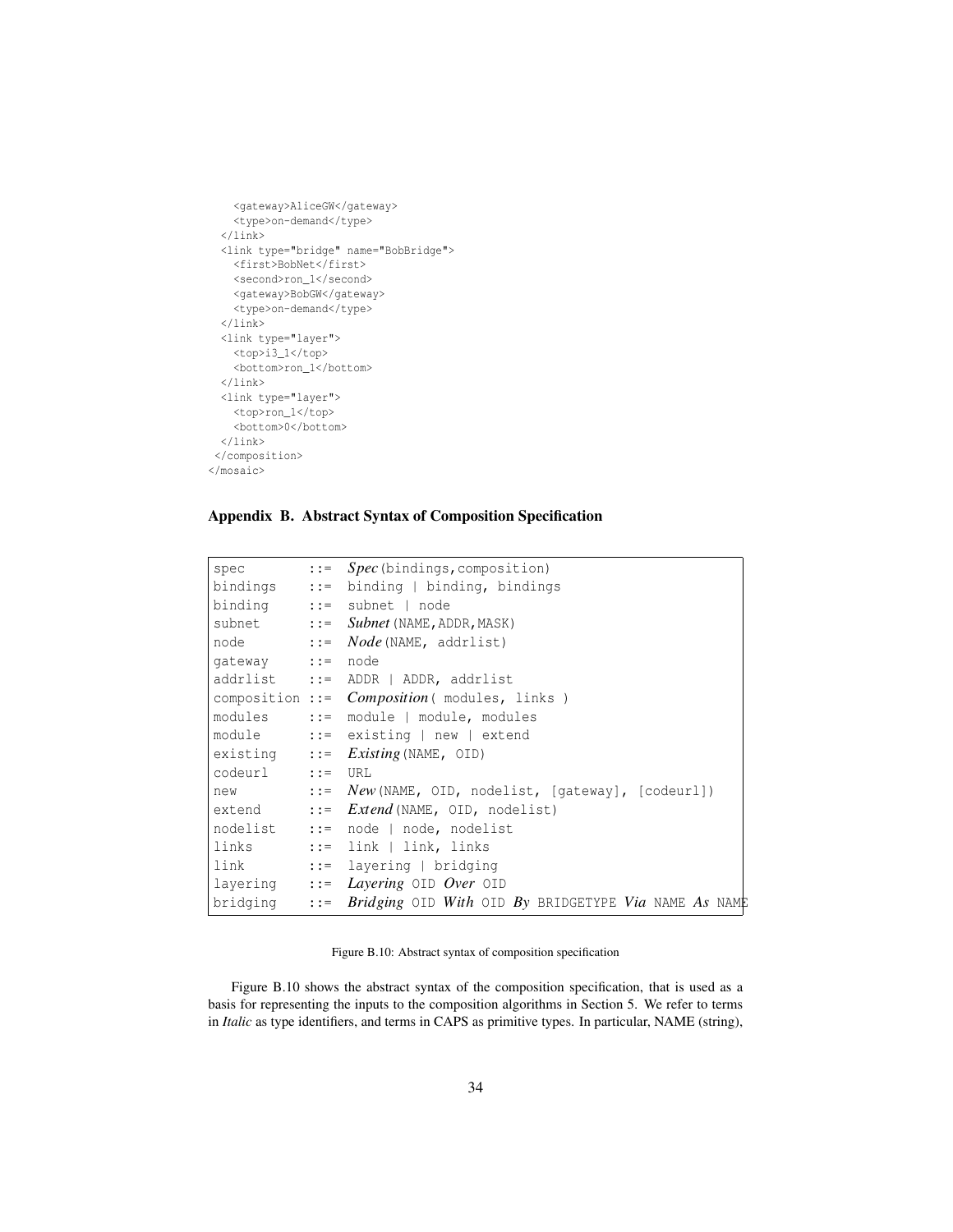ADDR (network address), OID (overlay ID), MASK (network mask), BRIDGETYPE (either "on-demand" or "pre-defined" as two ways of bridging) and URL are primitive types.

The specifications are divided into *bindings* and *composition*. *Bindings* are used for initializing the name and address of each participating host in the composition. They can also refer to a group of nodes (subset). Each node is identified by its label (NAME) and IP address (ADDR), whereas each subnet additionally includes a network mask (MASK).

A composition is comprised of *modules* (*i.e.* component overlay) and *links* that compose overlays together. Each module specification can either refer to an existing overlay component (*Existing*), extend an existing component by adding more nodes (*Extend*), or be created entirely from scratch (*New*). When a new overlay component is created, it is initialized with the name of a component (NAME), a unique identifier (OID), a list of nodes participating in the component (nodelist), an optional default *gateway* (node), and an optional URL that references the code that implements the component. Each link specification refers to either *layering*, or *bridging*. Here, the layering specification layers one module over another, while the bridging specification bridges one module with another via a specified gateway node.

# References

- [1] OpenVPN: Building and Integrating Virtual Private Networks. http://www.openvpn.net.
- [2] David Andersen, Hari Balakrishnan, M. Frans Kaashoek, and Robert Morris. Resilient Overlay Networks. In *Proceedings of ACM Symposium on Operating Systems Principles (SOSP)*, 2001.
- [3] Tony Andrews, Francisco Curbera, Hitesh Dholakia, Yaron Goland, Johannes Klein, Frank Leymann, Kevin Liu, Dieter Roller, Doug Smith, Satish Thatte, Ivana Trickovic, and Sanjiva Weerawarana. Business Process Execution Language for Web Services. 2003. http://www.ibm.com/developerworks/library/specification/ws-bpel/.
- [4] Hari Balakrishnan, M. Frans Kaashoek, David Karger, Robert Morris, and Ion Stoica. Looking Up Data in P2P Systems. *Communications of the ACM, Vol. 46, No. 2*, February 2003.
- [5] Hari Balakrishnan, Karthik Lakshminarayanan, Sylvia Ratnasamy, Scott Shenker, Ion Stoica, and Michael Walfish. A Layered Naming Architecture for the Internet. In *Proceedings of the ACM SIGCOMM Conference on Data Communication*, 2004.
- [6] Erik Christensen, Francisco Curbera, Greg Meredith, and Sanjiva Weerawarana. Web Services Description Language (WSDL) 1.1. 2001. http://www.w3.org/TR/wsdl.
- [7] D. Clark, C. Partridge, J. C. Ramming, and J. Wroclawski. A Knowledge Plane for the Internet. In *Proceedings ACM SIGCOMM Conference*, Karlsruhe, Germany, August 2003.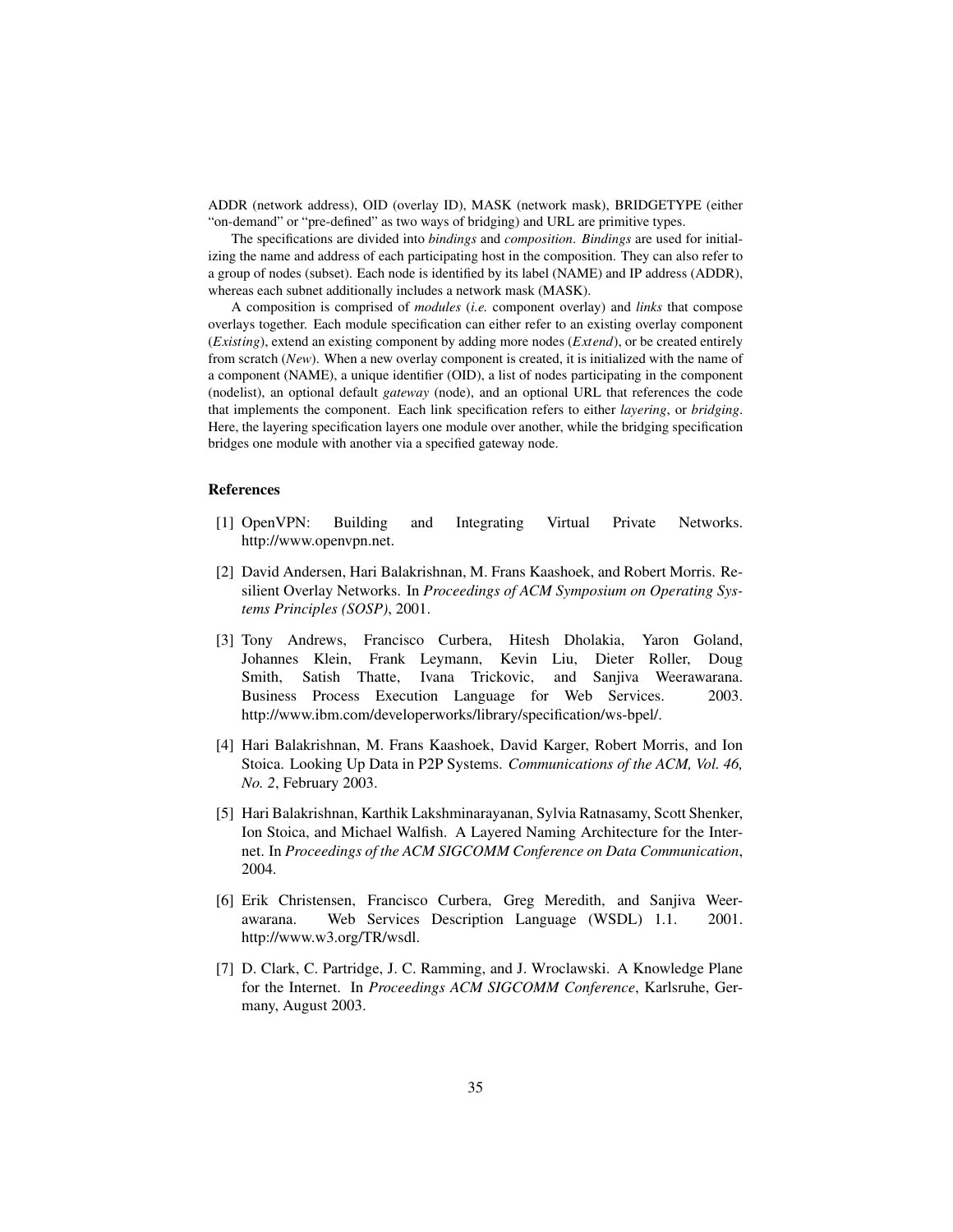- [8] J. Crowcroft, S. Hand, R. Mortier, T. Roscoe, and A. Warfield. Plutarch: An Argument for Network Pluralism. In *Proceedings of ACM SIGCOMM Workshop on Future Directions in Network Architecture (FDNA)*, 2003.
- [9] John R. Douceur and Jon Howell. Distributed directory service in the farsite file system. In *Proceedings of the 7th symposium on Operating Systems Design and Implementation (OSDI'06)*, pages 321–334, Seattle, Washington, 2006.
- [10] M. Freedman, K. Lakshminarayanan, and D. Mazieres. OASIS: Anycast for any service. In *Proceedings of the 3rd Symposium on Networked Systems Design and Implementation (NSDI'06)*, 2006.
- [11] Michael J. Freedman, Karthik Lakshminarayanan, Sean Rhea, and Ion Stoica. Non-Transitive Connectivity and DHTs. In *Proceedings of the Second Workshop on Real, Large Distributed Systems (WORLD'05)*, 2005.
- [12] Xiaodong Fu, Weisong Shi, Anatoly Akkerman, and Vijay Karamcheti. Cans: Composable, adaptive network services infrastructure. In *Proceedings of the 3rd USENIX Symposium on Internet Technologies and Systems (USITS'01)*, 2001.
- [13] Xiaohui Gu, Klara Nahrstedt, and Bin Yu. Spidernet: An integrated peer-to-peer service composition framework. In *Proceedings of the 13th International Symposium on High-Performance Distributed Computing (HPDC-13)*, pages 110–119, Honolulu, Hawaii, June 2004.
- [14] Krishna P. Gummadi, Harsha Madhyastha, Steven D. Gribble, Henry M. Levy, , and David J. Wetherall. Improving the reliability of internet paths with onehop source routing. In *Proceedings of the 6th Symposium on Operating Systems Design and Implementation (OSDI'04)*, 2004.
- [15] Dilip Joseph, Jayanthkumar Kannan, Ayumu Kubota, Karthik Lakshminarayanan, Ion Stoica, and Klaus Wehrle. OCALA: An architecture for supporting legacy applications over overlays. In *Proceedings of the 3rd Symposium on Networked Systems Design and Implementation (NSDI'06)*, 2006.
- [16] Dina Katabi and John Wroclawski. A framework for scalable global IP-anycast (GIA). In *Proceedings of the ACM SIGCOMM Conference on Data Communication*, 2000.
- [17] A. Keromytis, V. Misra, and D. Rubenstein. SOS: Secure overlay services. In *Proceedings of the ACM SIGCOMM Conference on Data Communication*, 2002.
- [18] Eddie Kohler, Robert Morris, Benjie Chen, John Jannotti, and M. Frans Kaashoek. The Click Modular Router. *ACM Transactions on Computer Systems*, 18(3):263–297, 2000.
- [19] Boon Thau Loo. The Design and Implementation of Declarative Networks (Ph.D. Dissertation). Technical Report UCB/EECS-2006-177, University of California at Berkeley, 2006.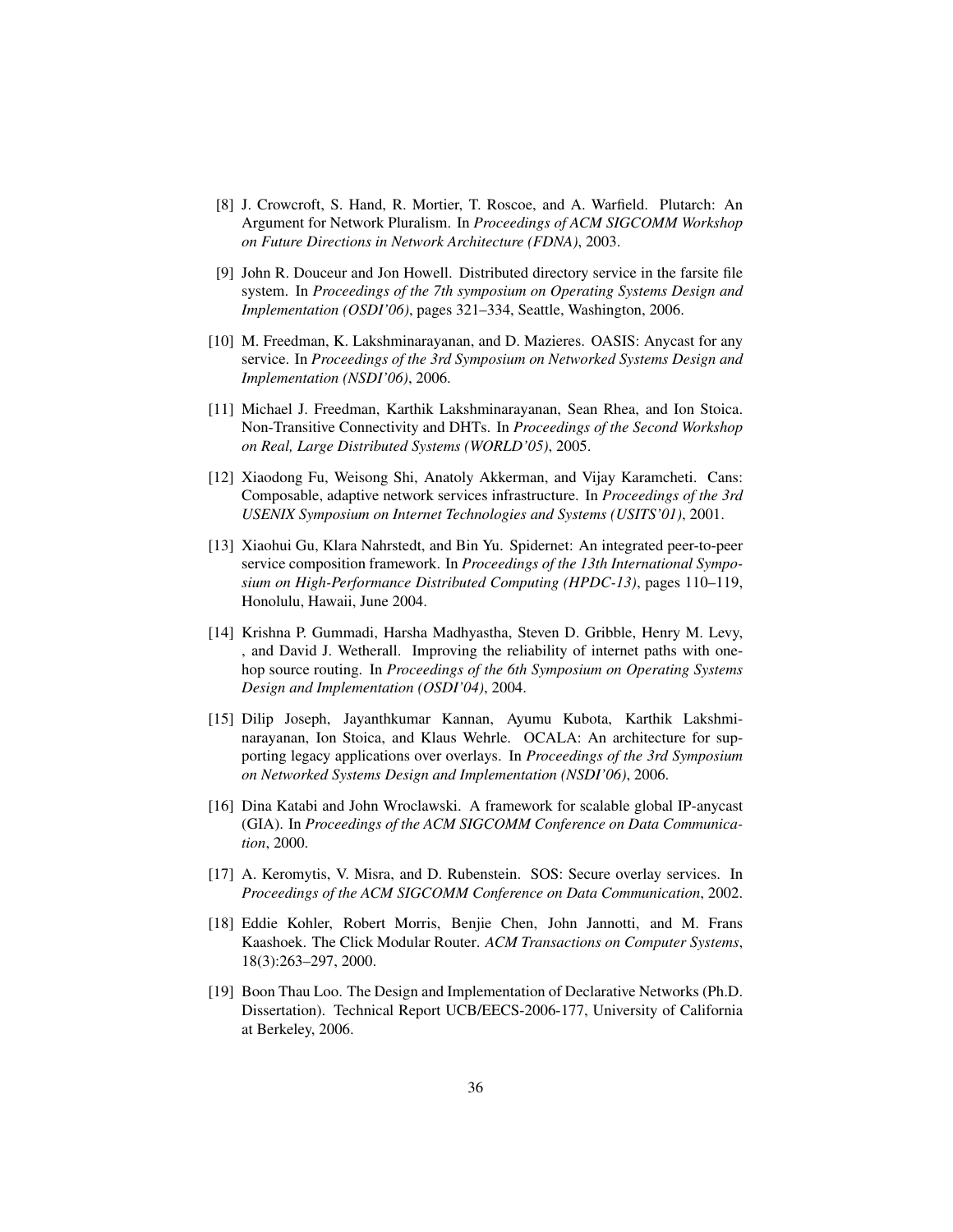- [20] Boon Thau Loo, Tyson Condie, Minos Garofalakis, David E. Gay, Joseph M. Hellerstein, Petros Maniatis, Raghu Ramakrishnan, Timothy Roscoe, and Ion Stoica. Declarative Networking: Language, Execution and Optimization. In *Proceedings of ACM SIGMOD International Conference on Management of Data*, June 2006.
- [21] Boon Thau Loo, Tyson Condie, Joseph M. Hellerstein, Petros Maniatis, Timothy Roscoe, and Ion Stoica. Implementing Declarative Overlays. In *Proceedings of ACM Symposium on Operating Systems Principles (SOSP)*, 2005.
- [22] Boon Thau Loo, Joseph M. Hellerstein, Ion Stoica, and Raghu Ramakrishnan. Declarative Routing: Extensible Routing with Declarative Queries. In *Proceedings of the ACM SIGCOMM Conference on Data Communication*, Philadelphia, PA, 2005.
- [23] Harsha V. Madhyastha, Tomas Isdal, Michael Piatek, Colin Dixon, Thomas Anderson, Arvind Krishnamurthy, and Arun Venkataramani. iplane: An information plane for distributed services. In *Proceedings of the 7th symposium on Operating Systems Design and Implementation (OSDI'06)*, Nov 2006.
- [24] Harsha V. Madhyastha, Arun Venkataramani, Arvind Krishnamurthy, and Thomas Anderson. Oasis: An Overlay-Aware Network Stack. In *Operating Systems Review*, pages 41–48, 2006.
- [25] Yun Mao, Bjorn Knutsson, Honghui Lu, and Jonathan M. Smith. DHARMA: Distributed Home Agent for Robust Mobile Access. In *Proceedings of Annual Joint Conference of the IEEE Computer Communications Societies (INFOCOM)*, 2005.
- [26] Yun Mao, Boon Thau Loo, Zachary G. Ives, and Jonathan M. Smith. MOSAIC: Unified Declarative Platform for Dynamic Overlay Composition. In *Proceedings of the 4th ACM International Conference on emerging Networking EXperiments and Technologies (CoNEXT)*, 2008.
- [27] Z. Morley Mao and Randy H. Katz. Achieving service portability using selfadaptive data paths. In *IEEE Communications Magazine special Issue on Service Portability and Virtual Home Environment*, Jan 2002.
- [28] N. Milanovic and M. Malek. Current solutions for web service composition. *IEEE Internet Computing*, 8(6):51–59, Nov 2004.
- [29] Akihiro Nakao, Larry Peterson, and Andy Bavier. A Routing Underlay for Overlay Networks. In *Proceedings of the ACM SIGCOMM Conference on Data Communication*, 2003.
- [30] T. S. Eugene Ng, Ion Stoica, and Hui Zhang. A waypoint service approach to connect heterogeneous internet address spaces. In *Proceedings of the USENIX Annual Technical Conference (USENIX'01)*, Boston, MA, June 2001.